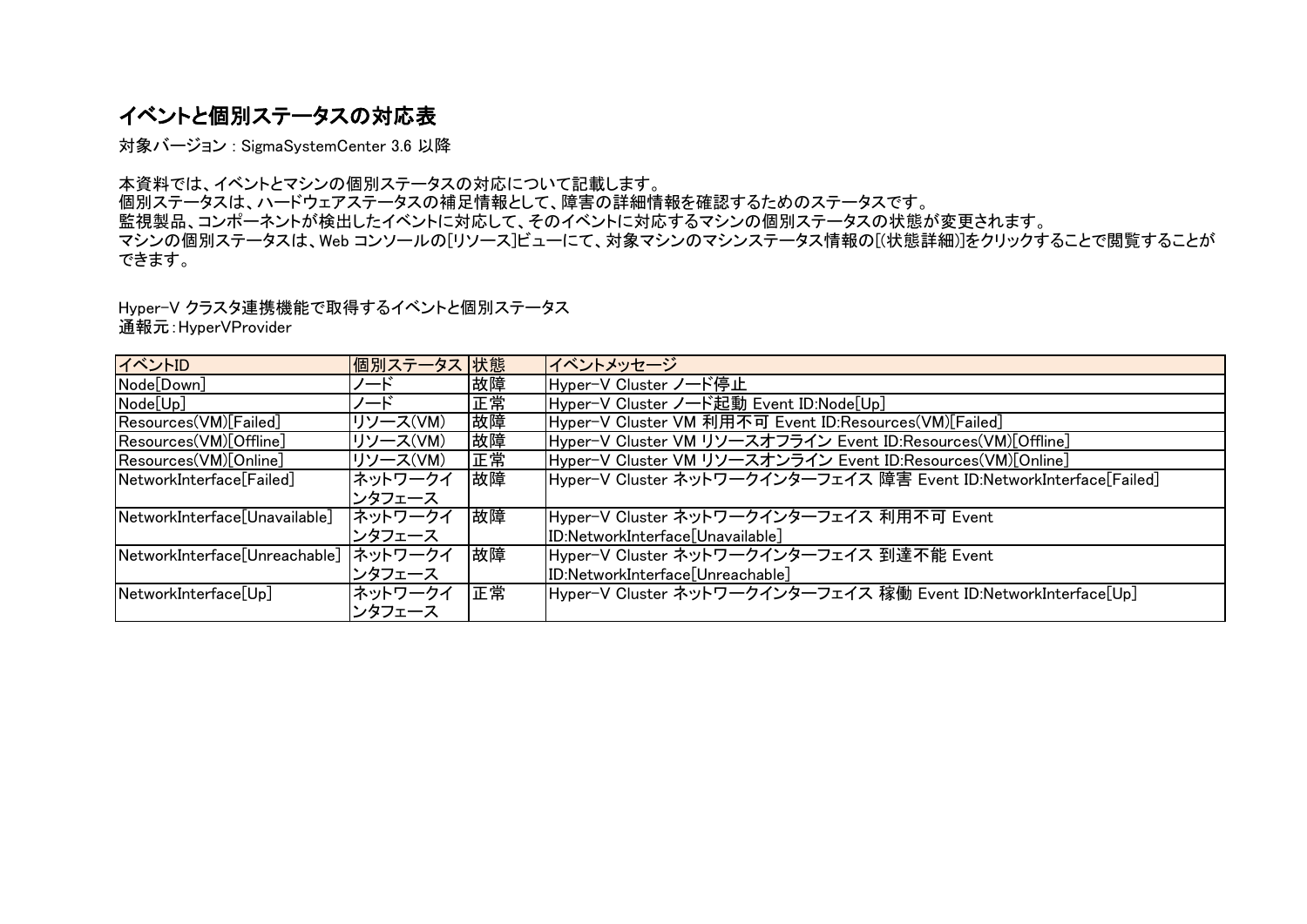### 通報元:OobManagement Out-of-Band Management 管理で検出するイベントと個別ステータス

| イベントID            | 個別ステータス  状態 |      | イベントメッセージ                                                  |
|-------------------|-------------|------|------------------------------------------------------------|
| [PET] 0x00010100  | <u> 温度</u>  |      |                                                            |
| [PET] 0x80010100  | 温度          | 要診断  | [Normal] Temperature: Lower Non-critical - going high      |
| [PET] 0x00010102  | 温度          | 故障   | [Critical] Temperature: Lower Critical - going low         |
| [PET] 0x80010102  | 温度          |      |                                                            |
| [PET] 0x00010104  | 温度          | 故障   | [Critical] Temperature: Lower Non-recoverable - going low  |
| [PET] 0x80010104  | 温度          | 故障   | [Critical] Temperature: Lower Non-recoverable - going high |
| [[PET] 0x00010107 | 温度          |      |                                                            |
| [PET] 0x80010107  | 温度          | 要診断  | [Normal] Temperature: Upper Non-critical - going low       |
| [PET] 0x00010109  | 温度          | 故障   | [Critical] Temperature: Upper Critical – going high        |
| [PET] 0x80010109  | 温度          |      |                                                            |
| [PET] 0x0001010B  | 温度          | 故障   | [Critical] Temperature: Upper Non-recoverable - going high |
| [[PET] 0x8001010B | 温度          | 故障   | [Critical] Temperature: Upper Non-recoverable - going low  |
| [[PET] 0x00010301 | 温度          | 故障   | [Critical] Temperature: Monitoring event occurred          |
| [PET] 0x80010301  | 温度          | 要診断  | [Normal] Temperature: Monitoring event cleared             |
| [PET] 0x00010501  | 温度          | 故障   | [Critical] Temperature: Limit Exceeded                     |
| [PET] 0x80010501  | 温度          | 要診断  | [Normal] Temperature: Limit Not Exceeded                   |
| [PET] 0x00010700  | 温度          | 要診断  | [Normal] Temperature: Transition to OK                     |
| [PET] 0x80010700  | 温度          |      |                                                            |
| [PET] 0x00010701  | 温度          |      |                                                            |
| [PET] 0x00010702  | 温度          | 故障   | [Critical] Temperature: Transition to Critical             |
| [PET] 0x00010703  | 温度          | 故障   | [Critical] Temperature: Transition to Non-recoverable      |
| [PET] 0x00020100  | 電圧          |      |                                                            |
| [PET] 0x80020100  | 電圧          | 要診断  | [Normal] Voltage: Lower Non-critical - going high          |
| [[PET] 0x00020102 | 電圧          | 故障   | [Critical] Voltage: Lower Critical – going low             |
| [PET] 0x80020102  | 電圧          |      |                                                            |
| [[PET] 0x00020104 | 電圧          | 故障   | [Critical] Voltage: Lower Non-recoverable - going low      |
| [PET] 0x80020104  | 電圧          | 故障   | [Critical] Voltage: Lower Non-recoverable - going high     |
| [PET] 0x00020107  | 電圧          |      |                                                            |
| [PET] 0x80020107  | 電圧          | 要診断  | [Normal] Vol <u>tage: Upper Non-critical – going low</u>   |
| [PET] 0x00020109  | 電圧          | 故障   | [Critical] Voltage: Upper Critical - going high            |
| [PET] 0x80020109  | 電圧          | ·部故障 | <u> [Warning] Voltage: Upper Critical – going low</u>      |
| [PET] 0x0002010B  | 電圧          | 故障   | Critical] Voltage: Upper Non-recoverable - going high      |
| [PET] 0x8002010B  | 電圧          | 故障   | Critical] Voltage: Upper Non-recoverable - going low       |
| [PET] 0x00020301  | 電圧          | 故障   | Critical] Voltage: Monitoring event occurred               |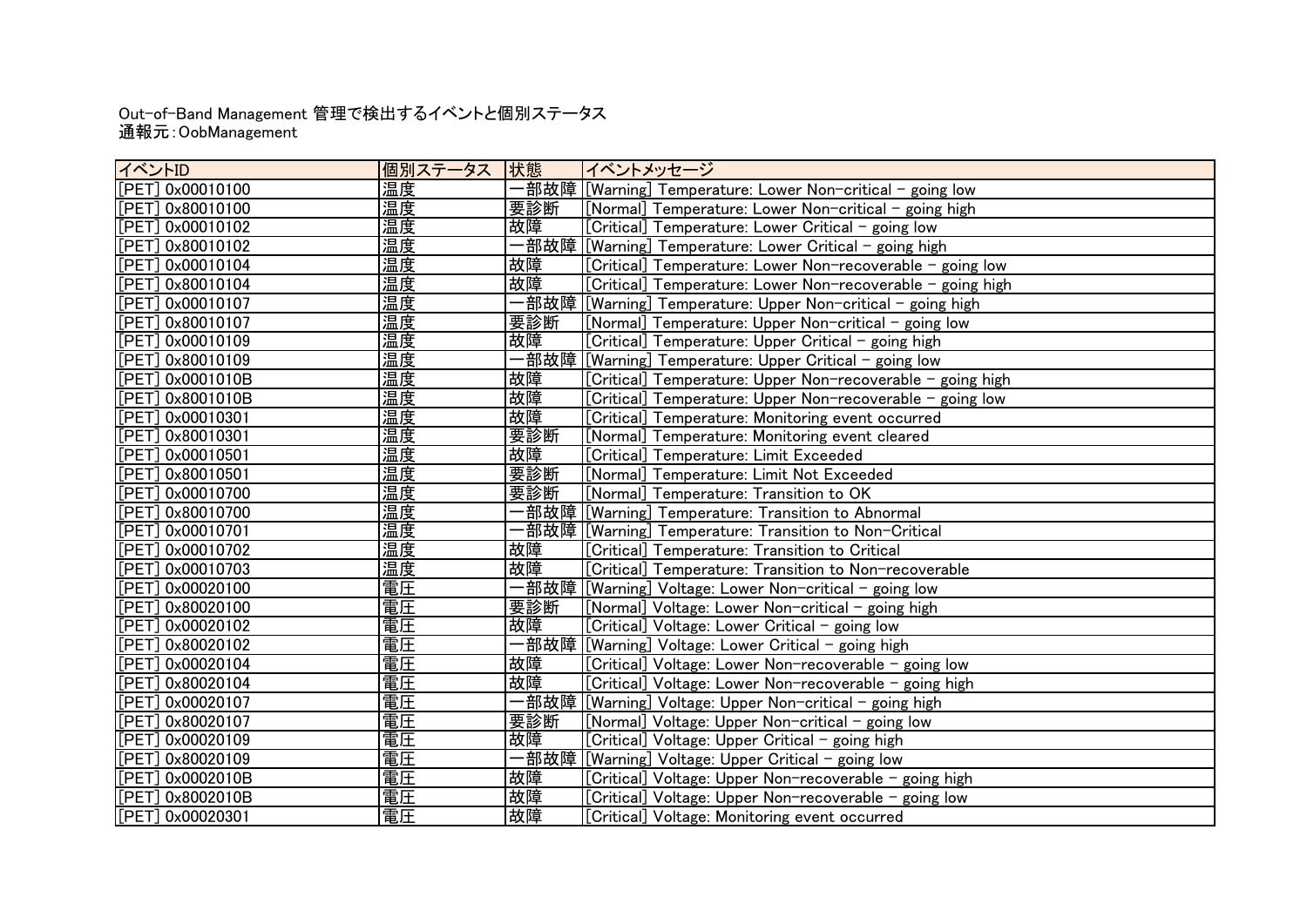| [PET] 0x80020301 | 電圧       | 要診断  | [Normal] Voltage: Monitoring event cleared                |
|------------------|----------|------|-----------------------------------------------------------|
| [PET] 0x00020501 | 電圧       | 故障   | [Critical] Voltage: Limit Exceeded                        |
| [PET] 0x80020501 | 電圧       | 要診断  | [Normal] Voltage: Limit Not Exceeded                      |
| [PET] 0x00020601 | 電圧       |      | 部故障 [[Warning] Voltage: Performance Lags                  |
| [PET] 0x80020601 | 電圧       | 要診断  | [Normal] Voltage: Performance Met                         |
| [PET] 0x00020700 | 電圧       | 要診断  | [Normal] Voltage: Transition to OK                        |
| [PET] 0x80020700 | 電圧       |      | 部故障 [Warning] Voltage: Transition to Abnormal             |
| [PET] 0x00020701 | 電圧       | 部故障  | [[Warning] Voltage: Transition to Non-Critical            |
| PET] 0x00020702  | 電圧       | 故障   | [Critical] Voltage: Transition to Critical                |
| [PET] 0x00020703 | 電圧       | 故障   | [Critical] Voltage: Transition to Non-recoverable         |
| [PET] 0x00030301 | 電流       | 故障   | [Critical] Current: Monitoring event occurred             |
| [PET] 0x80030301 | 電流       | 要診断  | [Normal] Current: Monitoring event cleared                |
| [PET] 0x00030501 | 電流       | 故障   | [Critical] Current: Limit Exceeded                        |
| [PET] 0x80030501 | 電流       | 要診断  | [Normal] Current: Limit Not Exceeded                      |
| [PET] 0x00040100 | ファン(回転数) | 一部故障 | [[Warning] Fan(Speed): Lower Non-critical - going low     |
| [PET] 0x80040100 | ファン(回転数) | 要診断  | [Normal] Fan(Speed): Lower Non-critical - going high      |
| [PET] 0x00040102 | ファン(回転数) | 故障   | [Critical] Fan(Speed): Lower Critical - going low         |
| PET] 0x80040102  | ファン(回転数) | 要診断  | [Warning] Fan(Speed): Lower Critical – going high         |
| [PET] 0x00040104 | ファン(回転数) | 故障   | [Critical] Fan(Speed): Lower Non-recoverable - going low  |
| [PET] 0x80040104 | ファン(回転数) | 故障   | Critical] Fan(Speed): Lower Non-recoverable - going high  |
| [PET] 0x00040107 | ファン(回転数) | 一部故障 | [[Warning] Fan(Speed): Upper Non-critical - going high    |
| [PET] 0x80040107 | ファン(回転数) | 要診断  | [Normal] Fan(Speed): Upper Non-critical - going low       |
| [PET] 0x00040109 | ファン(回転数) | 故障   | [Critical] Fan(Speed): Upper Critical – going high        |
| [PET] 0x80040109 | ファン(回転数) | 要診断  | [Warning] Fan(Speed): Upper Critical - going low          |
| [PET] 0x0004010B | ファン(回転数) | 故障   | [Critical] Fan(Speed): Upper Non-recoverable - going high |
| [PET] 0x8004010B | ファン(回転数) | 故障   | [Critical] Fan(Speed): Upper Non-recoverable - going low  |
| [PET] 0x00040301 | ファン(回転数) | 故障   | Critical] Fan(Speed): Monitoring event occurred           |
| [PET] 0x80040301 | ファン(回転数) | 要診断  | [Normal] Fan(Speed): Monitoring event cleared             |
| [PET] 0x00040401 | ファン(回転数) | 一部故障 | [[Warning] Fan(Speed): Predictive Failure occurred        |
| [PET] 0x80040401 | ファン(回転数) | 要診断  | [Normal] Fan(Speed): Predictive Failure cleared           |
| [PET] 0x00040601 | ファン(回転数) |      |                                                           |
| [PET] 0x80040601 | ファン(回転数) | 要診断  | [Normal] Fan(Speed): Performance Met                      |
| [PET] 0x00040700 | ファン(回転数) | 要診断  | [Normal] Fan(Speed): Transition to OK                     |
| [PET] 0x80040700 | ファン(回転数) | 部故障  | [[Warning] Fan(Speed): Transition to Abnormal             |
| [PET] 0x00040701 | ファン(回転数) |      | 部故障 [[Warning] Fan(Speed): Transition to Non-Critical     |
| [PET] 0x00040702 | ファン(回転数) | 故障   | [Critical] Fan(Speed): Transition to Critical             |
| [PET] 0x00040703 | ファン(回転数) | 故障   | [Critical] Fan(Speed): Transition to Non-recoverable      |
| [PET] 0x00040B00 | ファン(回転数) | 要診断  | [Normal] Fan(Speed): Redundancy Full                      |
| [PET] 0x00040B01 | ファン(回転数) |      | 部故障 [Warning] Fan(Speed): Redundancy Lost                 |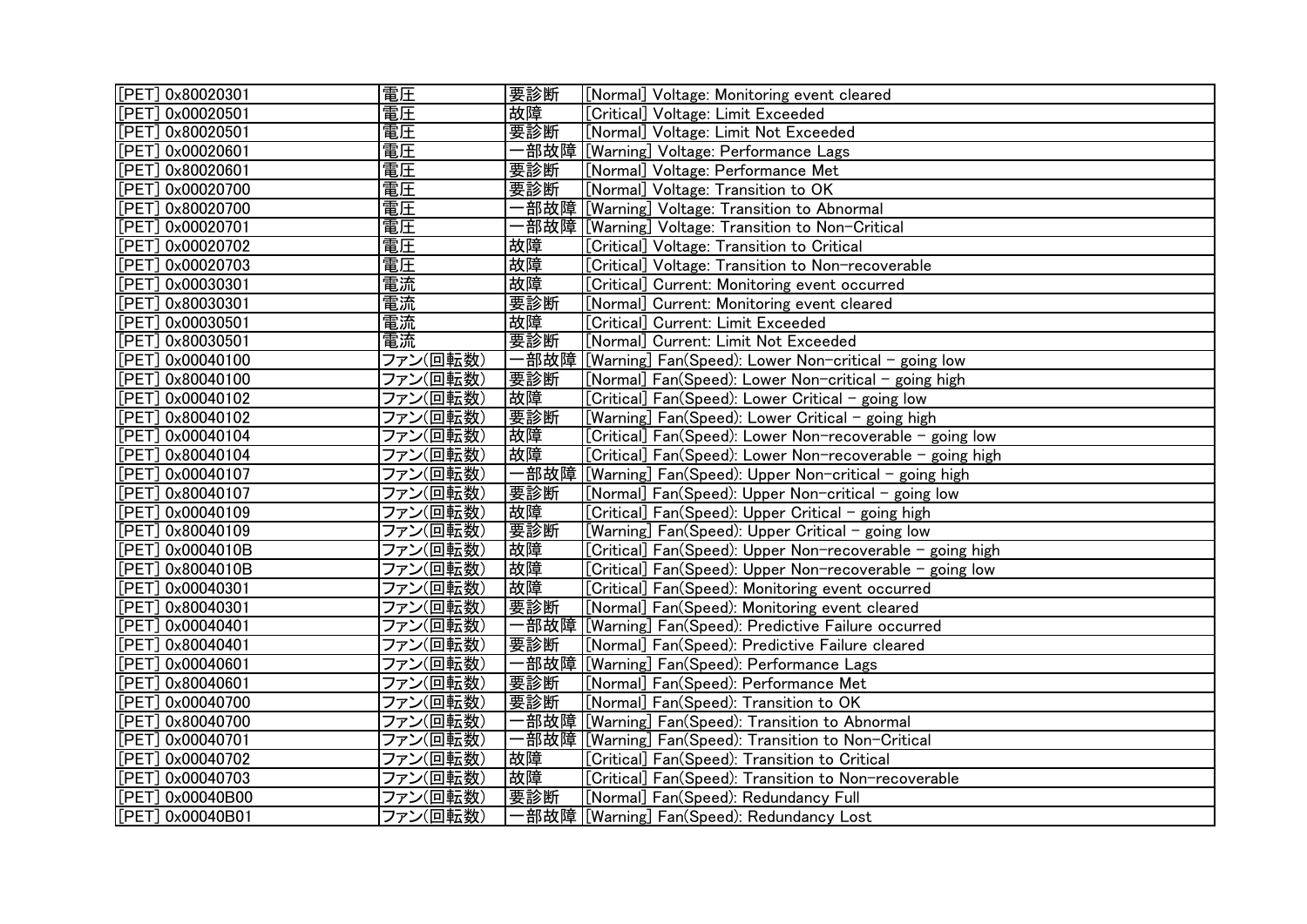| [PET] 0x00040B02 | ファン(回転数)<br>要診断      | [[Normal] Fan(Speed): Redundancy Degraded                                  |
|------------------|----------------------|----------------------------------------------------------------------------|
| [PET] 0x00040B03 | ファン(回転数)             | 一部故障<br>[[Warning] Fan(Speed): Non-Redundant(Sufficient Resources)         |
| [PET] 0x00040B05 | ファン(回転数)<br>故障       | [Critical] Fan(Speed): Non-Redundant(Insufficient Resources)               |
| [PET] 0x00050301 | 筐体イントリュー 故障          | [Critical] Physical Security(Chassis Intrusion): Monitoring event occurred |
|                  | ジョン                  |                                                                            |
| [PET] 0x80050301 | 筐体イントリュー<br>要診断      | [Normal] Physical Security(Chassis Intrusion): Monitoring event cleared    |
|                  | ジョン                  |                                                                            |
| [PET] 0x00070700 | プロセッサ<br>要診断         | [Normal] Processor: Transition to OK                                       |
| [PET] 0x80070700 | プロセッサ                | 部故障 [Warning] Processor: Transition to Abnormal                            |
| [PET] 0x00070701 | プロセッサ                |                                                                            |
| [PET] 0x00070702 | 故障<br>プロセッサ          | [Critical] Processor: Transition to Critical                               |
| [PET] 0x00070703 | 故障<br>プロセッサ          | [Critical] Processor: Transition to Non-recoverable                        |
| [PET] 0x00080301 | 故障<br>電源モジュール        | [Critical] Power Supply: Monitoring event occurred                         |
| [PET] 0x80080301 | 要診断<br>電源モジュール       | [Normal] Power Supply: Monitoring event cleared                            |
| [PET] 0x00080700 | 要診断<br>電源モジュール       | [Normal] Power Supply: Transition to OK                                    |
| [PET] 0x80080700 | 電源モジュール              | −部故障<br>[[Warning] Power Supply: Transition to Abnormal                    |
| PET] 0x00080701  | 電源モジュール              | -部故障<br>[Warning] Power Supply: Transition to Non-Critical                 |
| [PET] 0x00080702 | 故障<br>電源モジュール        | [Critical] Power Supply: Transition to Critical                            |
| [PET] 0x00080703 | 故障<br><u>電源モジュール</u> | [Critical] Power Supply: Transition to Non-recoverable                     |
| [PET] 0x00080B00 | 要診断<br>電源モジュール       | [Normal] Power Supply: Redundancy Full                                     |
| [PET] 0x00080B01 | 電源モジュール              | -部故障 [[Warning] Power Supply: Redundancy Lost                              |
| [PET] 0x00080B02 | 要診断<br>電源モジュール       | [Normal] Power Supply: Redundancy Degraded                                 |
| [PET] 0x00080B03 | 電源モジュール              |                                                                            |
| [PET] 0x00080B05 | 電源モジュール<br>故障        | [Critical] Power Supply: Non-Redundant(Insufficient Resources)             |
| [PET] 0x00090901 | 電源<br>要診断            | [Normal] Power Unit: Device Enabled                                        |
| [PET] 0x80090901 | 電源                   | 部故障 [[Warning] Power Unit: Device Disabled                                 |
| [PET] 0x00090B00 | 電源<br>要診断            | [Normal] Power Unit: Redundancy Full                                       |
| [PET] 0x00090B01 | 電源                   | -部故障 [[Warning] Powe <u>r Unit: Redundancy Lost</u>                        |
| [PET] 0x00090B02 | 電源<br>要診断            | [Normal] Power Unit: Redundancy Degraded                                   |
| [PET] 0x00090B03 | 電源                   | 部故障 [Warning] Power Unit: Non-Redundant(Sufficient Resources)              |
| [PET] 0x00090B05 | 電源<br>故障             | [Critical] Power Unit: Non-Redundant(Insufficient Resources)               |
| [PET] 0x00090C00 | 電源<br>要診断            | [Normal] Power Unit: D0 Power State                                        |
| [PET] 0x00090C01 | 電源<br>要診断            | [Normal] Power Unit: D1 Power State                                        |
| [PET] 0x00090C02 | 電源<br>要診断            | [Normal] Power Unit: D2 Power State                                        |
| [PET] 0x00090C03 | 電源<br>要診断            | [Normal] Power Unit: D3 Power State                                        |
| [PET] 0x000A0100 | 冷却装置                 | ─部故障<br>[[Warning] Cooling Device: Lower Non-critical - going low          |
| [PET] 0x800A0100 | 冷却装置<br>要診断          | [Normal] Cooling Device: Lower Non-critical - going high                   |
| [PET] 0x000A0102 | 冷却装置<br>故障           | [Critical] Cooling Device: Lower Critical - going low                      |
| [PET] 0x800A0102 | 冷却装置                 | 部故障 [Warning] Cooling Device: Lower Critical - going high                  |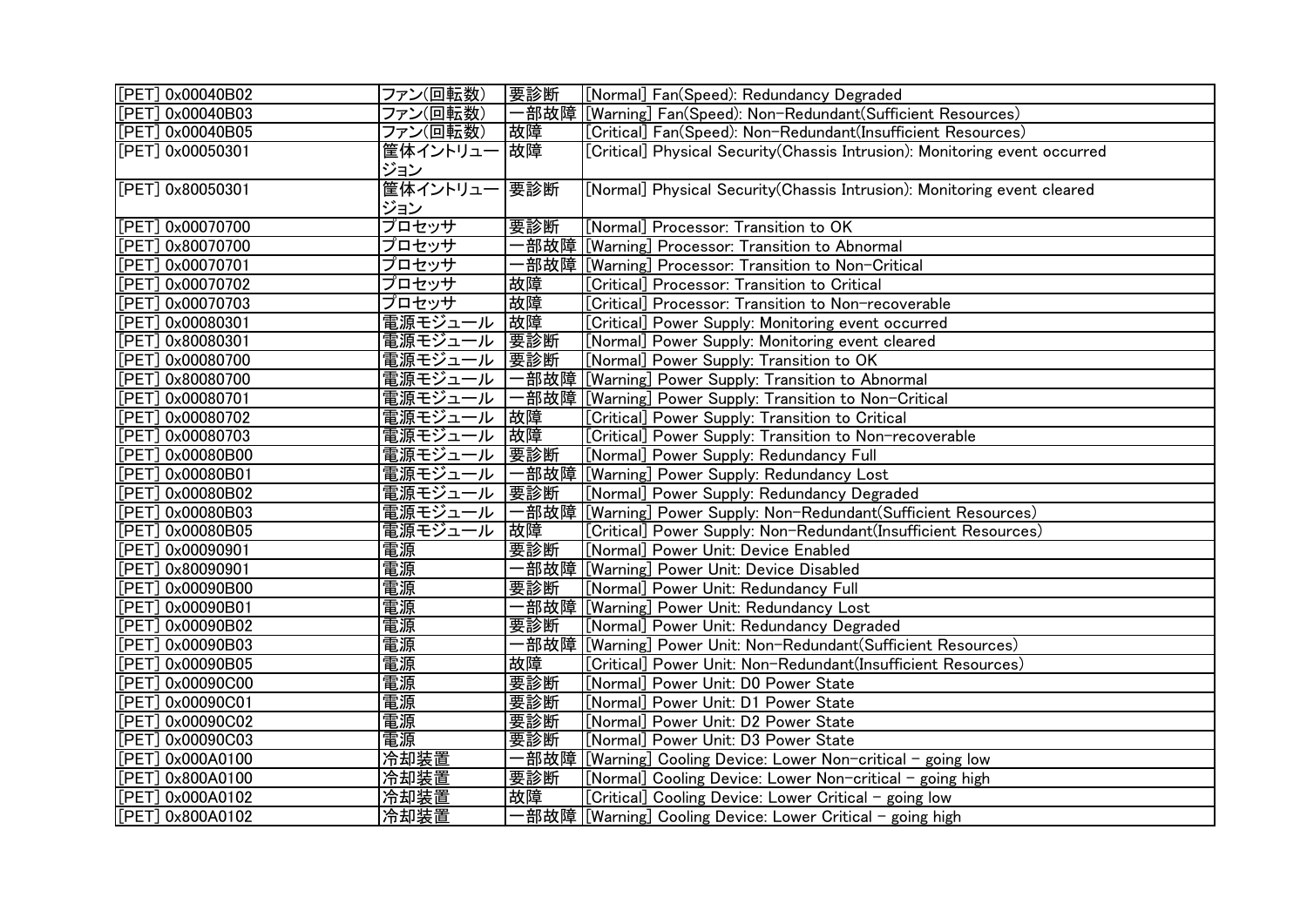| [PET] 0x000A0104       | 冷却装置                  | 故障   | [Critical] Cooling Device: Lower Non-recoverable - going low       |
|------------------------|-----------------------|------|--------------------------------------------------------------------|
| [PET] 0x800A0104       | 冷却装置                  | 故障   | [Critical] Cooling Device: Lower Non-recoverable - going high      |
| [PET] 0x000A0107       | 冷却装置                  |      |                                                                    |
| [PET] 0x800A0107       | 冷却装置                  | 要診断  | [Normal] Cooling Device: Upper Non-critical - going low            |
| [PET] 0x000A0109       | 冷却装置                  | 故障   | [Critical] Cooling Device: Upper Critical - going high             |
| [PET] 0x800A0109       | 冷却装置                  |      | -部故障 [[Warning] Cooling Device: Upper Critical - going low         |
| [PET] 0x000A010B       | 冷却装置                  | 故障   | [Critical] Cooling Device: Upper Non-recoverable - going high      |
| [PET] 0x800A010B       | 冷却装置                  | 故障   | [Critical] Cooling Device: Upper Non-recoverable - going low       |
| [PET] 0x000A0700       | 冷却装置                  | 要診断  | [Normal] Cooling Device: Transition to OK                          |
| [PET] 0x800A0700       | 冷却装置                  |      | ·部故障 [Warning] Cooling Device: Transition to Abnormal              |
| [PET] 0x000A0701       | 冷却装置                  |      | 部故障 [Warning] Cooling Device: Transition to Non-Critical           |
| [PET] 0x000A0702       | 冷却装置                  | 故障   | [Critical] Cooling Device: Transition to Critical                  |
| [PET] 0x000A0703       | 冷却装置                  | 故障   | [Critical] Cooling Device: Transition to Non-recoverable           |
| [PET] 0x000A0B00       | 冷却装置                  | 要診断  | [Normal] Cooling Device: Redundancy Full                           |
| [PET] 0x000A0B01       | 冷却装置                  |      | 部故障 [Warning] Cooling Device: Redundancy Lost                      |
| [PET] 0x000A0B02       | 冷却装置                  | 要診断  | [Normal] Cooling Device: Redundancy Degraded                       |
| [PET] 0x000A0B03       | 冷却装置                  |      | 部故障  [Warning] Cooling Device: Non-Redundant(Sufficient Resources) |
| [PET] 0x000A0B05       | 冷却装置                  | 故障   | [Critical] Cooling Device: Non-Redundant(Insufficient Resources)   |
| [PET] 0x000C0700       | メモリ                   | 要診断  | [Normal] Memory: Transition to OK                                  |
| [PET] 0x800C0700       | メモリ                   |      | 部故障 [Warning] Memory: Transition to Abnormal                       |
| [PET] 0x000C0701       | メモリ                   |      | 部故障 [Warning] Memory: Transition to Non-Critical                   |
| [PET] 0x000C0702       | メモリ                   | 故障   | [Critical] Memory: Transition to Critical                          |
| [PET] 0x000C0703       | メモリ                   | 故障   | [Critical] Memory: Transition to Non-recoverable                   |
| [PET] 0x000C0B00       | メモリ                   | 要診断  | [Normal] Memory: Redundancy Full                                   |
| [PET] 0x000C0B01       | メモリ                   |      | 部故障 [Warning] Memory: Redundancy Lost                              |
| [PET] 0x000C0B02       | メモリ                   | 要診断  | [Normal] Memory: Redundancy Degraded                               |
| [PET] 0x000C0B03       | メモリ                   | ·部故障 | [[Warning] Memory: Non-Redundant(Sufficient Resources)             |
| $[$ PET $]$ 0x000C0B05 | メモリ                   | 故障   | [Critical] Memory: Non-Redundant(Insufficient Resources)           |
| [PET] 0x000D0801       | デバイスベイ                | 要診断  | [Normal] Drive Slot(Bay): Device Inserted/Device Present           |
| [PET] 0x800D0801       | デバイスベイ                | 要診断  | [Normal] Drive Slot(Bay): Device Removed/Device Absent             |
| [PET] 0x000E0301       | メモリ縮退                 | 故障   | [Critical] POST Memory Resize: Monitoring event occurred           |
| [PET] 0x800E0301       | メモリ縮退                 | 要診断  | [Normal] POST Memory Resize: Monitoring event cleared              |
| [PET] 0x000F0301       | POST Error            | 故障   | [Critical] POST Error: Monitoring event occurred                   |
| [PET] 0x800F0301       | POST Error            | 要診断  | [Normal] POST Error: Monitoring event cleared                      |
| [PET] 0x00150301       | モジュール/ボー 故障<br>ド(未実装) |      | [Critical] Module/Board: Monitoring event occurred                 |
| [PET] 0x80150301       | モジュール/ボー<br>ド(未実装)    | 要診断  | [Normal] Module/Board: Monitoring event cleared                    |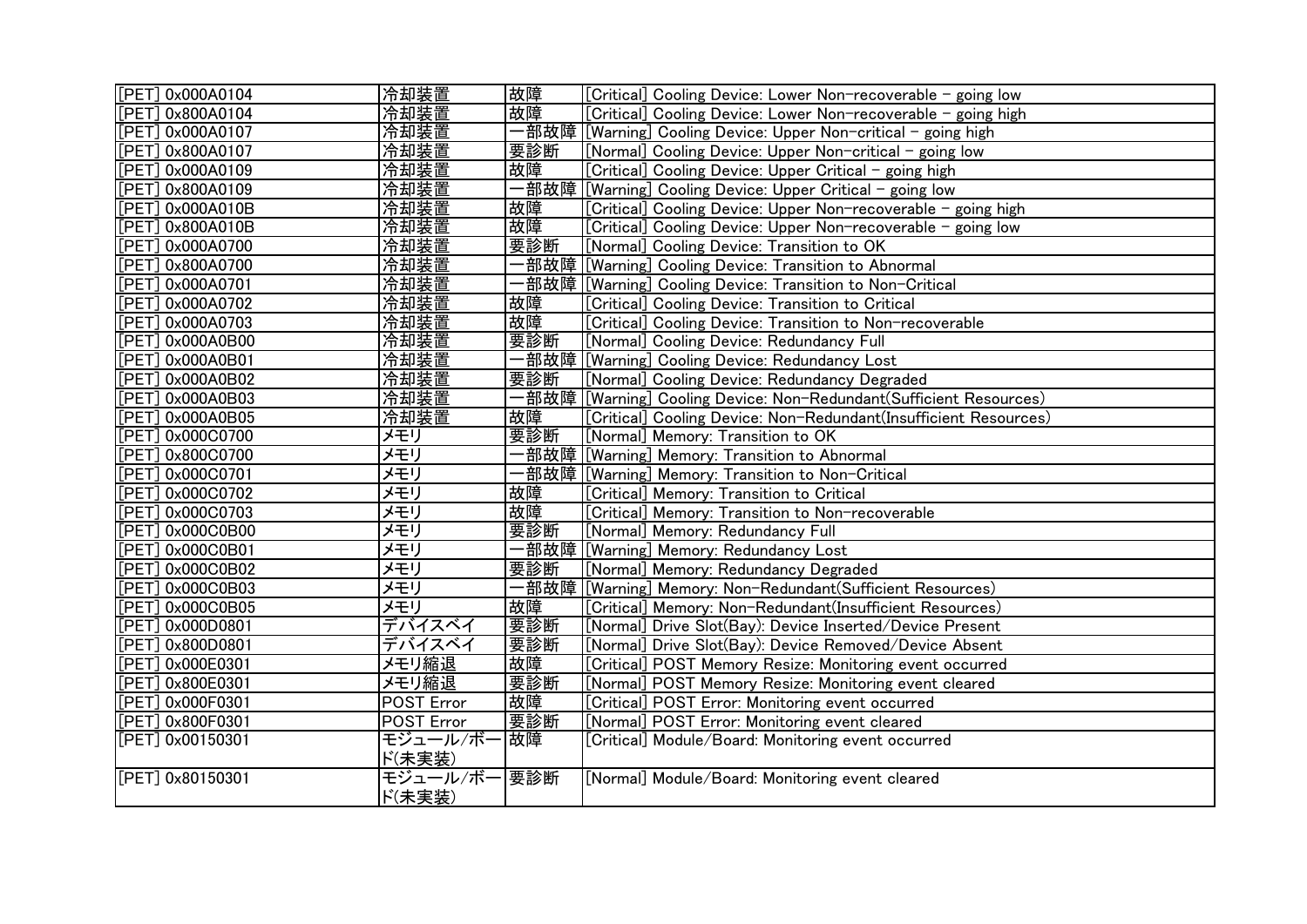| [PET] 0x00150700    | モジュール/ボー 要診断<br>ド(未実装) | [Normal] Module/Board: Transition to OK                       |
|---------------------|------------------------|---------------------------------------------------------------|
| [PET] 0x80150700    | モジュール/ボー<br>ド(未実装)     | -部故障 [[Warning] Module/Board: Transition to Abnormal          |
| [PET] 0x00150701    | モジュール/ボー<br>ド(未実装)     | ·部故障  [Warning] Module/Board: Transition to Non-Critical      |
| [PET] 0x00150702    | モジュール/ボー 故障<br>ド(未実装)  | [Critical] Module/Board: Transition to Critical               |
| [PET] 0x00150703    | モジュール/ボー 故障<br>ド(未実装)  | [Critical] Module/Board: Transition to Non-recoverable        |
| [PET] 0x00150801    | モジュール/ボー 要診断<br>ド(未実装) | [Normal] Module/Board: Device Inserted/Device Present         |
| [PET] 0x80150801    | モジュール/ボー 要診断<br>ド(未実装) | [Normal] Module/Board: Device Removed/Device Absent           |
| [PET] 0x00180700    | 筐体<br>要診断              | [Normal] Chassis: Transition to OK                            |
| PET 0x80180700      | 筐体                     | -部故障  [Warning] Chassis: Transition to Abnormal               |
| [PET] 0x00180701    | 筐体                     | 部故障 [Warning] Chassis: Transition to Non-Critical             |
| [PET] 0x00180702    | 筐体<br>故障               | [Critical] Chassis: Transition to Critical                    |
| PET] 0x00180703     | 筐体<br>故障               | [Critical] Chassis: Transition to Non-recoverable             |
| [PET] 0x00190700    | チップセット<br>要診断          | [Normal] Chip Set: Transition to OK                           |
| $[$ PET] 0x80190700 | −部故障<br>チップセット         | [Warning] Chip Set: Transition to Abnormal                    |
| $[$ PET] 0x00190701 | チップセット                 | -部故障 [[Warning] Chip Set: Transition to Non-Critical          |
| [PET] 0x00190702    | チップセット<br>故障           | [Critical] Chip Set: Transition to Critical                   |
| [PET] 0x00190703    | 故障<br>チップセット           | [Critical] Chip Set: Transition to Non-recoverable            |
| [PET] 0x001B0700    | 要診断<br>ケーブル/内部<br>接続   | [Normal] Cable/Interconnect: Transition to OK                 |
| [PET] 0x801B0700    | ケーブル/内部<br>接続          | ·部故障  [Warning] Cable/Interconnect: Transition to Abnormal    |
| [PET] 0x001B0701    | ケーブル/内部<br>接続          | ·部故障 [Warning] Cable/Interconnect: Transition to Non-Critical |
| [PET] 0x001B0702    | ケーブル/内部<br>故障<br>接続    | [Critical] Cable/Interconnect: Transition to Critical         |
| [PET] 0x001B0703    | ケーブル/内部<br>故障<br>接続    | [Critical] Cable/Interconnect: Transition to Non-recoverable  |
| [PET] 0x001B0801    | ケーブル/内部<br>要診断<br>接続   | [Normal] Cable/Interconnect: Device Inserted/Device Present   |
| [PET] 0x801B0801    | ケーブル/内部<br>要診断<br>接続   | [Normal] Cable/Interconnect: Device Removed/Device Absent     |
| [PET] 0x00260301    | 監視用ASIC/IC<br>故障       | [Critical] Monitor ASIC/IC: Monitoring event occurred         |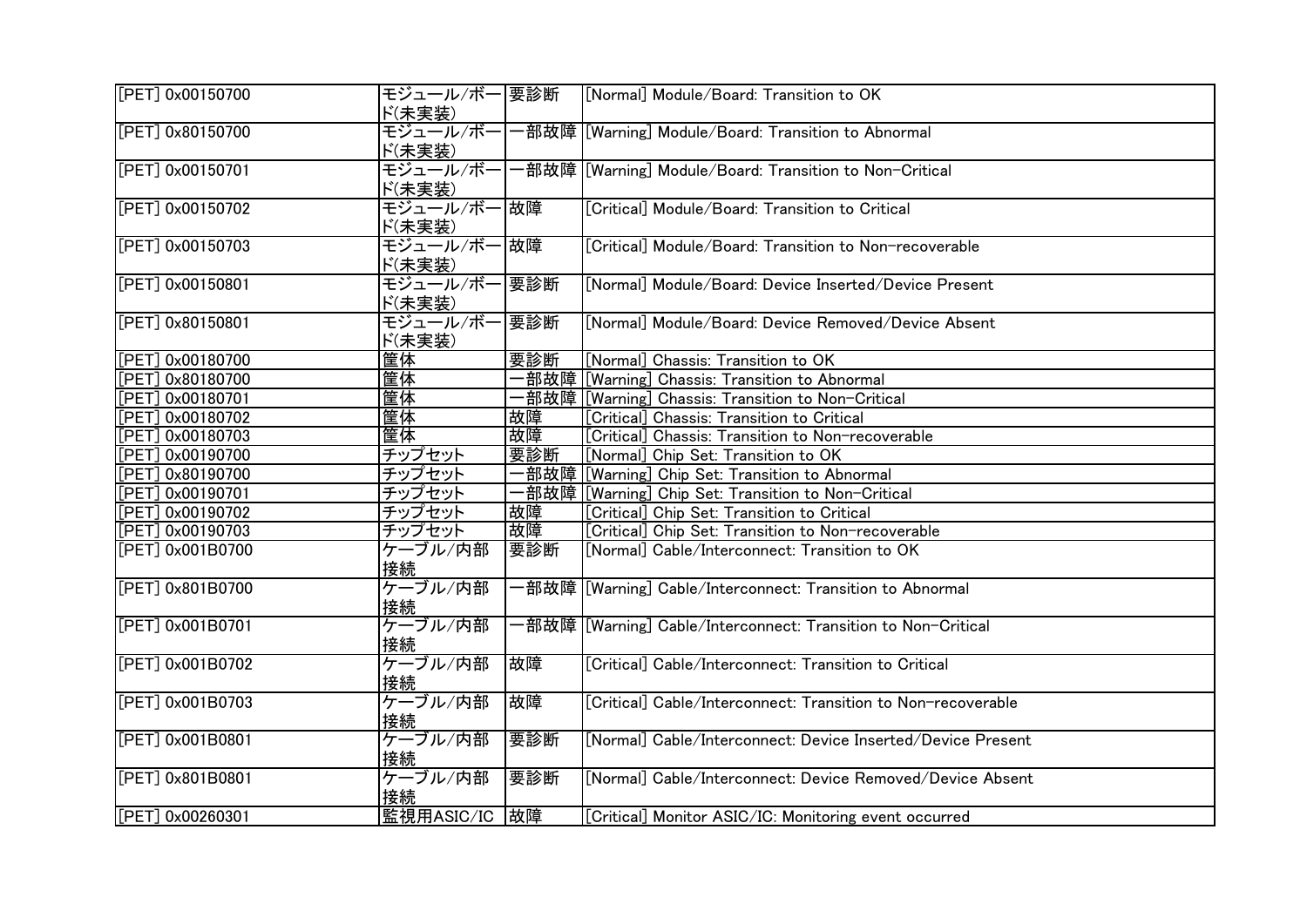| [PET] 0x80260301   | 監視用ASIC/IC 要診断             |     | [Normal] Monitor ASIC/IC: Monitoring event cleared                                                       |
|--------------------|----------------------------|-----|----------------------------------------------------------------------------------------------------------|
| [PET] 0x00270301   | LAN                        | 故障  | Critical] LAN: Monitoring event occurred                                                                 |
| [PET] 0x80270301   | LAN                        | 要診断 | [Normal] LAN: Monitoring event cleared                                                                   |
| [PET] 0x00056F00   | 筐体イントリュー  要診断<br>ジョン       |     | [Normal] Physical Security(Chassis Intrusion): General Chassis Intrusion occurred                        |
| [PET] 0x80056F00   | 筐体イントリュー 要診断<br>ジョン        |     | [Normal] Physical Security(Chassis Intrusion): General Chassis Intrusion cleared                         |
| [PET] 0x00056F01   | 筐体イントリュー 要診断<br>ジョン        |     | [Normal] Physical Security(Chassis Intrusion): Drive Bay Intrusion occurred                              |
| [PET] $0x80056F01$ | 筐体イントリュー 要診断<br> ジョン       |     | [Normal] Physical Security(Chassis Intrusion): Drive Bay Intrusion cleared                               |
| [PET] 0x00056F02   | 筐体イントリュー 要診断<br>ジョン        |     | [Normal] Physical Security(Chassis Intrusion): I/O Card area Intrusion occurred                          |
| [PET] 0x80056F02   | 筐体イントリュー 要診断<br><u>ジョン</u> |     | [Normal] Physical Security(Chassis Intrusion): I/O Card area Intrusion cleared                           |
| [PET] 0x00056F03   | 筐体イントリュー 要診断<br>ジョン        |     | [Normal] Physical Security(Chassis Intrusion): Processor area Intrusion occurred                         |
| [PET] 0x80056F03   | 筐体イントリュー 要診断<br>ジョン        |     | [Normal] Physical Security(Chassis Intrusion): Processor area Intrusion cleared                          |
| [PET] 0x00056F04   | 筐体イントリュー 要診断<br>ジョン        |     | [Normal] Physical Security(Chassis Intrusion): LAN Leash Lost (System is unplugged<br>from LAN) occurred |
| [PET] 0x80056F04   | 筐体イントリュー 要診断<br>ジョン        |     | [Normal] Physical Security(Chassis Intrusion): LAN Leash Lost (System is unplugged<br>from LAN) cleared  |
| [PET] 0x00056F05   | 筐体イントリュー 要診断<br>ジョン        |     | [Normal] Physical Security(Chassis Intrusion): Unauthorized dock occurred                                |
| [PET] 0x80056F05   | 筐体イントリュー 要診断<br>ジョン        |     | [Normal] Physical Security(Chassis Intrusion): Unauthorized dock cleared                                 |
| $[PET]$ 0x00056F06 | 筐体イントリュー<br>ジョン            | 要診断 | [Normal] Physical Security(Chassis Intrusion): FAN area intrusion occurred                               |
| [PET] 0x80056F06   | 筐体イントリュー<br>ジョン            | 要診断 | [Normal] Physical Security (Chassis Intrusion): FAN area intrusion cleared                               |
| [PET] 0x00076F00   | プロセッサ                      | 故障  | Critical] Processor: IERR occurred                                                                       |
| [PET] 0x80076F00   | プロセッサ                      | 要診断 | [Normal] Processor: IERR cleared                                                                         |
| [PET] 0x00076F01   | プロセッサ                      | 故障  | Critical] Processor: Thermal Trip occurred                                                               |
| [PET] 0x80076F01   | プロセッサ                      | 要診断 | [Normal] Processor: Thermal Trip cleared                                                                 |
| [PET] 0x00076F02   | プロセッサ                      | 故障  | Critical] Processor: FRB1/BIST failure occurred                                                          |
| [PET] 0x80076F02   | プロセッサ                      | 要診断 | [Normal] Processor: FRB1/BIST failure cleared                                                            |
| [PET] 0x00076F03   | プロセッサ                      | 故障  | [Critical] Processor: FRB2/Hang in POST failure occurred                                                 |
| [PET] 0x80076F03   | プロセッサ                      | 要診断 | [Normal] Processor: FRB2/Hang in POST failure cleared                                                    |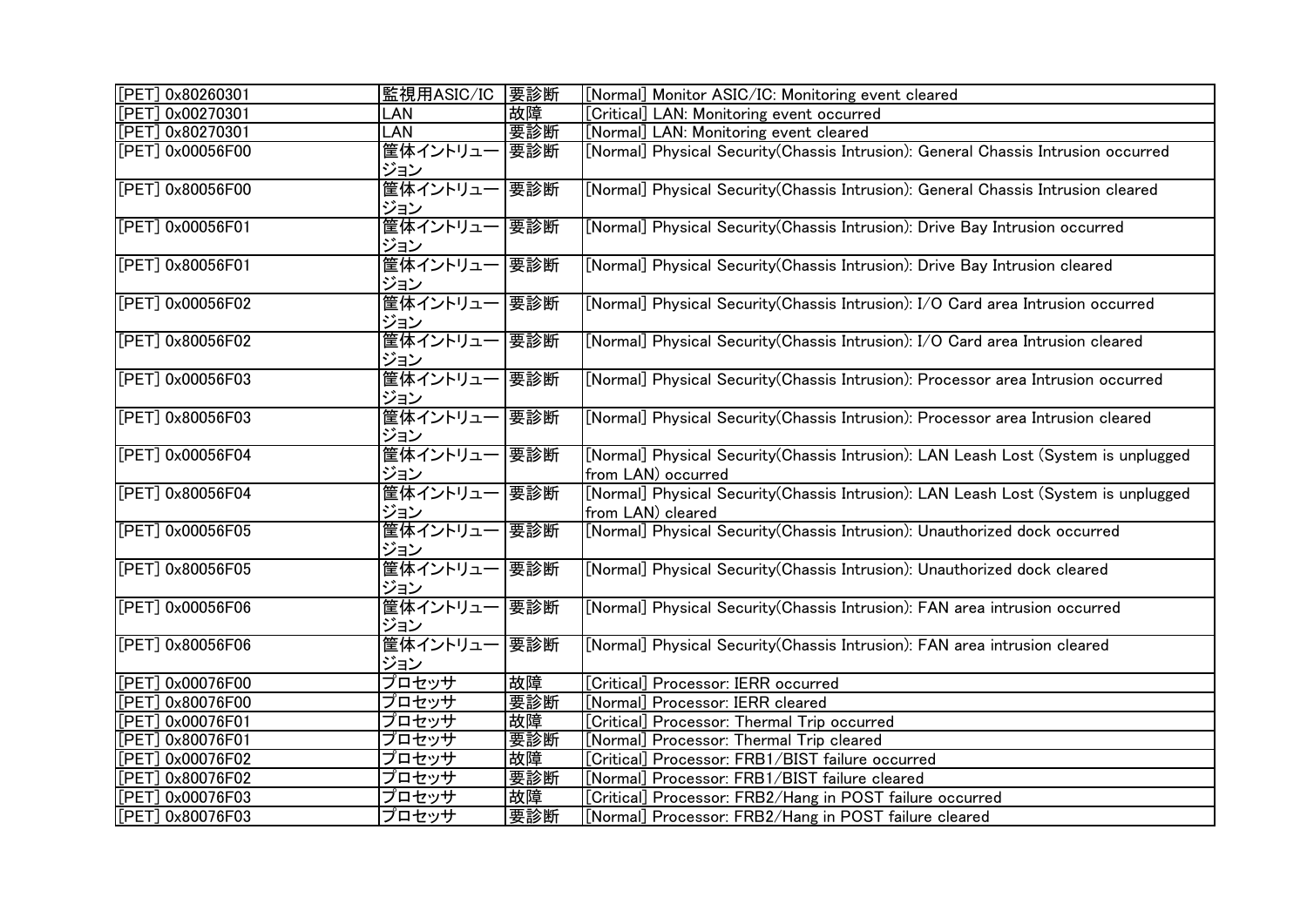| [PET] 0x00076F04   | プロセッサ          | 故障  | [Critical] Processor: FRB3/Processor Startup/Initialization failure (CPU didn't start)     |
|--------------------|----------------|-----|--------------------------------------------------------------------------------------------|
|                    |                |     | occurred                                                                                   |
| [PET] 0x80076F04   | プロセッサ          | 要診断 | [Normal] Processor: FRB3/Processor Startup/Initialization failure (CPU didn't start)       |
| PET10x00076F05     | プロセッサ          |     | ·部故障  [Warning] Processor: Configuration Error occurred                                    |
| [PET] 0x80076F05   | プロセッサ          | 要診断 | [Normal] Processor: Configuration Error cleared                                            |
| [PET] 0x00076F06   | プロセッサ          | 故障  | [Critical] Processor: SM BIOS 'Uncorrectable CPU-complex Error' occurred                   |
| [PET] 0x80076F06   | プロセッサ          | 要診断 | [Normal] Processor: SM BIOS 'Uncorrectable CPU-complex Error' cleared                      |
| [PET] 0x00076F07   | プロセッサ          | 要診断 | [Normal] Processor: Processor Presence detected                                            |
| PET] 0x80076F07    | プロセッサ          | 要診断 | [Normal] Processor: Processor Removed                                                      |
| [PET] 0x00076F08   | プロセッサ          | 故障  | [Critical] Processor: Processor disabled                                                   |
| [PET] 0x80076F08   | プロセッサ          | 要診断 | [Normal] Processor: Processor Enabled                                                      |
| [PET] 0x00076F09   | プロセッサ          | 要診断 | [Normal] Processor: Terminator Presence Detected                                           |
| [PET] 0x80076F09   | プロセッサ          | 要診断 | [Normal] Processor: Terminator Removed                                                     |
| $[PET]$ 0x00076F0A | プロセッサ          | 要診断 | [Normal] Processor: Processor Automatically Throttled                                      |
| [PET] 0x80076F0A   | プロセッサ          | 要診断 | [Normal] Processor: Processor Recovered from Automatically Throttled                       |
| [PET] 0x00086F00   | 電源モジュール        | 要診断 | [Normal] Power Supply: Presence detected                                                   |
| [PET] 0x80086F00   | 電源モジュール        | 要診断 | [Normal] Power Supply: Removed                                                             |
| [PET] 0x00086F01   | 電源モジュール        |     | ·部故障 [[Warning] Power Supply: Power Supply Failure detected                                |
| [PET] 0x80086F01   | <u>電源モジュール</u> | 要診断 | [Normal] Power Supply: Power Supply Recovered                                              |
| [PET] 0x00086F02   | 電源モジュール        |     |                                                                                            |
| [PET] 0x00086F03   | 電源モジュール        |     |                                                                                            |
| [PET] 0x00086F04   | 電源モジュール        |     | -部故障 [[Warning] Power Supply: Power Supply input lost or out-of-range                      |
| [PET] 0x00086F05   | 電源モジュール        | 要診断 | [Normal] Power Supply: Power Supply input out-of-range, but present                        |
| [PET] 0x00086F06   | 電源モジュール        |     |                                                                                            |
| [PET] 0x00096F00   | 電源             | 要診断 | [Normal] Power Unit: Power Off / Power Down                                                |
| [PET] 0x80096F00   | 電源             | 要診断 | [Normal] Power Unit: Power ON                                                              |
| [PET] 0x00096F01   | 電源             | 要診断 | [Normal] Power Unit: Power Cycle                                                           |
| [PET] 0x00096F02   | 電源             | 故障  | [Critical] Power Unit: 240VA Power Down                                                    |
| [PET] 0x00096F03   | 電源             | 故障  | [Critical] Power Unit: Interlock Power Down                                                |
| [PET] 0x00096F04   | 電源             |     | ・部故障  [Warning] Power Unit: AC lost                                                        |
| [PET] 0x00096F05   | 電源             |     | ·部故障 [[Warning] Power Unit: Soft Power Control Failure (unit did not respond to request to |
|                    |                |     | turn on)                                                                                   |
| [PET] 0x80096F05   | 電源             | 要診断 | [Normal] Power Unit: Soft Power Control Failure cleared                                    |
| [PET] 0x00096F06   | 電源             |     | ·部故障  [Warning] Power Unit: Power Unit Failure detected                                    |
| PET] 0x80096F06    | 電源             | 要診断 | [Normal] Power Unit: Power Unit Failure cleared                                            |
| [PET] 0x00096F07   | 電源             |     |                                                                                            |
| [PET] 0x80096F07   | 電源             | 要診断 | [Normal] Power Unit: Predictive Failure cleared                                            |
| [PET] 0x000C6F00   | メモリ            |     | -部故障  [Warning] Memory: Correctable ECC occurred                                           |
| [PET] 0x800C6F00   | メモリ            | 要診断 | [Normal] Memory: Correctable ECC cleared                                                   |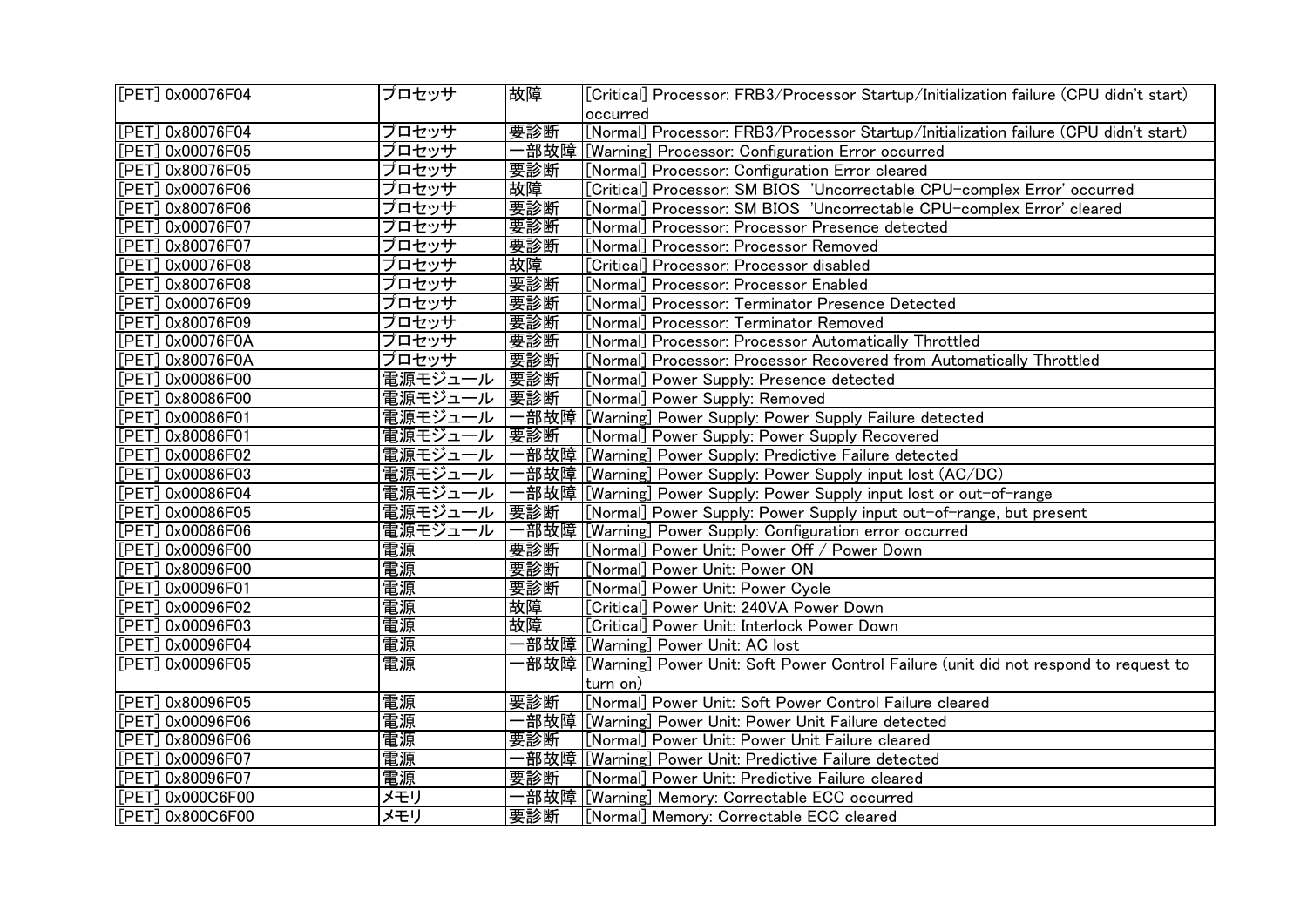| [[PET] 0x000C6F01 | メモリ           | 故障          | [Critical] Memory: Uncorrectable ECC occurred                                          |
|-------------------|---------------|-------------|----------------------------------------------------------------------------------------|
| [PET] 0x800C6F01  | メモリ           | 要診断         | [Normal] Memory: Uncorrectable ECC cleared                                             |
| [PET] 0x000C6F02  | メモリ           | 故障          | [Critical] Memory: Memory Parity Error occurred                                        |
| [PET] 0x800C6F02  | メモリ           | 要診断         | [Normal] Memory: Memory Parity Error cleared                                           |
| [PET] 0x000C6F03  | メモリ           |             | ·部故障  [Warning] Memory: Memory Scrub Failed (stuck bit)                                |
| [PET] 0x800C6F03  | メモリ           | 要診断         | [Normal] Memory: Memory Scrub Error cleared (stuck bit)                                |
| [PET] 0x000C6F04  | メモリ           | 要診 <u>断</u> | [[Normal] Memory: Memory Device Disabled                                               |
| [PET] 0x800C6F04  | メモリ           | 要診断         | [Normal] Memory: Memory Device Enabled                                                 |
| [PET] 0x000C6F05  | メモリ           |             | ·部故障  [Warning] Memory: Correctable ECC / other correctable memory error logging limit |
| [PET] 0x800C6F05  | メモリ           | 要診断         | [Normal] Memory: Correctable ECC have receded.                                         |
| [PET] 0x000C6F06  | メモリ           | 要診断         | [Normal] Memory: Presence detected                                                     |
| [PET] 0x800C6F06  | メモリ           | 要診断         | [Normal] Memory: Removed                                                               |
| [PET] 0x000C6F07  | メモリ           |             | -部故障  [Warnin <u>g] Memory: Configuration error</u>                                    |
| [PET] 0x800C6F07  | メモリ           | 要診断         | [Normal] Memory: Configuration Error cleared                                           |
| [PET] 0x000C6F08  | メモリ           | 要診断         | [Normal] Memory: Spare entitiy                                                         |
| [PET] 0x800C6F08  | メモリ           | 要診断         | [Normal] Memory: Not spare entity                                                      |
| [PET] 0x000C6F09  | メモリ           | 要診断         | [Normal] Memory: Memory Automtically Throttled.                                        |
| [PET] 0x800C6F09  | メモリ           | 要診断         | [Normal] Memory: Memory recovered from Automtically Throttled.                         |
| [PET] 0x000C6F0A  | メモリ           | 故障          | [Critical] Memory: Critical Overtemperature.                                           |
| [PET] 0x800C6F0A  | メモリ           | 要診断         | [Normal] Memory: Memory Temperature Error Recovered                                    |
| [PET] 0x000D6F00  | デバイスベイ        | 要診断         | [Normal] Drive Slot(Bay): Device Presence                                              |
| [PET] 0x800D6F00  | <u>デバイスベイ</u> | 要診断         | [Normal] Drive Slot(Bay): Removed                                                      |
| [PET] 0x000D6F01  | デバイスベイ        | 故障          | [Critical] Drive Slot(Bay): Drive Fault                                                |
| [PET] 0x800D6F01  | デバイスベイ        | 要診断         | [Normal] Drive Slot(Bay): Drive Recovered                                              |
| [PET] 0x000F6F00  | POST Error    | 故障          | [Critical] POST Error: System Firmware Error.                                          |
| [PET] 0x00126F00  | システムイベント      |             | 一部故障  [Warning] System Event: System Reconfigured                                      |
| [PET] 0x00126F01  | システムイベント 要診断  |             | [Normal] System Event: OEM System Boot Event                                           |
| [PET] 0x00126F02  | システムイベント故障    |             | [Critical] System Event: Undetermined system hardware failure                          |
| [PET] 0x00136F00  | 異常系割り込み       |             | -部故障  [Warning] Critical Interrupt: Front Panel NMI (Dump Switch)                      |
| [PET] 0x00136F01  | 異常系割り込み       | 故障          | [Critical] Critical Interrupt: Bus Timeout(EISA/ISA Bus)                               |
| [PET] 0x00136F02  | 異常系割り込み       | 故障          | [Critical] Critical Interrupt: I/O channel check NMI                                   |
| [PET] 0x00136F03  | 異常系割り込み       | −部故障        | [Warning] Critical Interrupt: Software NMI                                             |
| [PET] 0x00136F04  | 異常系割り込み       | 故障          | [Critical] Critical Interrupt: PCI PERR                                                |
| [PET] 0x00136F05  | 異常系割り込み       | 故障          | [Critical] Critical Interrupt: PCI SERR                                                |
| [PET] 0x00136F06  | 異常系割り込み       | 故障          | [Critical] Critical Interrupt: EISA Fail Safe Timeout                                  |
| [PET] 0x00136F07  | 異常系割り込み       | 一部故障        | [[Warning] Critical Interrupt: Bus Correctable Error                                   |
| [PET] 0x00136F08  | 異常系割り込み       | 故障          | [Critical] Critical Interrupt: Bus Uncorrectable Error                                 |
| [PET] 0x00136F09  | 異常系割り込み       | 故障          | [Critical] Critical Interrupt: Fatal NMI (port61h bit7)                                |
| [[PET] 0x00136F0A | 異常系割り込み  故障   |             | [Critical] Critical Interrupt: Bus Fatal error                                         |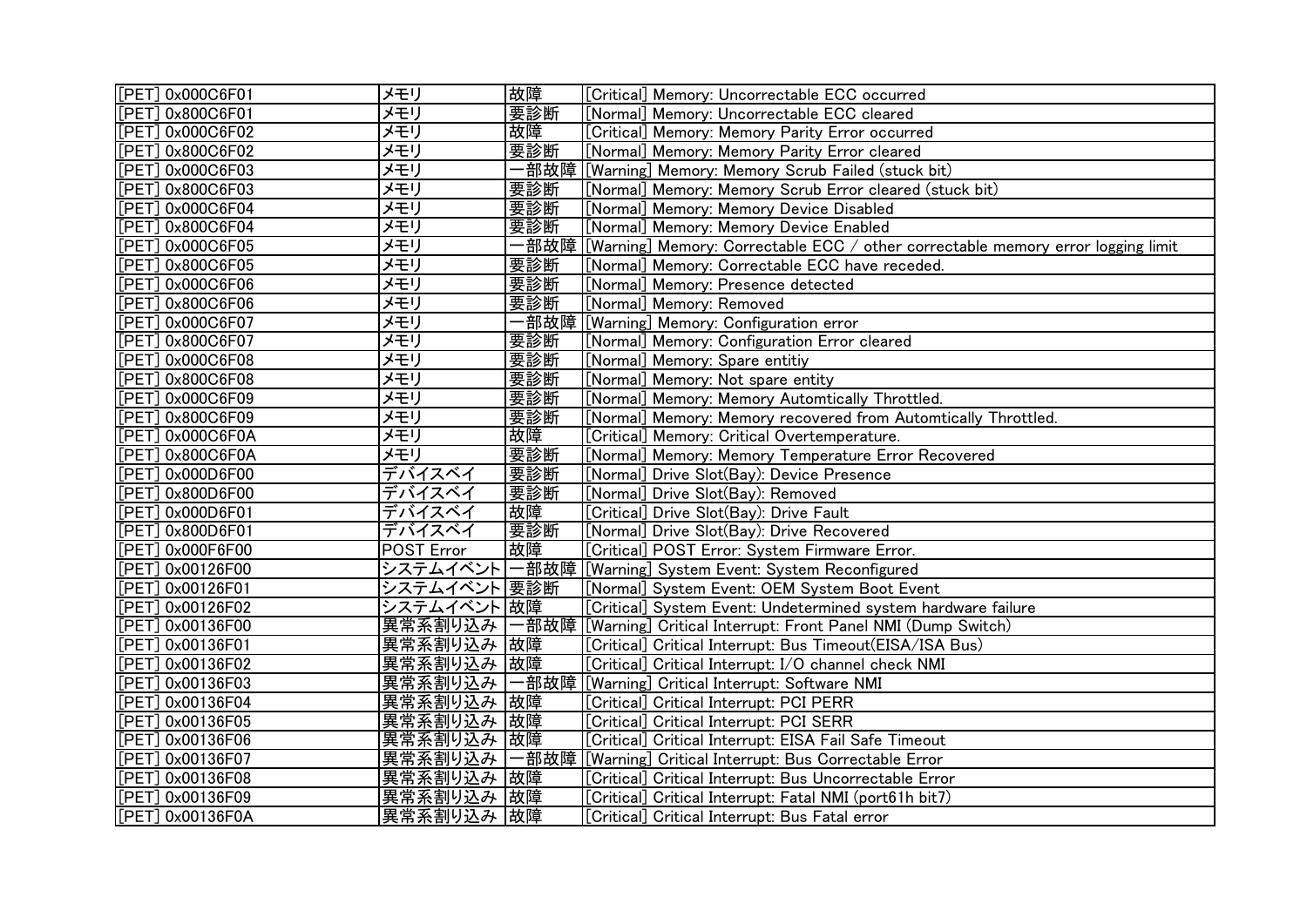| [PET] 0x001B6F00  | ケーブル/内部<br>接続 | 要診断 | [Normal] Cable/Interconnect: Cable/Interconnect is connected                                                     |
|-------------------|---------------|-----|------------------------------------------------------------------------------------------------------------------|
| [[PET] 0x801B6F00 | ケーブル/内部<br>接続 | 要診断 | [Normal] Cable/Interconnect: Cable/Interconnect is disconnected                                                  |
| [[PET] 0x001B6F01 | ケーブル/内部<br>接続 |     | -部故障  [Warning] Cable/Interconnect: Configuration Error – Incorret cable conneted /<br>Incorrect interconnection |
| [[PET] 0x801B6F01 | ケーブル/内部<br>接続 | 要診断 | [Normal] Cable/Interconnect: Configuration Error cleared                                                         |
| [PET] 0x00206F00  | OS停止          | 故障  | [Critical] OS Stop/Shutdown: Critical stop during OS load / Initialization                                       |
| [PET] 0x00206F01  | OS停止          | 故障  | [Critical] OS Stop/Shutdown: Run-time Critical Stop                                                              |
| [PET] 0x00216F00  |               |     | スロット/コネクタ 一部故障 [[Warning] Slot/Connector: Fault Status asserted                                                  |
| [PET] 0x80216F00  | スロット/コネクタ 要診断 |     | [Normal] Slot/Connector: Fault Status negated                                                                    |
| [PET] 0x00216F02  | スロット/コネクタ 要診断 |     | [Normal] Slot/Connector: Slot/Connector Device Installed                                                         |
| [PET] 0x80216F02  | スロット/コネクタ 要診断 |     | [Normal] Slot/Connector: Slot/Connector Device Removed                                                           |
| [PET] 0x00216F05  | スロット/コネクタ 要診断 |     | [Normal] Slot/Connector: Slot Power is OFF                                                                       |
| [PET] 0x80216F05  | スロット/コネクタ 要診断 |     | [Normal] Slot/Connector: Slot Power is ON                                                                        |
| [PET] 0x00216F07  | スロット/コネクタ 要診断 |     | [Normal] Slot/Connector: Interlock asserted                                                                      |
| [[PET] 0x80216F07 | スロット/コネクタ 要診断 |     | [Normal] Slot/Connector: Interlock negated                                                                       |
| [PET] 0x00216F08  |               |     | スロット/コネクタ 一部故障 [[Warning] Slot/Connector: Slot is Disabled                                                       |
| [[PET] 0x80216F08 | スロット/コネクタ 要診断 |     | [Normal] Slot/Connector: Slot is Enabled                                                                         |
| [PET] 0x00286F03  | Management    | 故障  | [Critical] Management Subsystem Health: Management Controller unavailable                                        |
|                   | Subsystem     |     |                                                                                                                  |
|                   | Health        |     |                                                                                                                  |
| [[PET] 0x00296F00 | 電池            |     | -部故障 <u>[[Warning] Battery: Battery Low</u>                                                                      |
| [PET] 0x80296F00  | 電池            | 要診断 | [Normal] Battery: Recover from Battery Low                                                                       |
| [PET] 0x00296F01  | 電池            | 故障  | [Critical] Battery: Battery Failed                                                                               |
| [PET] 0x80296F01  | 電池            | 要診断 | [Normal] Battery: Recover from Battery Faild                                                                     |
| [PET] 0x00296F02  | 電池            | 要診断 | [Normal] Battery: Battery detected                                                                               |
| [PET] 0x80296F02  | 電池            | 要診断 | [Normal] Battery: No Battery                                                                                     |
| [[PET] 0x00076F0B | プロセッサ         | 故障  | [Critical] Processor: Machine Check Exception (Uncorrectable) occurred                                           |
| [PET] 0x00196F01  | チップセット        | 故障  | [Critical] Chip Set: Thermal Trip occurred                                                                       |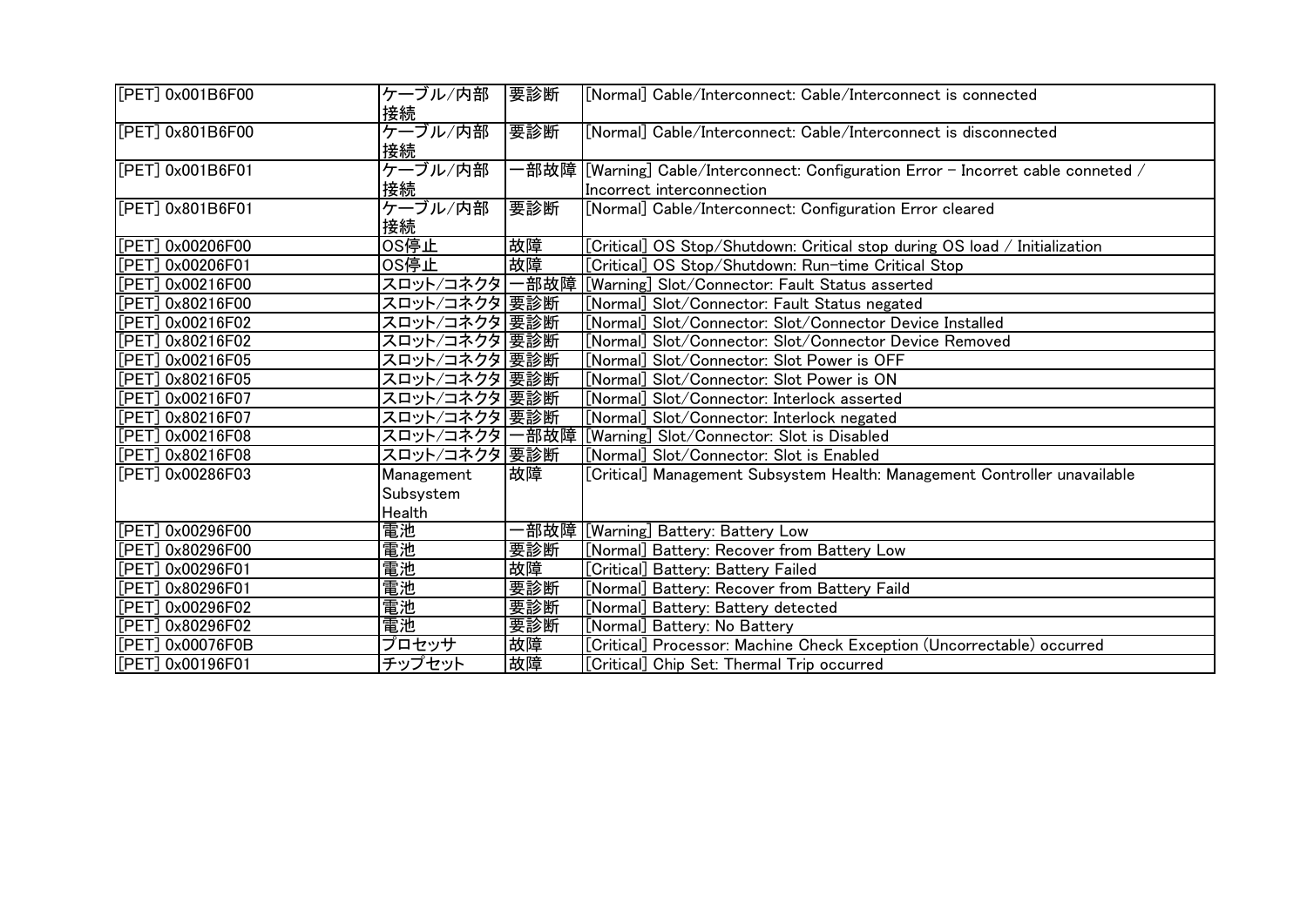## 通報元:StandaloneEsxProvider VMware (ESXi) 連携機能で検出するイベントと個別ステータス

| イベントID                                                      | 個別ステータス  状態 |    | イベントメッセージ                                                |
|-------------------------------------------------------------|-------------|----|----------------------------------------------------------|
| Alarm Host connection state on VMS changed from green       | 接続状態        | 故障 | Alarm Host connection state on VMS changed from green to |
| lto red                                                     |             |    | Ired                                                     |
| Alarm Host connection state on VMS changed from red to 接続状態 |             | 正常 | Alarm Host connection state on VMS changed from red to   |
| <b>green</b>                                                |             |    | Igreen                                                   |
| Alarm Datastore on VMS can not be available                 | ストレージ接続     | 故障 | Alarm Datastore on VMS can not be available              |
| <b>VMFS</b> heartbeat on VMS is timedout                    | ストレージ接続     | 故障 | <b>VMFS</b> heartbeat on VMS is timedout                 |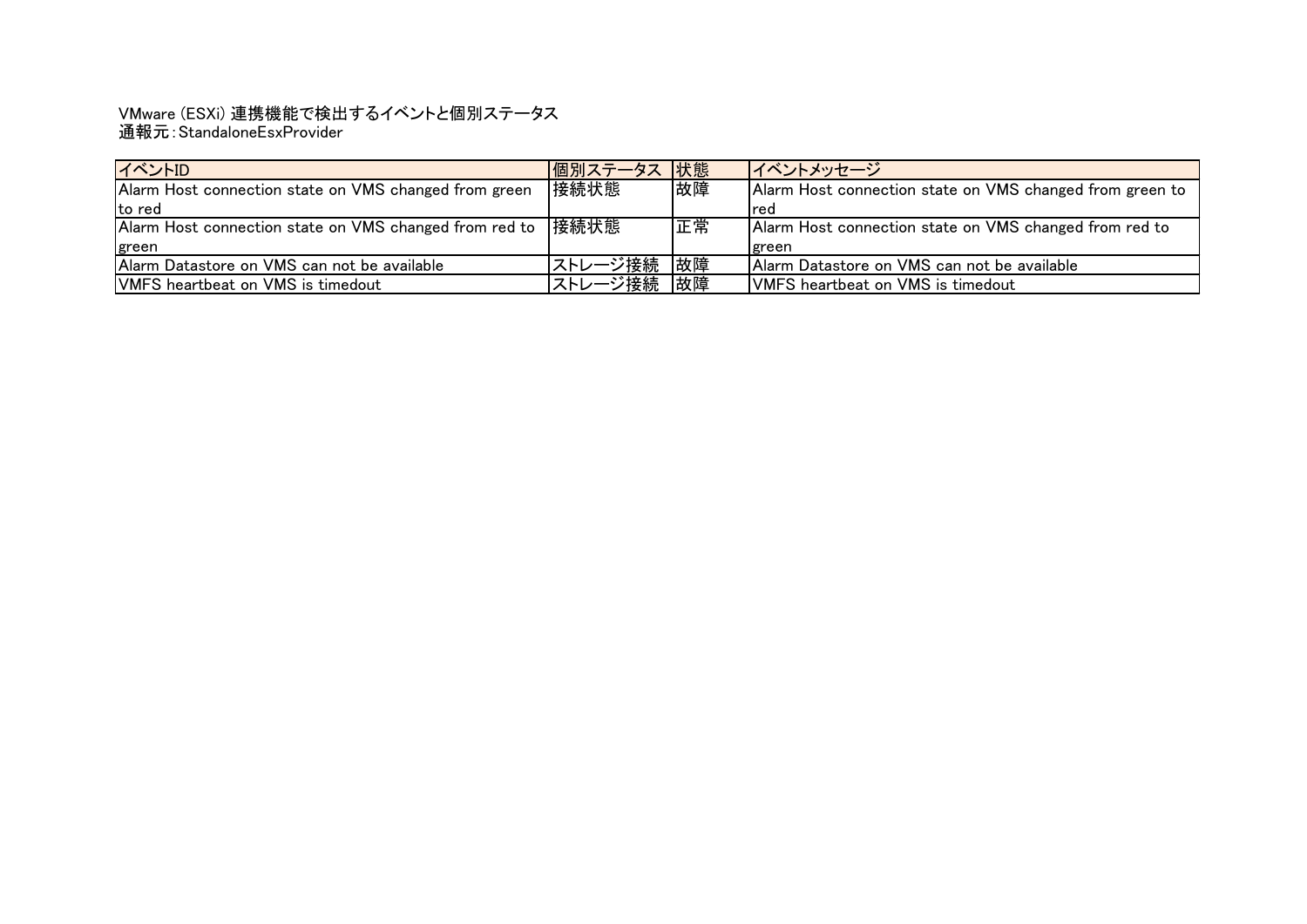## 通報元:SystemMonitorEvent ESMPRO/ServerManager 経由で検出するイベントと個別ステータス

| イベントID                       | 個別ステータス                | 状態  | イベントメッセージ                            |                      |                 |
|------------------------------|------------------------|-----|--------------------------------------|----------------------|-----------------|
| ESMCOMMONSERVICE[0X40000945] | ファン(回転数)               | 要診断 | [Source]ESMCommonService             | [ID]0x40000945(2373) | [Summary]ファン縮退回 |
| ESMCOMMONSERVICE[0X40000948] | プロセッサ                  | 要診断 | [Source]ESMCommonService<br>ラー回復     | [ID]0x40000948(2376) | [Summary]CPU内部工 |
| ESMCOMMONSERVICE[0X4000094B] | プロセッサ                  | 要診断 | [Source]ESMCommonService<br>ラー回復     | [ID]0x4000094B(2379) | [Summary]CPU構成工 |
| ESMCOMMONSERVICE[0X4000094C] | プロセッサ                  | 要診断 | [Source]ESMCommonService<br>動スロットル   | [ID]0x4000094C(2380) | [Summary]プロセッサ自 |
| ESMCOMMONSERVICE[0X4000094D] | プロセッサ                  | 要診断 | [Source]ESMCommonService<br>動スロットル回復 | [ID]0x4000094D(2381) | [Summary]プロセッサ自 |
| ESMCOMMONSERVICE[0X40000952] | モジュール/ボード 要診断<br>(未実装) |     | [Source]ESMCommonService<br>り外し      | [ID]0x40000952(2386) | [Summary]モジュール取 |
| ESMCOMMONSERVICE[0X40000953] | モジュール/ボード要診断<br>(未実装)  |     | [Source]ESMCommonService<br>装        | [ID]0x40000953(2387) | [Summary]モジュール実 |
| ESMCOMMONSERVICE[0X40000954] | ケーブル/内部接               | 要診断 | [Source]ESMCommonService<br>外し       | [ID]0x40000954(2388) | [Summary]ケーブル取り |
| ESMCOMMONSERVICE[0X40000955] | ケーブル/内部接<br>続          | 要診断 | [Source]ESMCommonService             | [ID]0x40000955(2389) | [Summary]ケーブル接続 |
| ESMCOMMONSERVICE[0X40000957] | メモリ                    | 要診断 | [Source]ESMCommonService             | [ID]0x40000957(2391) | [Summary]メモリ縮退回 |
| ESMCOMMONSERVICE[0X4000095D] | ケーブル/内部接               | 要診断 | [Source]ESMCommonService             | [ID]0x4000095D(2397) | [Summary]ケーブル接続 |
| ESMCOMMONSERVICE[0X4000095E] | ケーブル/内部接               | 要診断 | [Source]ESMCommonService<br>外し       | [ID]0x4000095E(2398) | [Summary]ケーブル取り |
| ESMCOMMONSERVICE[0X4000096A] | デバイスベイ                 | 要診断 | [Source]ESMCommonService             | [ID]0x4000096A(2410) | [Summary]ドライブ異常 |
| ESMCOMMONSERVICE[0X40000970] | ケーブル/内部接               | 要診断 | [Source]ESMCommonService<br>エラー回復    | [ID]0x40000970(2416) | [Summary]ケーブル構成 |
| ESMCOMMONSERVICE[0X40000972] | 電池                     | 要診断 | [Source]ESMCommonService             | [ID]0x40000972(2418) | [Summary]バッテリ警告 |
| ESMCOMMONSERVICE[0X40000974] | 電池                     | 要診断 | [Source]ESMCommonService             | [ID]0x40000974(2420) | [Summary]バッテリ異常 |
| ESMCOMMONSERVICE[0X80000946] | ファン(回転数)               | 部故障 | [Source]ESMCommonService             | [ID]0x80000946(2374) | [Summary]ファン縮退状 |
| ESMCOMMONSERVICE[0X8000094A] | プロセッサ                  |     | ·部故障 [Source]ESMCommonService        | [ID]0x8000094A(2378) | [Summary]CPU構成工 |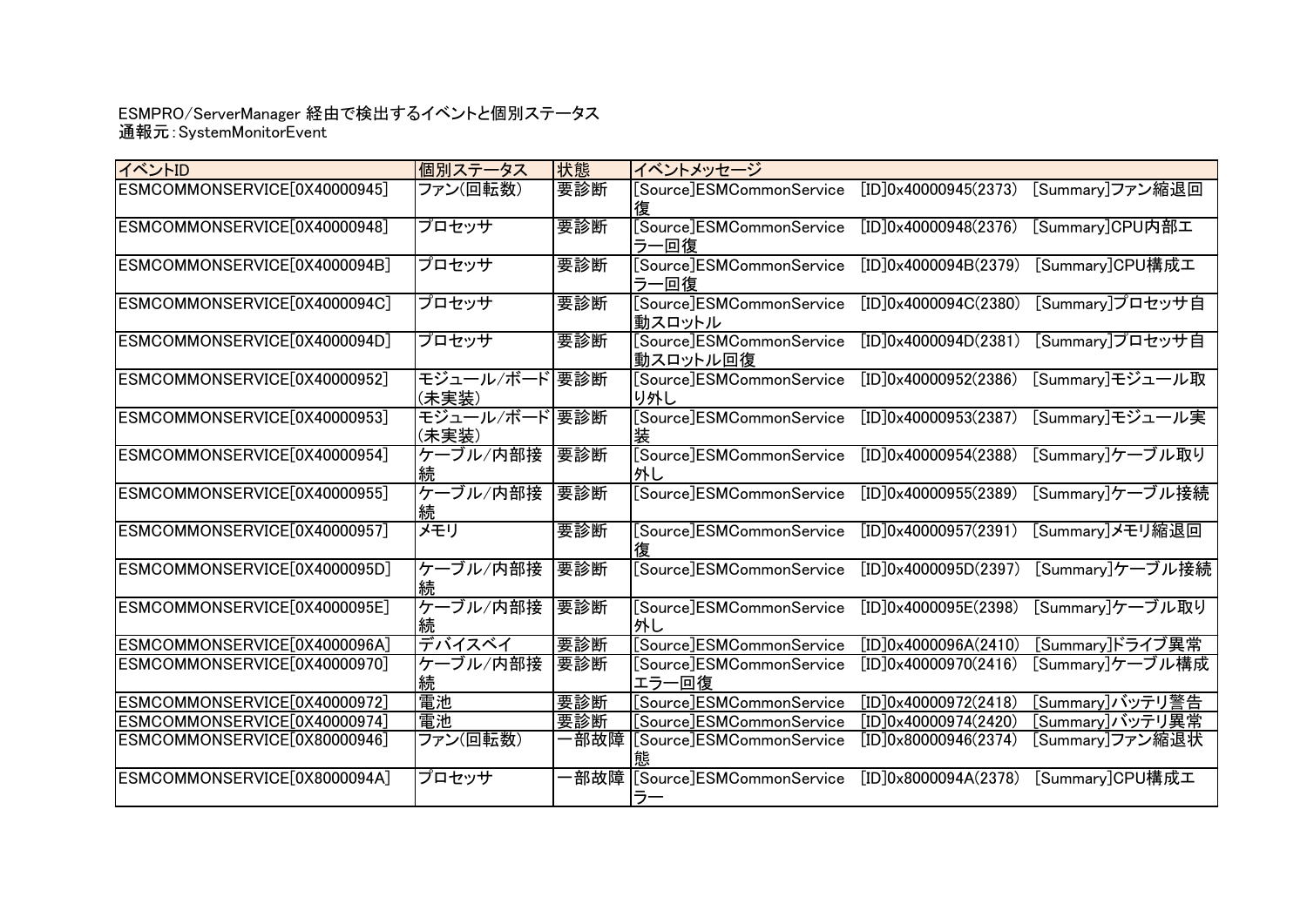| ESMCOMMONSERVICE[0X8000094E] | 電源モジュール   |       | ·部故障  [Source]ESMCommonService | [ID]0x8000094E(2382)           | [Summary]電源モジュー  |
|------------------------------|-----------|-------|--------------------------------|--------------------------------|------------------|
|                              |           |       | ル異常                            |                                |                  |
| ESMCOMMONSERVICE[0X8000094F] | メモリ       |       | 部故障 [Source]ESMCommonService   | [ID]0x8000094F(2383)           | [Summary]メモリ縮退   |
| ESMCOMMONSERVICE[0X80000958] | メモリ       |       | 部故障 [Source]ESMCommonService   | [ID]0x80000958(2392)           | [Summary]メモリ警告   |
| ESMCOMMONSERVICE[0X8000095A] | メモリ       |       | 部故障  [Source]ESMCommonService  | [ID]0x8000095A(2394)           | [Summary]メモリ構成エ  |
|                              |           |       | ぅ-                             |                                |                  |
| ESMCOMMONSERVICE[0X8000095F] | ケーブル/内部接  |       | 部故障 [Source]ESMCommonService   | [ID]0x8000095F(2399)           | [Summary]ケーブル構成  |
|                              | 続         |       | エラー                            |                                |                  |
| ESMCOMMONSERVICE[0X80000971] | 電池        | −部故障│ | [Source]ESMCommonService       | [ID]0x80000971(2417)           | [Summary]バッテリ警告  |
| ESMCOMMONSERVICE[0XC0000947] | プロセッサ     | 故障    | [Source]ESMCommonService       | $[ID]0 \times CO000947(2375)$  | [Summary]プロセッサー  |
|                              |           |       | 異常                             |                                |                  |
| ESMCOMMONSERVICE[0XC0000950] | システムイベント  | 故障    | [Source]ESMCommonService       | $[ID]0 \times C0000950(2384)$  | [Summary]ハードウエア  |
|                              |           |       | エラー                            |                                |                  |
| ESMCOMMONSERVICE[0XC0000951] | 異常系割り込み   | 故障    | [Source]ESMCommonService       | $[ID]0 \times CO000951(2385)$  | [Summary]バスエラー   |
| ESMCOMMONSERVICE[0XC0000956] | ファン(回転数)  | 故障    | Source]ESMCommonService_       | $[ID]0 \times C0000956(2390)$  | [Summary]ファン異常   |
| ESMCOMMONSERVICE[0XC0000959] | メモリ       | 故障    | [Source]ESMCommonService       | [ID]0xC0000959(2393)           | [Summary]メモリ異常   |
| ESMCOMMONSERVICE[0XC0000969] | デバイスベイ    | 故障    | [Source]ESMCommonService       | [ID]0xC0000969(2409)           | [Summary]ドライブ異常  |
| ESMCOMMONSERVICE[0XC0000973] | 電池        | 故障    | [Source]ESMCommonService       | $[ID]0 \times CO 000973(2419)$ | [Summary]バッテリ異常  |
| ESMCOMMONSERVICE[0X40000068] | 温度        | 要診断   | [Source]ESMCommonService       | [ID]0x40000068(104)            | [Summary]システム温度  |
|                              |           |       | 高温回復                           |                                |                  |
| ESMCOMMONSERVICE[0X40000069] | 温度        | 要診断   | [Source]ESMCommonService       | [ID]0x40000069(105)            | [Summary]システム温度  |
|                              |           |       | 低温回復                           |                                |                  |
| ESMCOMMONSERVICE[0X400000CF] | ファン(回転数)  | 要診断   | [Source]ESMCommonService       | [ID]0x400000CF(207)            | [Summary]ファン警告回  |
|                              | 冷却装置      | 要診断   | 復                              |                                |                  |
| ESMCOMMONSERVICE[0X400000D5] | ファン(回転数)  | 要診断   | [Source]ESMCommonService       | [ID]0x400000D5(213)            | [Summary]ファン警告回復 |
|                              | 冷却装置      | 要診断   |                                |                                |                  |
| ESMCOMMONSERVICE[0X4000012E] | 電源モジュール   | 要診断   | [Source]ESMCommonService       | [ID]0x4000012E(302)            | [Summary]電源ユニット回 |
|                              |           |       |                                |                                |                  |
| ESMCOMMONSERVICE[0X400001FC] | 電圧        | 要診断   | Source]ESMCommonService        | [ID]0x400001FC(508)            | [Summary]電圧回復    |
| ESMCOMMONSERVICE[0X40000202] | 電圧        | 要診断   | [Source]ESMCommonService       | [ID]0x40000202(514)            | [Summary]電圧回復    |
| ESMCOMMONSERVICE[0X400002C0] | 電源モジュール   | 要診断   | [Source]ESMCommonService       | [ID]0x400002CO(704)            | [Summary]電源縮退回復  |
|                              | 電源        | 要診断   |                                |                                |                  |
| ESMCOMMONSERVICE[0X400003EB] | 筐体イントリュー  | 要診断   | [Source]ESMCommonService       | [ID]0x400003EB(1003)           | [Summary]カバークロー  |
|                              | ジョン       |       | ズ                              |                                |                  |
| ESMCOMMONSERVICE[0X40000527] | システムイベント  | 要診断   | [Source]ESMCommonService       | [ID]0x40000527(1319)           | [Summary]ハードリセット |
| ESMCOMMONSERVICE[0X40000642] | スロット/コネクタ | 要診断   | [Source]ESMCommonService       | [ID]0x40000642(1602)           | Summary]Slot状態   |
| ESMCOMMONSERVICE[0X40000645] | スロット/コネクタ | 要診断   | [Source]ESMCommonService       | [ID]0x40000645(1605)           | [Summary]Slot状態  |
| ESMCOMMONSERVICE[0X40000647] | スロット/コネクタ | 要診断   | Source]ESMCommonService_       | [ID]0x40000647(1607)           | [Summary]Slot状態  |
| ESMCOMMONSERVICE[0X40000902] | 電圧        | 要診断   | [Source]ESMCommonService       | [ID]0x40000902(2306)           | [Summary]電圧警告回復  |
|                              |           |       |                                |                                |                  |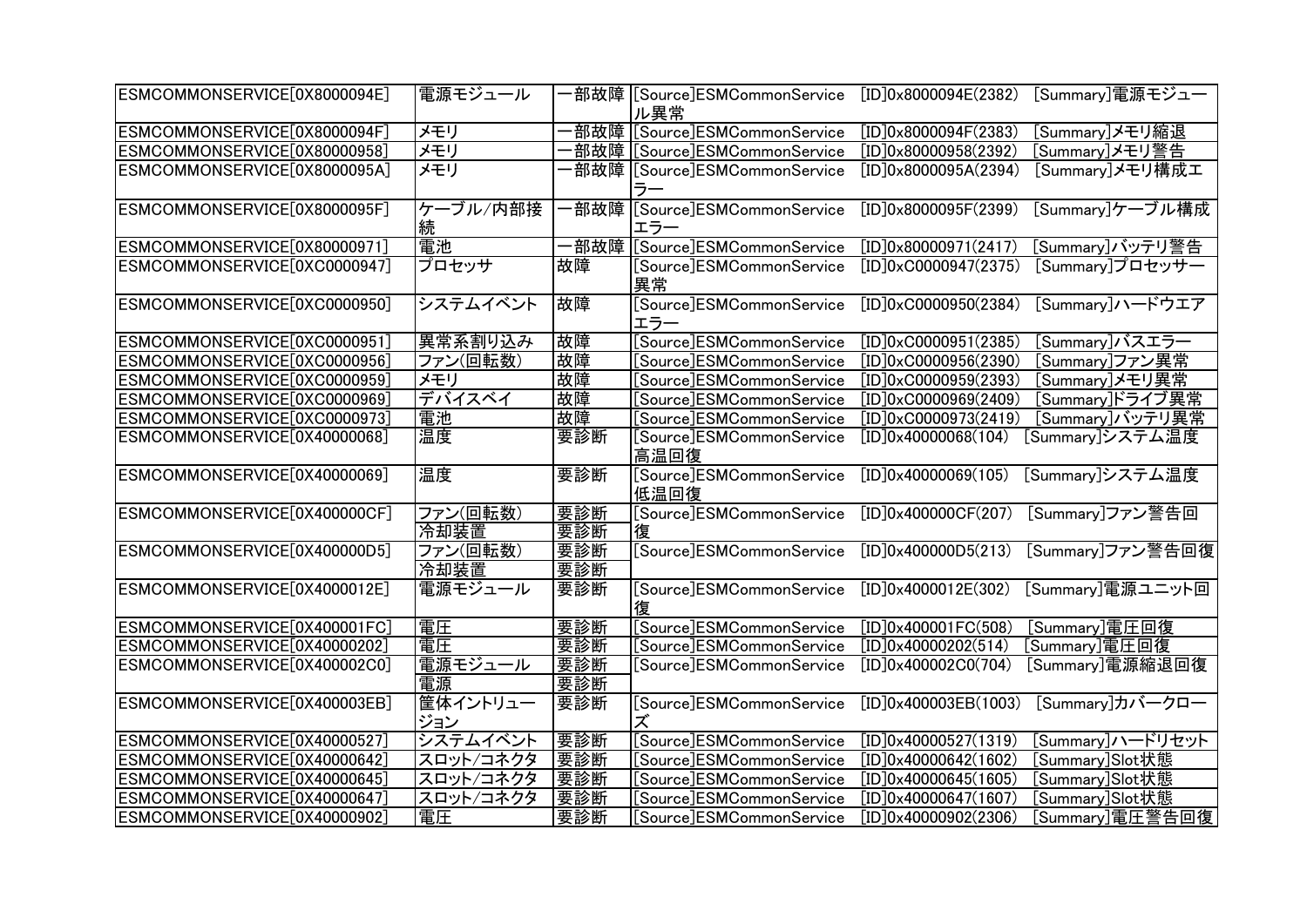| ESMCOMMONSERVICE[0X40000906]                                                                                                                                                                                                                                                                                                                                                                                                 | スロット/コネクタ                                                                                                                    | 要診断                         | [Source]ESMCommonService                                                                                                                                                                                                                                                                                                                                                                                                                           | [ID]0x40000906(2310)                                                                                                                                                                                                                                                                                    | [Summary]Slot状態                                                                                                                                                                                                                                  |
|------------------------------------------------------------------------------------------------------------------------------------------------------------------------------------------------------------------------------------------------------------------------------------------------------------------------------------------------------------------------------------------------------------------------------|------------------------------------------------------------------------------------------------------------------------------|-----------------------------|----------------------------------------------------------------------------------------------------------------------------------------------------------------------------------------------------------------------------------------------------------------------------------------------------------------------------------------------------------------------------------------------------------------------------------------------------|---------------------------------------------------------------------------------------------------------------------------------------------------------------------------------------------------------------------------------------------------------------------------------------------------------|--------------------------------------------------------------------------------------------------------------------------------------------------------------------------------------------------------------------------------------------------|
|                                                                                                                                                                                                                                                                                                                                                                                                                              | 温度                                                                                                                           |                             |                                                                                                                                                                                                                                                                                                                                                                                                                                                    |                                                                                                                                                                                                                                                                                                         |                                                                                                                                                                                                                                                  |
| ESMCOMMONSERVICE[0X40000908]                                                                                                                                                                                                                                                                                                                                                                                                 |                                                                                                                              | 要診断                         | [Source]ESMCommonService                                                                                                                                                                                                                                                                                                                                                                                                                           | [ID]0x40000908(2312)                                                                                                                                                                                                                                                                                    | [Summary]温度警告回復                                                                                                                                                                                                                                  |
| ESMCOMMONSERVICE[0X4000090D]                                                                                                                                                                                                                                                                                                                                                                                                 | ファン(回転数)                                                                                                                     | 要診断                         | [Source]ESMCommonService                                                                                                                                                                                                                                                                                                                                                                                                                           | [ID]0x4000090D(2317)                                                                                                                                                                                                                                                                                    | [Summary]ファン警告回                                                                                                                                                                                                                                  |
|                                                                                                                                                                                                                                                                                                                                                                                                                              |                                                                                                                              |                             |                                                                                                                                                                                                                                                                                                                                                                                                                                                    |                                                                                                                                                                                                                                                                                                         |                                                                                                                                                                                                                                                  |
| ESMCOMMONSERVICE[0X40000911]                                                                                                                                                                                                                                                                                                                                                                                                 | ファン(回転数)                                                                                                                     | 要診断                         | [Source]ESMCommonService                                                                                                                                                                                                                                                                                                                                                                                                                           | [ID]0x40000911(2321)                                                                                                                                                                                                                                                                                    | [Summary]ファン警告回                                                                                                                                                                                                                                  |
|                                                                                                                                                                                                                                                                                                                                                                                                                              |                                                                                                                              |                             |                                                                                                                                                                                                                                                                                                                                                                                                                                                    |                                                                                                                                                                                                                                                                                                         |                                                                                                                                                                                                                                                  |
| ESMCOMMONSERVICE[0X40000914]                                                                                                                                                                                                                                                                                                                                                                                                 | 電源                                                                                                                           | 要診断                         | [Source]ESMCommonService                                                                                                                                                                                                                                                                                                                                                                                                                           | [ID]0x40000914(2324)                                                                                                                                                                                                                                                                                    | [Summary]電源縮退回復                                                                                                                                                                                                                                  |
| ESMCOMMONSERVICE[0X40000917]                                                                                                                                                                                                                                                                                                                                                                                                 | 電源                                                                                                                           | 要診断                         | [Source]ESMCommonService                                                                                                                                                                                                                                                                                                                                                                                                                           | [ID]0x40000917(2327)                                                                                                                                                                                                                                                                                    | [Summary]電源縮退回復                                                                                                                                                                                                                                  |
| ESMCOMMONSERVICE[0X40000918]                                                                                                                                                                                                                                                                                                                                                                                                 | スロット/コネクタ                                                                                                                    | 要診断                         | [Source]ESMCommonService                                                                                                                                                                                                                                                                                                                                                                                                                           | [ID]0x40000918(2328)                                                                                                                                                                                                                                                                                    | [Summary]Slot状態                                                                                                                                                                                                                                  |
| ESMCOMMONSERVICE[0X40000919]                                                                                                                                                                                                                                                                                                                                                                                                 | スロット/コネクタ                                                                                                                    | 要診断                         | [Source]ESMCommonService                                                                                                                                                                                                                                                                                                                                                                                                                           | [ID]0x40000919(2329)                                                                                                                                                                                                                                                                                    | [Summary]DIMM回復                                                                                                                                                                                                                                  |
| ESMCOMMONSERVICE[0X4000092F]                                                                                                                                                                                                                                                                                                                                                                                                 | 温度                                                                                                                           | 要診断                         | [Source]ESMCommonService                                                                                                                                                                                                                                                                                                                                                                                                                           | [ID]0x4000092F(2351)                                                                                                                                                                                                                                                                                    | [Summary]温度異常回復                                                                                                                                                                                                                                  |
| ESMCOMMONSERVICE[0X40000931]                                                                                                                                                                                                                                                                                                                                                                                                 | 電圧                                                                                                                           | 要診断                         | [Source]ESMCommonService                                                                                                                                                                                                                                                                                                                                                                                                                           | [ID]0x40000931(2353)                                                                                                                                                                                                                                                                                    | [Summary]電圧異常回復                                                                                                                                                                                                                                  |
| ESMCOMMONSERVICE[0X40000941]                                                                                                                                                                                                                                                                                                                                                                                                 | 温度                                                                                                                           | 要診断                         | [Source]ESMCommonService                                                                                                                                                                                                                                                                                                                                                                                                                           | [ID]0x40000941(2369)                                                                                                                                                                                                                                                                                    | [Summary]温度警告回復                                                                                                                                                                                                                                  |
| ESMCOMMONSERVICE[0X40000A8D]                                                                                                                                                                                                                                                                                                                                                                                                 | 冷却装置                                                                                                                         | 要診断                         | [Source]ESMCommonService                                                                                                                                                                                                                                                                                                                                                                                                                           | [ID]0x40000A8D(2701)                                                                                                                                                                                                                                                                                    | [Summary]水冷ユニット                                                                                                                                                                                                                                  |
|                                                                                                                                                                                                                                                                                                                                                                                                                              |                                                                                                                              |                             | 液漏れ回復                                                                                                                                                                                                                                                                                                                                                                                                                                              |                                                                                                                                                                                                                                                                                                         |                                                                                                                                                                                                                                                  |
| ESMCOMMONSERVICE[0X40000AC9]                                                                                                                                                                                                                                                                                                                                                                                                 | スロット/コネクタ                                                                                                                    | 要診断                         | [Source]ESMCommonService                                                                                                                                                                                                                                                                                                                                                                                                                           | [ID]0x40000AC9(2761)                                                                                                                                                                                                                                                                                    | [Summary]メモリボード                                                                                                                                                                                                                                  |
|                                                                                                                                                                                                                                                                                                                                                                                                                              |                                                                                                                              |                             | 回復                                                                                                                                                                                                                                                                                                                                                                                                                                                 |                                                                                                                                                                                                                                                                                                         |                                                                                                                                                                                                                                                  |
|                                                                                                                                                                                                                                                                                                                                                                                                                              |                                                                                                                              |                             |                                                                                                                                                                                                                                                                                                                                                                                                                                                    |                                                                                                                                                                                                                                                                                                         |                                                                                                                                                                                                                                                  |
|                                                                                                                                                                                                                                                                                                                                                                                                                              |                                                                                                                              |                             |                                                                                                                                                                                                                                                                                                                                                                                                                                                    |                                                                                                                                                                                                                                                                                                         |                                                                                                                                                                                                                                                  |
|                                                                                                                                                                                                                                                                                                                                                                                                                              |                                                                                                                              |                             |                                                                                                                                                                                                                                                                                                                                                                                                                                                    |                                                                                                                                                                                                                                                                                                         |                                                                                                                                                                                                                                                  |
|                                                                                                                                                                                                                                                                                                                                                                                                                              |                                                                                                                              |                             |                                                                                                                                                                                                                                                                                                                                                                                                                                                    |                                                                                                                                                                                                                                                                                                         |                                                                                                                                                                                                                                                  |
|                                                                                                                                                                                                                                                                                                                                                                                                                              |                                                                                                                              |                             |                                                                                                                                                                                                                                                                                                                                                                                                                                                    |                                                                                                                                                                                                                                                                                                         |                                                                                                                                                                                                                                                  |
|                                                                                                                                                                                                                                                                                                                                                                                                                              |                                                                                                                              |                             |                                                                                                                                                                                                                                                                                                                                                                                                                                                    |                                                                                                                                                                                                                                                                                                         |                                                                                                                                                                                                                                                  |
|                                                                                                                                                                                                                                                                                                                                                                                                                              |                                                                                                                              |                             |                                                                                                                                                                                                                                                                                                                                                                                                                                                    |                                                                                                                                                                                                                                                                                                         |                                                                                                                                                                                                                                                  |
|                                                                                                                                                                                                                                                                                                                                                                                                                              |                                                                                                                              |                             |                                                                                                                                                                                                                                                                                                                                                                                                                                                    |                                                                                                                                                                                                                                                                                                         |                                                                                                                                                                                                                                                  |
|                                                                                                                                                                                                                                                                                                                                                                                                                              |                                                                                                                              |                             |                                                                                                                                                                                                                                                                                                                                                                                                                                                    |                                                                                                                                                                                                                                                                                                         |                                                                                                                                                                                                                                                  |
|                                                                                                                                                                                                                                                                                                                                                                                                                              |                                                                                                                              |                             |                                                                                                                                                                                                                                                                                                                                                                                                                                                    |                                                                                                                                                                                                                                                                                                         |                                                                                                                                                                                                                                                  |
|                                                                                                                                                                                                                                                                                                                                                                                                                              |                                                                                                                              | 部故障                         |                                                                                                                                                                                                                                                                                                                                                                                                                                                    |                                                                                                                                                                                                                                                                                                         |                                                                                                                                                                                                                                                  |
|                                                                                                                                                                                                                                                                                                                                                                                                                              |                                                                                                                              |                             |                                                                                                                                                                                                                                                                                                                                                                                                                                                    |                                                                                                                                                                                                                                                                                                         |                                                                                                                                                                                                                                                  |
|                                                                                                                                                                                                                                                                                                                                                                                                                              |                                                                                                                              |                             |                                                                                                                                                                                                                                                                                                                                                                                                                                                    |                                                                                                                                                                                                                                                                                                         |                                                                                                                                                                                                                                                  |
|                                                                                                                                                                                                                                                                                                                                                                                                                              |                                                                                                                              |                             |                                                                                                                                                                                                                                                                                                                                                                                                                                                    |                                                                                                                                                                                                                                                                                                         |                                                                                                                                                                                                                                                  |
|                                                                                                                                                                                                                                                                                                                                                                                                                              |                                                                                                                              |                             |                                                                                                                                                                                                                                                                                                                                                                                                                                                    |                                                                                                                                                                                                                                                                                                         |                                                                                                                                                                                                                                                  |
|                                                                                                                                                                                                                                                                                                                                                                                                                              |                                                                                                                              |                             |                                                                                                                                                                                                                                                                                                                                                                                                                                                    |                                                                                                                                                                                                                                                                                                         |                                                                                                                                                                                                                                                  |
|                                                                                                                                                                                                                                                                                                                                                                                                                              |                                                                                                                              |                             |                                                                                                                                                                                                                                                                                                                                                                                                                                                    |                                                                                                                                                                                                                                                                                                         |                                                                                                                                                                                                                                                  |
|                                                                                                                                                                                                                                                                                                                                                                                                                              |                                                                                                                              |                             |                                                                                                                                                                                                                                                                                                                                                                                                                                                    |                                                                                                                                                                                                                                                                                                         |                                                                                                                                                                                                                                                  |
|                                                                                                                                                                                                                                                                                                                                                                                                                              |                                                                                                                              |                             |                                                                                                                                                                                                                                                                                                                                                                                                                                                    |                                                                                                                                                                                                                                                                                                         |                                                                                                                                                                                                                                                  |
|                                                                                                                                                                                                                                                                                                                                                                                                                              |                                                                                                                              |                             |                                                                                                                                                                                                                                                                                                                                                                                                                                                    |                                                                                                                                                                                                                                                                                                         |                                                                                                                                                                                                                                                  |
|                                                                                                                                                                                                                                                                                                                                                                                                                              |                                                                                                                              |                             | 状態                                                                                                                                                                                                                                                                                                                                                                                                                                                 |                                                                                                                                                                                                                                                                                                         |                                                                                                                                                                                                                                                  |
| ESMCOMMONSERVICE[0X80000065]<br>ESMCOMMONSERVICE[0X80000067]<br>ESMCOMMONSERVICE[0X800000CE]<br>ESMCOMMONSERVICE[0X800000D4]<br>ESMCOMMONSERVICE[0X80000132]<br>ESMCOMMONSERVICE[0X80000137]<br>ESMCOMMONSERVICE[0X80000139]<br>ESMCOMMONSERVICE[0X8000013A]<br>ESMCOMMONSERVICE[0X8000013B]<br>ESMCOMMONSERVICE[0X800001FB]<br>ESMCOMMONSERVICE[0X80000201]<br>ESMCOMMONSERVICE[0X800002C1]<br>ESMCOMMONSERVICE[0X800002C4] | 温度<br>温度<br>ファン(回転数)<br>冷却装置<br>ファン(回転数)<br>冷却装置<br>電源モジュール<br>電源<br>電源<br>電源モジュール<br>電源モジュール<br>電圧<br>電圧<br>電源モジュール<br>冷却装置 | ·部故障 <br>·部故障<br>部故障<br>部故障 | 部故障 [Source]ESMCommonService<br>上昇<br>[Source]ESMCommonService<br>低下<br>部故障 [Source]ESMCommonService<br>部故障 [Source]ESMCommonService<br>部故障 [Source]ESMCommonService<br>異常<br>[Source]ESMCommonService<br>[Source]ESMCommonService<br>部故障  [Source]ESMCommonService<br>ル異常<br>部故障 [Source]ESMCommonService<br>ル警告<br>部故障 [Source]ESMCommonService<br>部故障 [Source]ESMCommonService<br>部故障 [Source]ESMCommonService<br>部故障  [Source]ESMCommonService | [ID]0x80000065(101)<br>[ID]0x80000067(103)<br>[ID]0x800000CE(206)<br>[ID]0x800000D4(212)<br>[ID]0x80000132(306)<br>[ID]0x80000137(311)<br>[ID]0x80000139(313)<br>[ID]0x8000013A(314)<br>[ID]0x8000013B(315)<br>[ID]0x800001FB(507)<br>[ID]0x80000201(513)<br>[ID]0x800002C1(705)<br>[ID]0x800002C4(708) | [Summary]システム温度<br>[Summary]システム温度<br>[Summary]ファン警告<br>[Summary]ファン警告<br>[Summary]電源モジュール<br>[Summary]電源異常<br>[Summary]電源異常<br>[Summary]電源モジュー<br>[Summary]電源モジュー<br><u>[Summa</u> ry]電圧警告<br>[Summary]電圧警告<br>[Summary]電源縮退<br>[Summary]冷却装置縮退 |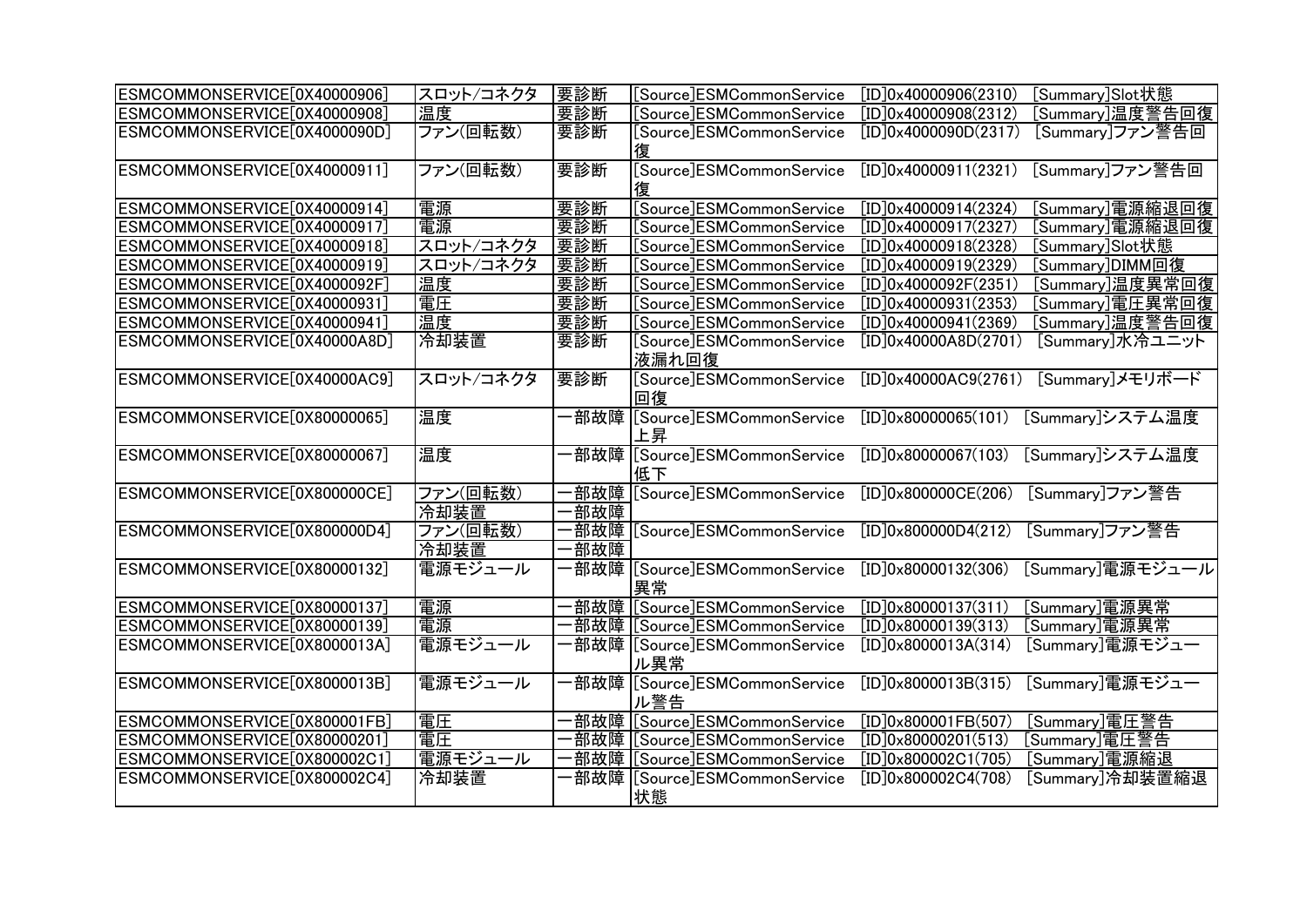| ESMCOMMONSERVICE[0X800003EA] | 筐体イントリュー<br>ジョン |     | 部故障 [Source]ESMCommonService               | [ID]0x800003EA(1002)          | [Summary]カバーオープ     |
|------------------------------|-----------------|-----|--------------------------------------------|-------------------------------|---------------------|
| ESMCOMMONSERVICE[0X80000514] | 異常系割り込み         |     | 部故障 [Source]ESMCommonService<br><b>NMI</b> | [ID]0x80000514(1300)          | [Summary]ソフトウェア     |
| ESMCOMMONSERVICE[0X80000516] | POST Error      | 部故障 | [Source]ESMCommonService                   | [ID]0x80000516(1302)          | [Summary]POSTエラー    |
| ESMCOMMONSERVICE[0X80000519] | システムイベント        |     | 部故障   Source   ESM Common Service<br>成     | [ID]0x80000519(1305)          | [Summary]システム再構     |
| ESMCOMMONSERVICE[0X8000051D] | 異常系割り込み         |     | ·部故障  [Source]ESMCommonService<br>エラー      | [ID]0x8000051D(1309)          | [Summary]バスECC1Bit  |
| ESMCOMMONSERVICE[0X8000051E] | プロセッサ           | 部故障 | [Source]ESMCommonService                   | [ID]0x8000051E(1310)          | [Summary]POST STALL |
| ESMCOMMONSERVICE[0X80000640] | スロット/コネクタ       | 部故障 | [Source]ESMCommonService                   | [ID]0x80000640(1600)          | [Summary]未サポート      |
| ESMCOMMONSERVICE[0X800008FF] | スロット/コネクタ       | 部故障 | [Source]ESMCommonService                   | [ID]0x800008FF(2303)          | [Summary]Slot状態     |
| ESMCOMMONSERVICE[0X80000901] | 電圧              |     | 部故障 [Source]ESMCommonService               | [ID]0x80000901(2305)          | [Summary]電圧警告       |
| ESMCOMMONSERVICE[0X80000907] | 温度              |     | ·部故障 [Source]ESMCommonService              | [ID]0x80000907(2311)          | [Summary]温度警告       |
| ESMCOMMONSERVICE[0X80000909] | スロット/コネクタ       |     | 部故障 [Source]ESMCommonService               | [ID]0x80000909(2313)          | [Summary]DIMM切り離し   |
| ESMCOMMONSERVICE[0X8000090B] | 冷却装置            |     | 部故障 [Source]ESMCommonService               | [ID]0x8000090B(2315)          | [Summary]冷却装置故      |
| ESMCOMMONSERVICE[0X8000090C] | ファン(回転数)        |     | 部故障  [Source]ESMCommonService              | [ID]0x8000090C(2316)          | [Summary]ファン警告      |
| ESMCOMMONSERVICE[0X8000090F] | 電圧              |     | 部故障 [Source]ESMCommonService               | [ID]0x8000090F(2319)          | Summary]電圧異常回復      |
| ESMCOMMONSERVICE[0X80000910] | ファン(回転数)        |     | 部故障 [Source]ESMCommonService               | [ID]0x80000910(2320)          | [Summary]ファン警告      |
| ESMCOMMONSERVICE[0X80000912] | 電源              |     | ·部故障  [Source]ESMCommonService             | [ID]0x80000912(2322)          | [Summary]電源縮退       |
| ESMCOMMONSERVICE[0X80000913] | 電源              |     | 部故障 [Source]ESMCommonService               | [ID]0x80000913(2323)          | [Summary]電源縮退       |
| ESMCOMMONSERVICE[0X80000916] | 電源              |     | 部故障 [Source]ESMCommonService               | [ID]0x80000916(2326)          | [Summary]電源縮退       |
| ESMCOMMONSERVICE[0X8000093F] | 温度              |     | 部故障 [Source]ESMCommonService               | [ID]0x8000093F(2367)          | [Summary]温度異常回復     |
| ESMCOMMONSERVICE[0X80000940] | 温度              | 部故障 | [Source]ESMCommonService                   | [ID]0x80000940(2368)          | Summary]温度警告        |
| ESMCOMMONSERVICE[0XC0000071] | 温度              | 故障  | [Source]ESMCommonService<br>低温異常回復         | $[ID]0 \times CO000071(113)$  | [Summary]システム温度     |
| ESMCOMMONSERVICE[0XC0000073] | 温度              | 故障  | [Source]ESMCommonService<br>高温異常回復         | $[ID]0 \times CO 000073(115)$ | [Summary]システム温度     |
| ESMCOMMONSERVICE[0XC00000D3] | ファン(回転数)        | 故障  | [Source]ESMCommonService                   | [ID]0xC00000D3(211)           | [Summary]ファン異常回     |
|                              | 冷却装置            | 故障  | 復                                          |                               |                     |
| ESMCOMMONSERVICE[0XC00000D9] | ファン(回転数)        | 故障  | [Source]ESMCommonService                   | $[ID]0 \times CO0000D9(217)$  | [Summary]ファン異常回     |
|                              | 冷却装置            | 故障  | 復                                          |                               |                     |
| ESMCOMMONSERVICE[0XC0000135] | 電源              | 故障  | [Source]ESMCommonService                   | $[ID]0 \times C0000135(309)$  | [Summary]電源異常       |
| ESMCOMMONSERVICE[0XC0000136] | 電源              | 故障  | [Source]ESMCommonService                   | $[ID]0 \times CO000136(310)$  | [Summary]電源異常       |
| ESMCOMMONSERVICE[0XC0000200] | 電圧              | 故障  | [Source]ESMCommonService                   | $[ID]0 \times CO 000200(512)$ | [Summary]電圧異常回復     |
| ESMCOMMONSERVICE[0XC0000206] | 電圧              | 故障  | [Source]ESMCommonService                   | $[ID]0 \times CO000206(518)$  | [Summary]電圧異常回復     |
| ESMCOMMONSERVICE[0XC0000320] | OS停止            | 故障  | [Source]ESMCommonService                   | $[ID]0 \times CO 000320(800)$ | [Summary]システムエラー    |
| ESMCOMMONSERVICE[0XC0000321] | 異常系割り込み         | 故障  | [Source]ESMCommonService<br>押下             | $[ID]0 \times CO 000321(801)$ | [Summary]ダンプスイッチ    |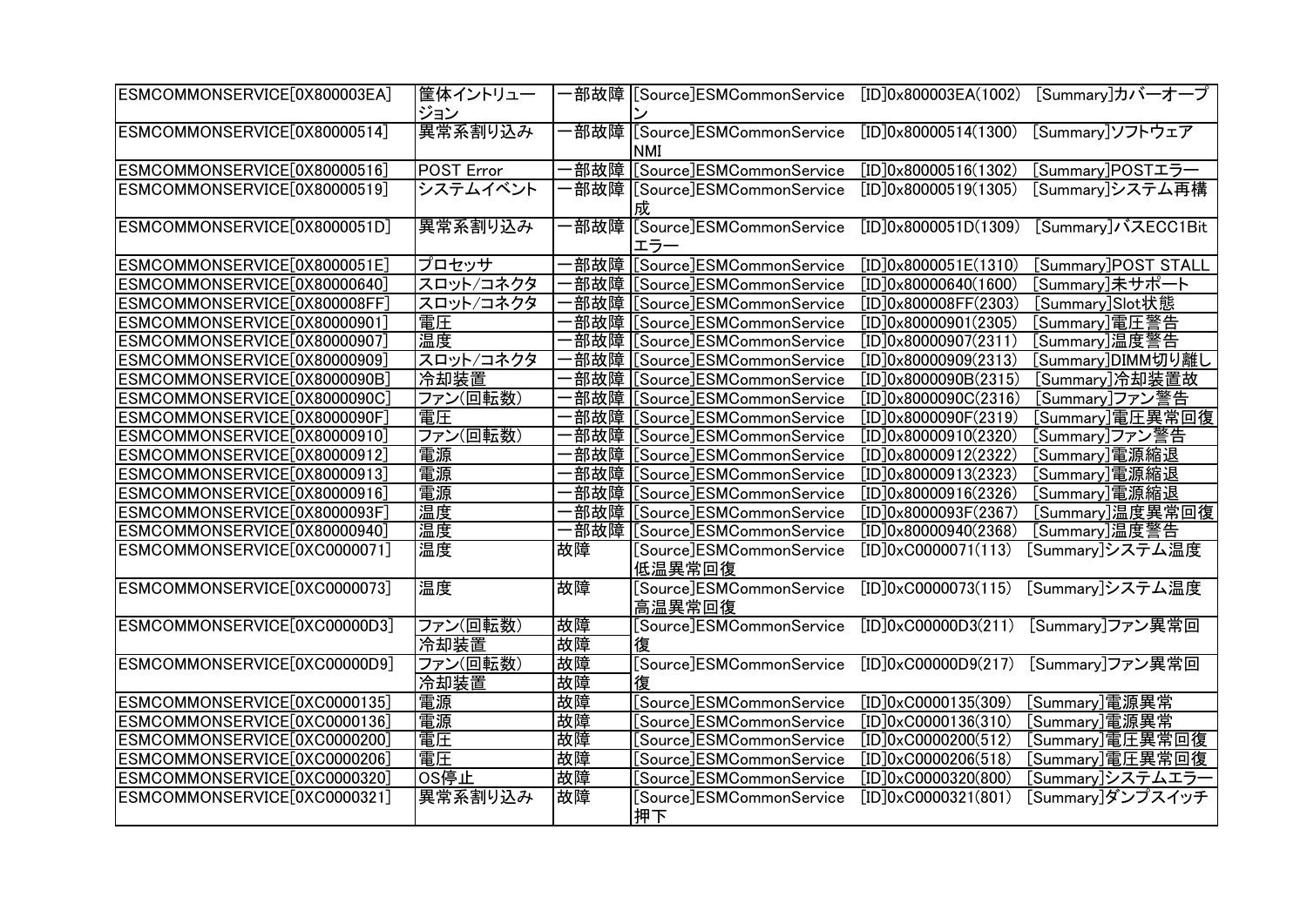| ESMCOMMONSERVICE[0XC000044D] | 異常系割り込み   | 故障   | [Source]ESMCommonService<br>ムアウト      | $[ID]0 \times CO00044D(1101)$       | [Summary]EISAバスタイ   |
|------------------------------|-----------|------|---------------------------------------|-------------------------------------|---------------------|
| ESMCOMMONSERVICE[0XC000044E] | 異常系割り込み   | 故障   | [Source]ESMCommonService<br>ネルチェックエラー | $[ID]0 \times CO00044E(1102)$       | [Summary]EISA I/Oチャ |
| ESMCOMMONSERVICE[0XC000044F] | 異常系割り込み   | 故障   | [Source]ESMCommonService<br>ラー        | $[ID]0 \times CO00044F(1103)$       | [Summary]PCIパリティエ   |
| ESMCOMMONSERVICE[0XC0000450] | 異常系割り込み   | 故障   | [Source]ESMCommonService<br>エラー       | $[ID]0 \times CO000450(1104)$       | [Summary]PCIシステム    |
| ESMCOMMONSERVICE[0XC0000452] | 異常系割り込み   | 故障   | [Source]ESMCommonService<br>フタイマ      | $[ID]0 \times C0000452(1106)$       | [Summary]フェイルセー     |
| ESMCOMMONSERVICE[0XC0000453] | プロセッサ     | 故障   | [Source]ESMCommonService<br>エラー       | $[ID]0 \times CO000453(1107)$       | [Summary]システムバス     |
| ESMCOMMONSERVICE[0XC0000529] | 異常系割り込み   | 故障   | [Source]ESMCommonService<br>エラー       | $[ID]0 \times C0000529(1321)$       | [Summary]バスECC2Bit  |
| ESMCOMMONSERVICE[0XC000052A] | 異常系割り込み   | 故障   | [Source]ESMCommonService              | [ID]0xC000052A(1322)                | [Summary]NMI        |
| ESMCOMMONSERVICE[0XC000090A] | 電圧        | 故障   | [Source]ESMCommonService              | $\boxed{\text{ID}$ OxC000090A(2314) | [Summary]電圧異常       |
| ESMCOMMONSERVICE[0XC000090E] | 電圧        | 故障   | [Source]ESMCommonService              | $[ID]0 \times CO00090A(2314)$       | [Summary]電圧異常       |
| ESMCOMMONSERVICE[0XC000092E] | 温度        | 故障   | [Source]ESMCommonService              | $[ID]0 \times CO00092E(2350)$       | [Summary]温度異常       |
| ESMCOMMONSERVICE[0XC0000930] | 電圧        | 故障   | [Source]ESMCommonService              | $[ID]0 \times C0000930(2352)$       | [Summary]電圧異常       |
| ESMCOMMONSERVICE[0XC0000A2A] | 異常系割り込み   | 故障   | [Source]ESMCommonService              | [ID]0xCO000A2A(2602)                | [Summary]MCA発生      |
| ESMCOMMONSERVICE[0XC0000AC8] | スロット/コネクタ | 故障   | [Source]ESMCommonService<br>異常        | $[ID]0 \times CO000AC8(2760)$       | [Summary]メモリボード     |
| ESMCOMMONSERVICE[0XC0000BAE] | 電圧        | 故障   | [Source]ESMCommonService              | [ID]0xC0000BAE(2990)                | [Summary]電圧異常       |
| ESMCOMMONSERVICE[0X80000B8F] | 電源        | 部故障  | [Source]ESMCommonService              | [ID]0x80000B8F(2959)                | [Summary]電源状態       |
| ESMCOMMONSERVICE[0X40000BA1] | 電源        | 要診断  | [Source]ESMCommonService              | [ID]0x40000BA1(2977)                | [Summary]電源状態       |
| ESMCOMMONSERVICE[0X80000BA5] | 電源        | 部故障  | [Source]ESMCommonService              | [ID]0x80000BA5(2981)                | [Summary]電源状態       |
| ESMCOMMONSERVICE[0X80000BA6] | 電源        | 部故障  | [Source]ESMCommonService              | [ID]0x80000BA6(2982)                | [Summary]電源状態       |
| ESMCOMMONSERVICE[0X80000BA7] | 電源        | ·部故障 | [Source]ESMCommonService              | [ID]0x80000BA7(2983)                | [Summary]電源状態       |
| ESMCOMMONSERVICE[0X80000B92] | スロット/コネクタ | 部故障  | [Source]ESMCommonService              | [ID]0x80000B92(2962)                | [Summary]PCIカード状    |
| ESMCOMMONSERVICE[0X40000B93] | スロット/コネクタ | 要診断  | [Source]ESMCommonService<br>態         | [ID]0x40000B93(2963)                | [Summary]PCIカード状    |
| ESMCOMMONSERVICE[0XC0000B94] | スロット/コネクタ | 故障   | [Source]ESMCommonService<br>態         | $[ID]0 \times CO000B94(2964)$       | [Summary]PCIカード状    |
| ESMCOMMONSERVICE[0X80000BA8] | スロット/コネクタ | ·部故障 | [Source]ESMCommonService<br>熊         | [ID]0x80000BA8(2984)                | [Summary]PCIカード状    |
| ESMCOMMONSERVICE[0X80000BA9] | スロット/コネクタ | 部故障  | [Source]ESMCommonService<br>能         | [ID]0x80000BA9(2985)                | [Summary]PCIカード状    |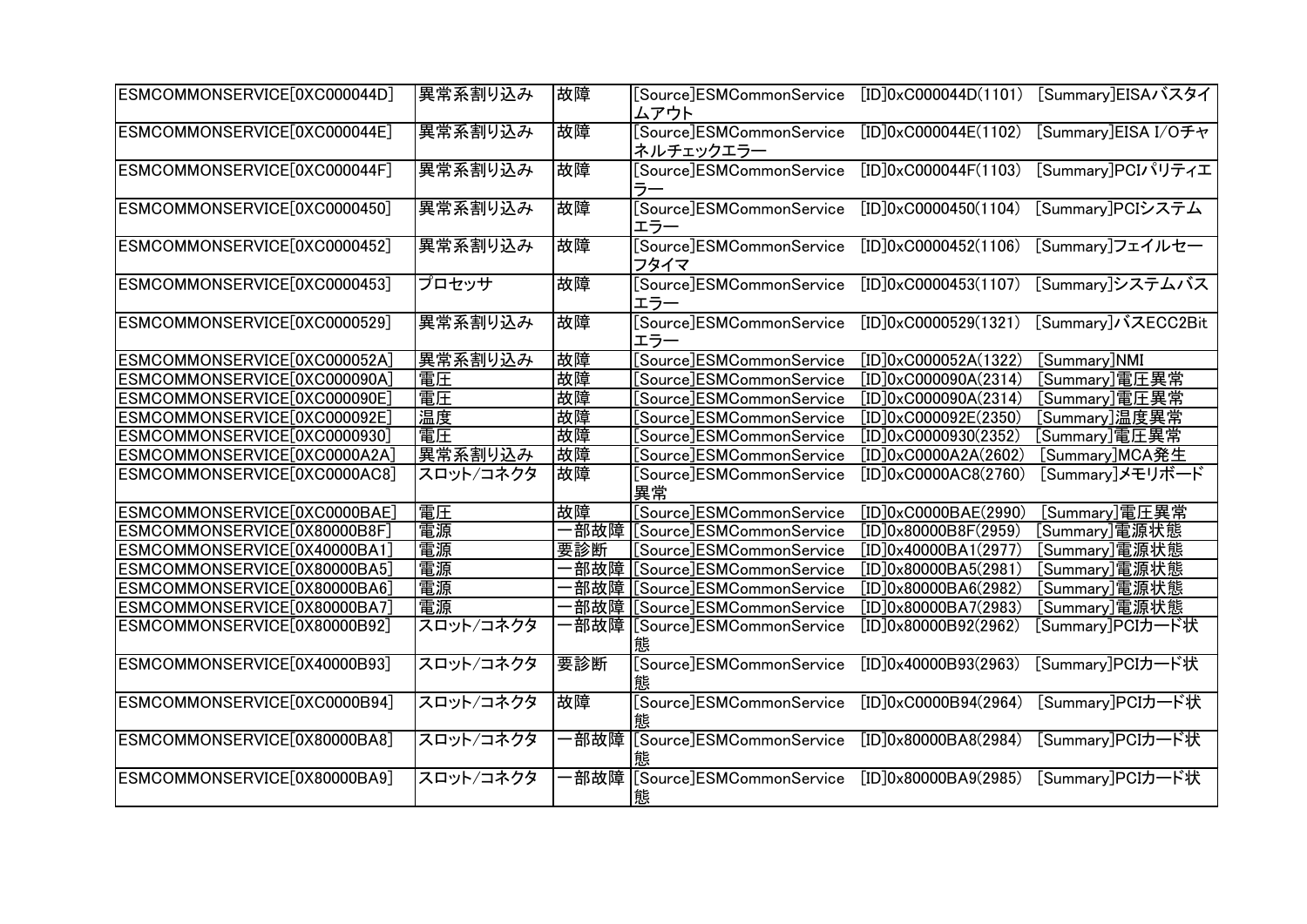| ESMCOMMONSERVICE[0X80000BAA] | スロット/コネクタ              |     | ·部故障  [Source]ESMCommonService<br>熊  | [ID]0x80000BAA(2986) | [Summary]PCIカード状    |
|------------------------------|------------------------|-----|--------------------------------------|----------------------|---------------------|
| ESMCOMMONSERVICE[0X80000BAB] | スロット/コネクタ              |     | ·部故障 [Source]ESMCommonService<br>態   | [ID]0x80000BAB(2987) | [Summary]PCIカード状    |
| ESMCOMMONSERVICE[0X40000943] | 温度                     | 要診断 | [Source]ESMCommonService             | [ID]0x40000943(2371) | [Summary]温度回復       |
| ESMCOMMONSERVICE[0X40000B01] | ファン(回転数)               | 要診断 | [Source]ESMCommonService             | [ID]0x40000B01(2817) | [Summary]ファン回復      |
| ESMCOMMONSERVICE[0X40000B02] | プロセッサ                  | 要診断 | [Source]ESMCommonService<br>回復       | [ID]0x40000B02(2818) | [Summary]プロセッサー     |
| ESMCOMMONSERVICE[0X40000B05] | プロセッサ                  | 要診断 | [Source]ESMCommonService<br>ストエラー回復  | [ID]0x40000B05(2821) | [Summary]CPUセルフテ    |
| ESMCOMMONSERVICE[0X40000B06] | プロセッサ                  | 要診断 | [Source]ESMCommonService<br>回復       | [ID]0x40000B06(2822) | [Summary]POST STALL |
| ESMCOMMONSERVICE[0X40000B08] | プロセッサ                  | 要診断 | [Source]ESMCommonService<br>ラー回復     | [ID]0x40000B08(2824) | [Summary]CPU初期化工    |
| ESMCOMMONSERVICE[0X40000B09] | プロセッサ                  | 要診断 | [Source]ESMCommonService<br>エラー回復    | [ID]0x40000B09(2825) | [Summary]システムバス     |
| ESMCOMMONSERVICE[0X40000B0C] | プロセッサ                  | 要診断 | [Source]ESMCommonService<br>効        | [ID]0x40000B0C(2828) | [Summary]プロセッサ有     |
| ESMCOMMONSERVICE[0X40000B17] | メモリ                    | 要診断 | [Source]ESMCommonService<br>モリエラー回復  | [ID]0x40000B17(2839) | [Summary]修正不可能メ     |
| ESMCOMMONSERVICE[0X40000B1A] | メモリ                    | 要診断 | [Source]ESMCommonService             | [ID]0x40000B1A(2842) | [Summary]メモリ無効      |
| ESMCOMMONSERVICE[0X40000B1B] | メモリ                    | 要診断 | [Source]ESMCommonService             | [ID]0x40000B1B(2843) | [Summary]メモリ有効      |
| ESMCOMMONSERVICE[0X40000B1D] | メモリ                    | 要診断 | [Source]ESMCommonService<br>リエラー多発回復 | [ID]0x40000B1D(2845) | [Summary]修正可能メモ     |
| ESMCOMMONSERVICE[0X40000B22] | メモリ                    | 要診断 | [Source]ESMCommonService<br>ロットル     | [ID]0x40000B22(2850) | [Summary]メモリ自動ス     |
| ESMCOMMONSERVICE[0X40000B23] | メモリ                    | 要診断 | [Source]ESMCommonService<br>ロットル回復   | [ID]0x40000B23(2851) | [Summary]メモリ自動ス     |
| ESMCOMMONSERVICE[0X40000B25] | メモリ                    | 要診断 | [Source]ESMCommonService<br>常回復      | [ID]0x40000B25(2853) | [Summary]メモリ温度異     |
| ESMCOMMONSERVICE[0X40000B26] | モジュール/ボード 要診断<br>(未実装) |     | [Source]ESMCommonService             | [ID]0x40000B26(2854) | [Summary]モジュール回     |
| ESMCOMMONSERVICE[0X40000B29] | チップセット                 | 要診断 | [Source]ESMCommonService             | [ID]0x40000B29(2857) | [Summary]チップセット回    |
| ESMCOMMONSERVICE[0X40000B2C] | ケーブル/内部接<br>続          | 要診断 | [Source]ESMCommonService             | [ID]0x40000B2C(2860) | [Summary]ケーブル回復     |
| ESMCOMMONSERVICE[0X40000B75] | 筐体                     | 要診断 | [Source]ESMCommonService             | [ID]0x40000B75(2933) | [Summary]筐体回復       |
| ESMCOMMONSERVICE[0X40000B84] | メモリ                    | 要診断 | [Source]ESMCommonService<br>エラー回復    | [ID]0x40000B84(2948) | [Summary]メモリパリティ    |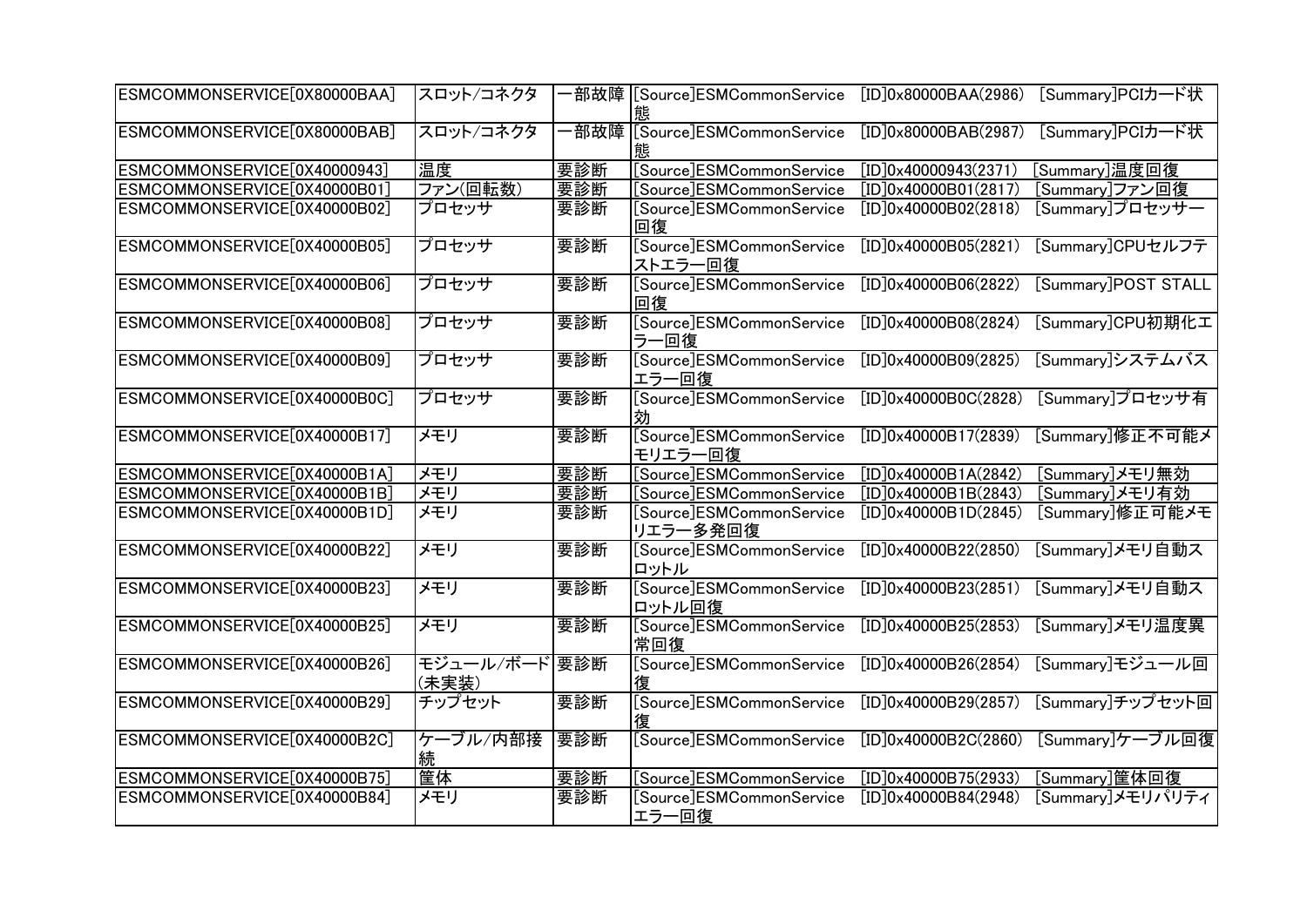| ESMCOMMONSERVICE[0X40000B85] | メモリ                | 要診断  | [Source]ESMCommonService<br>回復     | [ID]0x40000B85(2949)          | [Summary]メモリエラー     |
|------------------------------|--------------------|------|------------------------------------|-------------------------------|---------------------|
| ESMCOMMONSERVICE[0X40000B86] | メモリ                | 要診断  | [Source]ESMCommonService<br>ラー回復   | [ID]0x40000B86(2950)          | [Summary]メモリ構成エ     |
| ESMCOMMONSERVICE[0X80000B19] | メモリ                |      | -部故障 [Source]ESMCommonService      | [ID]0x80000B19(2841)          | [Summary]メモリ異常      |
| ESMCOMMONSERVICE[0X80000B27] | モジュール/ボード<br>(未実装) |      | 部故障  [Source]ESMCommonService      | [ID]0x80000B27(2855)          | [Summary]モジュール警     |
| ESMCOMMONSERVICE[0X80000B2A] | チップセット             |      | 部故障 [Source]ESMCommonService<br>警告 | [ID]0x80000B2A(2858)          | [Summary]チップセット     |
| ESMCOMMONSERVICE[0X80000B2D] | ケーブル/内部接<br>続      |      | 部故障 [Source]ESMCommonService       | [ID]0x80000B2D(2861)          | [Summary]ケーブル警告     |
| ESMCOMMONSERVICE[0X80000B76] | 筐体                 | 部故障  | [Source]ESMCommonService           | [ID]0x80000B76(2934)          | [Summary]筐体警告       |
| ESMCOMMONSERVICE[0XC0000942] | 温度                 | 故障   | [Source]ESMCommonService           | $[ID]0 \times CO000942(2370)$ | [Summary]温度異常       |
| ESMCOMMONSERVICE[0XC0000B24] | メモリ                | 故障   | [Source]ESMCommonService<br>常      | $[ID]0 \times CO000B24(2852)$ | [Summary]メモリ温度異     |
| ESMCOMMONSERVICE[0XC0000B2B] | チップセット             | 故障   | [Source]ESMCommonService<br>エラー    | [ID]0xC0000B2B(2859)          | [Summary]チップセット     |
| ESMCOMMONSERVICE[0XC0000B2E] | ケーブル/内部接           | 故障   | [Source]ESMCommonService           | $[ID]0 \times CO000B2E(2862)$ | [Summary]ケーブル異      |
| ESMCOMMONSERVICE[0XC0000B77] | 筐体                 | 故障   | [Source]ESMCommonService           | $[ID]0 \times CO000B77(2935)$ | [Summary]筐体異常       |
| ESMCOMMONSERVICE[0XC0000B78] | プロセッサ              | 故障   | [Source]ESMCommonService           | [ID]0xC0000B78(2936)          | [Summary]POST STALL |
| ESMCOMMONSERVICE[0XC0000B79] | ファン(回転数)           | 故障   | [Source]ESMCommonService           | [ID]0xC0000B79(2937)          | [Summary]ファン異常      |
| ESMCOMMONSERVICE[0XC0000B90] | ブートエラー             | 故障   | [Source]ESMCommonService           | [ID]0xC0000B90(2960)          | [Summary]起動エラー      |
| ESMCOMMONSERVICE[0X40000B91] | ブートエラー             | 要診断  | [Source]ESMCommonService           | [ID]0x40000B91(2961)          | [Summary]起動エラー回     |
| ESMCOMMONSERVICE[0XC0000BAF] | チップセット             | 故障   | [Source]ESMCommonService<br>熱暴走    | $[ID]0 \times CO000BAF(2991)$ | [Summary]チップセット     |
| ESMCOMMONSERVICE[0X40000B0F] | 電源                 | 要診断  | [Source]ESMCommonService           | [ID]0x40000B0F(2831)          | [Summary]電源D0状態     |
| ESMCOMMONSERVICE[0X40000B10] | 電源                 | 要診断  | [Source]ESMCommonService           | [ID]0x40000B10(2832)          | [Summary]電源D0状態     |
| ESMCOMMONSERVICE[0X40000B11] | 電源                 | 要診断  | [Source]ESMCommonService           | [ID]0x40000B11(2833)          | [Summary]電源D1状態     |
| ESMCOMMONSERVICE[0X40000B12] | 電源                 | 要診断  | [Source]ESMCommonService           | [ID]0x40000B12(2834)          | [Summary]電源D1状態     |
| ESMCOMMONSERVICE[0X40000B13] | 電源                 | 要診断  | [Source]ESMCommonService           | [ID]0x40000B13(2835)          | [Summary]電源D2状態     |
| ESMCOMMONSERVICE[0X40000B14] | 電源                 | 要診断  | [Source]ESMCommonService           | [ID]0x40000B14(2836)          | [Summary]電源D3状態     |
| ESMCOMMONSERVICE[0X40000B70] | 電源                 | 要診断  | [Source]ESMCommonService           | [ID]0x40000B70(2928)          | [Summary]電源D2状態     |
| ESMCOMMONSERVICE[0X40000B71] | 電源                 | 要診断  | [Source]ESMCommonService           | [ID]0x40000B71(2929)          | [Summary]電源D3状態     |
| ESMCOMMONSERVICE[0XC0000B8C] | 電源                 | 故障   | [Source]ESMCommonService           | [ID]0xC0000B8C(2956)          | [Summary]電源状態       |
| ESMCOMMONSERVICE[0X80000B8D] | 電源                 | -部故障 | [Source]ESMCommonService           | [ID]0x80000B8D(2957)          | [Summary]電源状態       |
| ESMCOMMONSERVICE[0XC0000BA2] | 電源                 | 故障   | [Source]ESMCommonService           | [ID]0xC0000BA2(2978)          | [Summary]電源状態       |
| ESMCOMMONSERVICE[0X80000BA3] | 電源                 |      |                                    | [ID]0x80000BA3(2979)          | [Summary]電源状態       |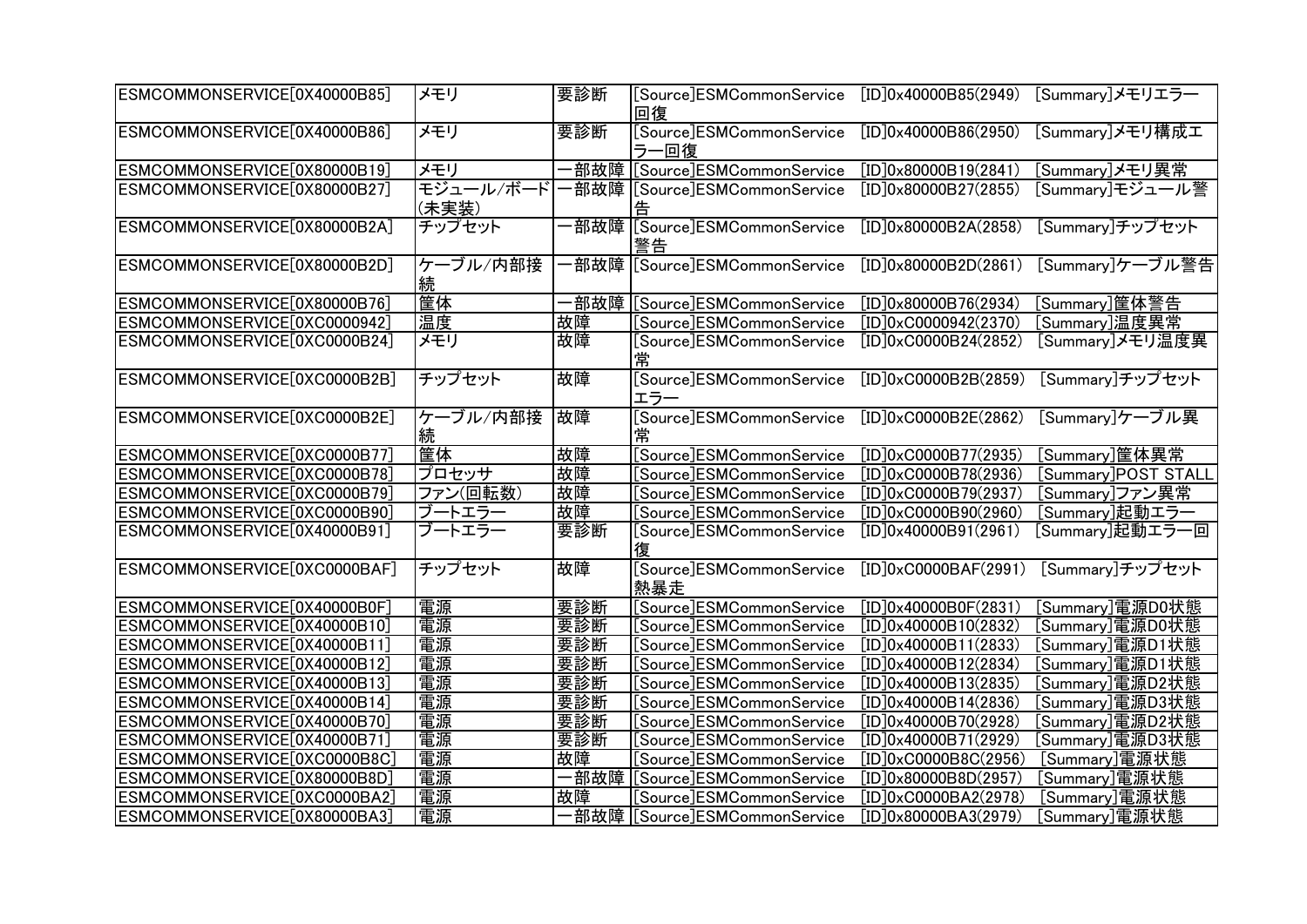| ESMCOMMONSERVICE[0X80000B83] | 電源                             |       | [Summary]電源異常<br>部故障 [Source]ESMCommonService<br>[ID]0x80000B83(2947)                     |
|------------------------------|--------------------------------|-------|-------------------------------------------------------------------------------------------|
| ESMCOMMONSERVICE[0X80000B8A] | 電源                             |       | 部故障  [Source]ESMCommonService<br>[ID]0x80000B8A(2954)<br>[Summary]電源制御異                   |
|                              |                                |       |                                                                                           |
| ESMCOMMONSERVICE[0XC0000B7C] | 電源モジュール                        | 故障    | [Source]ESMCommonService<br>[Summary]電源モジュー<br>[ID]0xC0000B7C(2940)<br>ル異常                |
| ESMCOMMONSERVICE[0X80000B8E] | 電源                             | 部故障   | [Summary]電源異常<br>[Source]ESMCommonService<br>[ID]0x80000B8E(2958)                         |
| ESMCOMMONSERVICE[0X80000BA4] | 電源                             |       | [Summary]電源異常<br>·部故障  [Source]ESMCommonService<br>[ID]0x80000BA4(2980)                   |
| ESMCOMMONSERVICE[0X40000B15] | 電源                             | 要診断   | [Summary]電源異常回<br>[Source]ESMCommonService<br>[ID]0x40000B15(2837)<br>復                   |
| ESMCOMMONSERVICE[0X40000B7A] | 電源                             | 要診断   | [Source]ESMCommonService<br>[ID]0x40000B7A(2938)<br>[Summary]電源異常回<br>復                   |
| ESMCOMMONSERVICE[0X40000B8B] | 電源                             | 要診断   | [Source]ESMCommonService<br>[Summary]電源制御異<br>[ID]0x40000B8B(2955)<br>常回復                 |
| ESMCOMMONSERVICE[0X40000BAC] | 電源                             | 要診断   | [Summary]電源異常回<br>[Source]ESMCommonService<br>[ID]0x40000BAC(2988)<br>復                   |
| ESMLOCALPOLLING[0X80000065]  | 温度                             | ·部故障! | [Source]ESMLocalPolling<br>[Summary]監視対象値上位異<br>[ID]0x80000065(101)<br>常回復                |
| ESMLOCALPOLLING[0X8000006A]  | 温度                             | 部故障   | [Source]ESMLocalPolling<br>[ID]0x8000006A(106)<br>[Summary]監視対象値下位警<br>告                  |
| ESMLOCALPOLLING[0XC0000064]  | 温度                             | 故障    | [Source]ESMLocalPolling<br>[Summary]監視対象値上位異<br>$[ID]0 \times C0000064(100)$<br>常         |
| ESMCOMMONSERVICE[0XC0000132] | 電源モジュール                        | 故障    | [Source]ESMCommonService<br>[Summary]電源モジュー<br>$[ID]0 \times C0000132(306)$<br>ル異常        |
| ESMCOMMONSERVICE[0XC0000137] | 電源                             | 故障    | [Source]ESMCommonService<br>$[ID]0 \times CO 000137(311)$<br>[Summary]電源異常                |
| ESMCOMMONSERVICE[0XC0000139] | 電源                             | 故障    | [Source]ESMCommonService<br>$[ID]0 \times CO 000139(313)$<br>[Summary]電源異常                |
| ESMCOMMONSERVICE[0XC000013A] | 電源モジュール                        | 故障    | [Summary]電源モジュー<br>[Source]ESMCommonService<br>$[ID]0 \times CO 00013A(314)$<br>ル異常       |
| ESMCOMMONSERVICE[0X40000640] | スロット/コネクタ                      | 要診断   | [Summary]Slot状態<br>[Source]ESMCommonService<br>[ID]0x40000640(1600)                       |
| ESMLOCALPOLLING[0XC0000072]  | 温度                             | 故障    | [Summary]監視対象値下位異<br>$[ID]0 \times C0000072(114)$<br>[Source]ESMLocalPolling<br>常         |
| ESMCOMMONSERVICE[0XC0000A28] | Management<br>Subsystem Health | 故障    | Source]ESMCommonService<br>$[ID]0 \times CO000A28(2600)$<br>[Summary]マネジメントコ<br>ントローラ利用不可 |
| ASMBENOTIFY[0X0000200C]      | ディスク(回復可<br>能)                 |       | ·部故障 [Source]ASMBENotify<br>[Summary]アレイを構成する物<br>[ID]0x0000200C(8204)<br>理デバイスがダウン       |
| ASMBENOTIFY[0X0000200D]      | ディスク(回復可<br>能)                 |       | ·部故障 [Source]ASMBENotify<br>[Summary]アレイを構成する物<br>[ID]0x0000200D(8205)<br>理デバイスが消滅        |
| ASMBENOTIFY[0X0000200E]      | ディスク(回復可<br>能)                 |       | 部故障 [Source]ASMBENotify<br>[Summary]物理デバイス障害で<br>[ID]0x0000200E(8206)<br>アレイがオフライン        |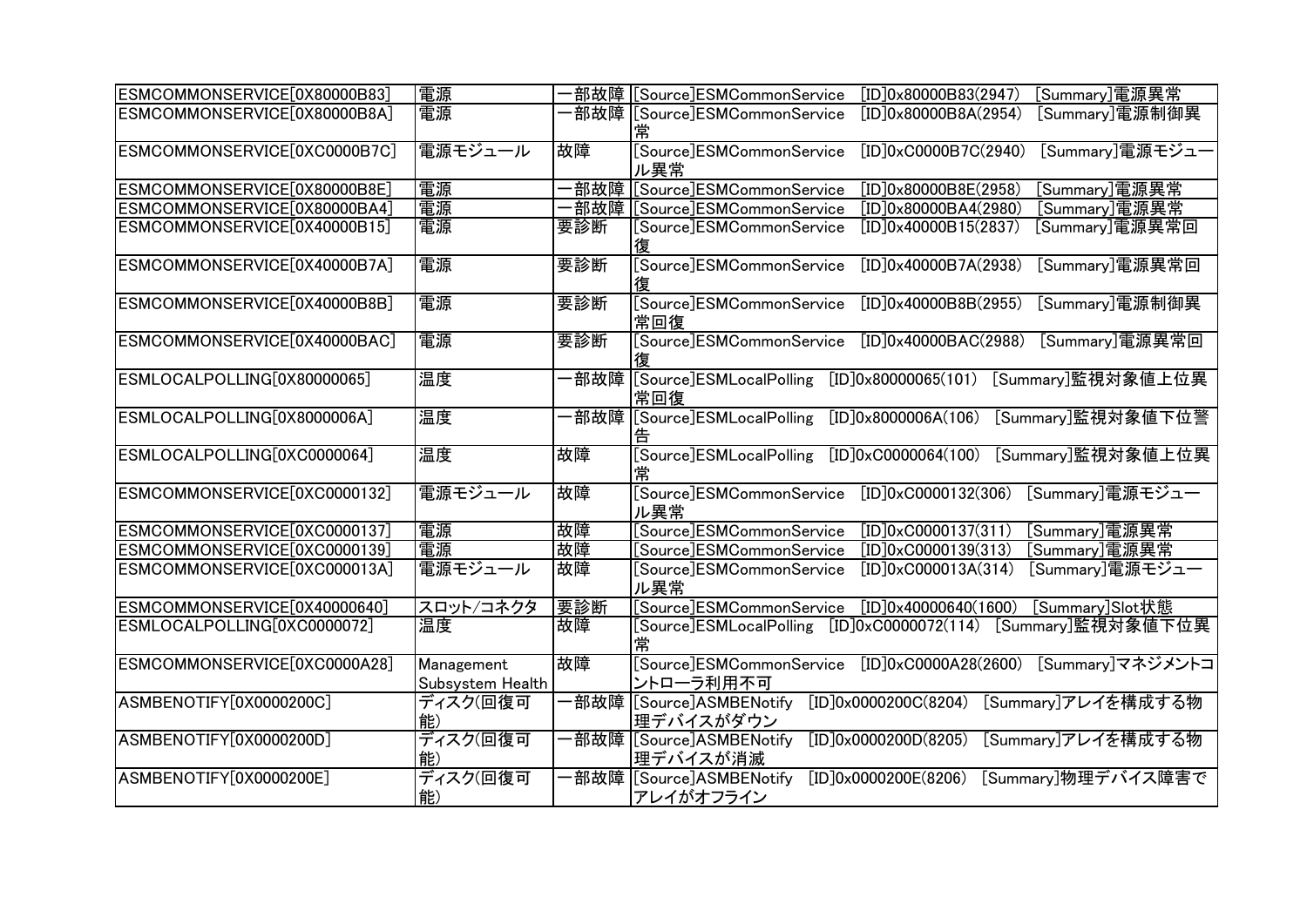| ASMBENOTIFY[0X00002023]       | ディスク(回復可<br>能) |      | ·部故障 [[Source]ASMBENotify<br>[ID]0x00002023(8227)<br>[Summary]アレイはDegraded状<br>熊         |
|-------------------------------|----------------|------|------------------------------------------------------------------------------------------|
| ASMBENOTIFY[0X0000205C]       | ディスク(回復可<br>能) |      | ·部故障 [Source]ASMBENotify<br>[Summary]リビルド完了。アレイ<br>[ID]0x0000205C(8284)<br>はdegraded状態   |
| ASMBENOTIFY[0X0000B00E]       | ディスク(回復可<br>能) |      | 部故障 [Source]ASMBENotify<br>[Summary]デバイスが故障<br>[ID]0x0000B00E(45070)                     |
| ASMBENOTIFY[0X0000B033]       | ディスク(回復可<br>能) |      | ·部故障 [Source]ASMBENotify<br>[Summary]アレイはデグレード<br>[ID]0x0000B033(45107)                  |
| ASMBENOTIFY[0X0000B034]       | ディスク(回復可<br>能  |      | ·部故障 [Source]ASMBENotify<br>[Summary]セカンドレベルアレ<br>[ID]0x0000B034(45108)<br>イはデグレード       |
| ASMBENOTIFY[0X0000B036]       | ディスク(回復可<br>能  |      | ·部故障 [Source]ASMBENotify<br>[ID]0x0000B036(45110)<br>[Summary]アレイはデグレード                  |
| ASMBENOTIFY[0X0000B037]       | ディスク(回復可<br>能  |      | ·部故障 [[Source]ASMBENotify<br>[ID]0x0000B037(45111)<br>[Summary]セカンドレベルアレ<br>イはデグレード      |
| ESMMYLEXSERVICE[0X800403E9]   | ディスク(回復可<br>能  |      | 部故障 [Source]ESMMylexService<br>[ID]0x800403E9(1001) [Summary]システムドライブ<br><b>CRITICAL</b> |
| ESMAMISERVICE[0X800403E9]     | ディスク(回復可       | ·部故障 | [Source]ESMAMIService<br>[Summary]AMI論理デバイス<br>[ID]0x800403E9(1001)<br>Degraded          |
| ESMDISKARRAY[0X800403E9]      | ディスク(回復可<br>能) |      | [ID]0x800403E9(1001)<br>[Summary]Disk Array 論理デバ<br>イス Critical                          |
| ESM MYLEX SERVICE[0X80040205] | ディスク(回復可<br>能) | ·部故障 | [Source]ESM Mylex Service<br>[ID]0x80040205(517)<br>[Summary]システムドライブ<br><b>CRITICAL</b> |
| ASMBENOTIFY[0X00002014]       | ディスク(要交換)      | 故障   | [Source]ASMBENotify<br>[ID]0x00002014(8212)<br>[Summary]I/Oエラーによりリビ<br>ルド中止              |
| ASMBENOTIFY[0X00002017]       | ディスク(要交換)      | 故障   | [Source]ASMBENotify<br>[ID]0x00002017(8215)<br>[Summary]I/Oエラーにより<br>Verify中止            |
| ASMBENOTIFY[0X00002019]       | ディスク(要交換)      | 故障   | [Source]ASMBENotify<br>[ID]0x00002019(8217)<br>[Summary]I/Oエラーにより<br>Initialize中止        |
| ASMBENOTIFY[0X0000202D]       | ディスク(要交換)      | 故障   | [Summary]I/Oエラーによりリビ<br>[Source]ASMBENotify<br>[ID]0x0000202D(8237)<br>ルドの開始不可           |
| ASMBENOTIFY[0X00002035]       | ディスク(要交換)      | 故障   | [Source]ASMBENotify<br>[ID]0x00002035(8245)<br>[Summary]Initializeが完了直前<br>に失敗           |
| ASMBENOTIFY[0X00002038]       | ディスク(要交換)      | 故障   | [Source]ASMBENotify<br>[Summary]スケジュール起動の<br>[ID]0x00002038(8248)<br>リビルドの開始に失敗          |
| ASMBENOTIFY[0X00002039]       | ディスク(要交換)      | 故障   | [Source]ASMBENotify<br>[ID]0x00002039(8249)<br>[Summary]スケジュール起動の<br>Verifyの開始に失敗        |
| ASMBENOTIFY[0X0000204E]       | ディスク(要交換)      | 故障   | [Source]ASMBENotify<br>[ID]0x0000204E(8270)<br>[Summary]Verifyの開始に失<br> 敗。アレイのメンバはFailed |
| ASMBENOTIFY[0X00002059]       | ディスク(要交換)      | 故障   | [Summary]ホットスペアが障害<br>[Source]ASMBENotify<br>[ID]0x00002059(8281)                        |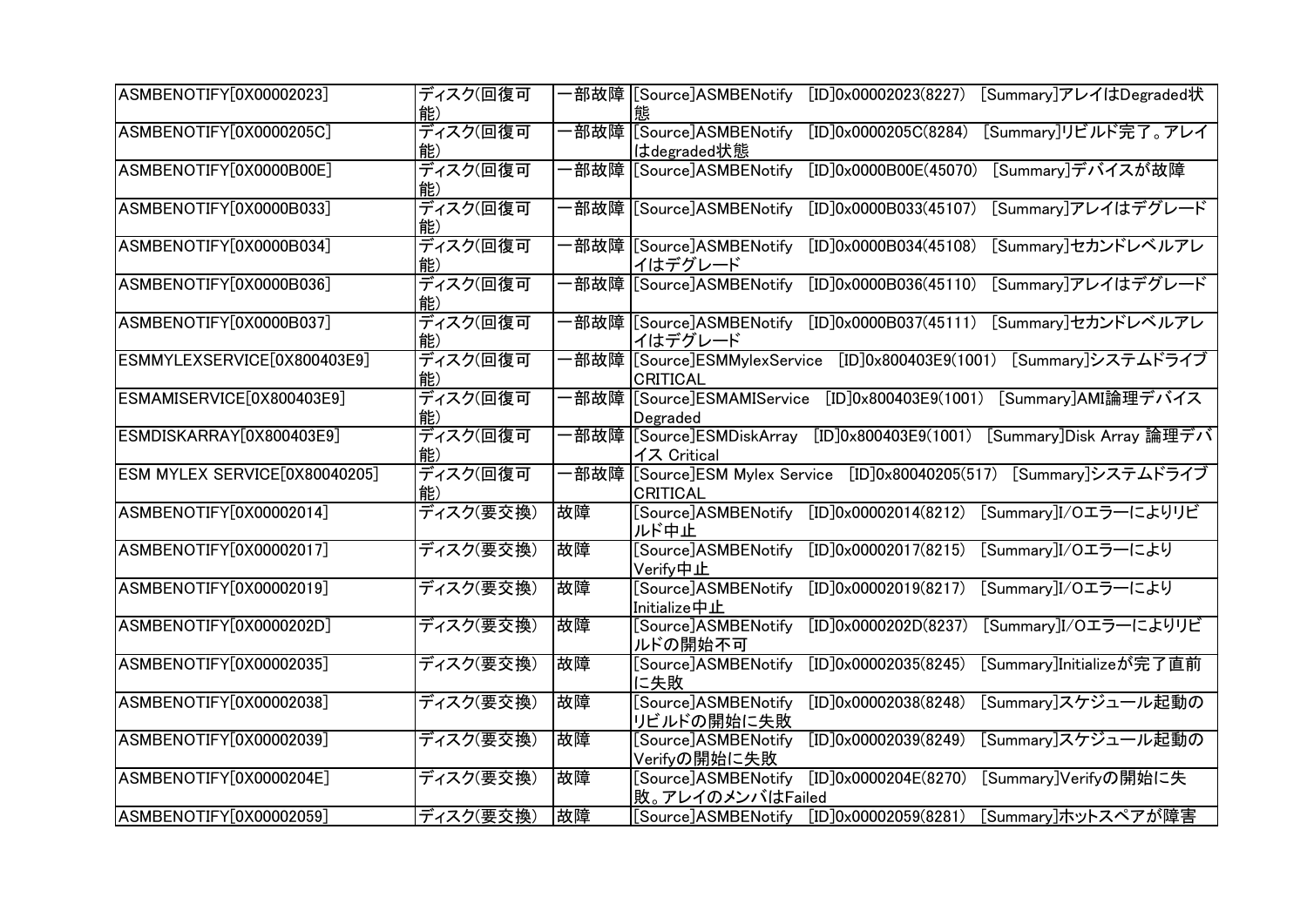| ASMBENOTIFY[0X00002085]       | ディスク(要交換) | 故障 | [Summary]Verify with fixがI/Oエ<br>[Source]ASMBENotify<br>[ID]0x00002085(8325)<br>ラーで異常終了     |
|-------------------------------|-----------|----|---------------------------------------------------------------------------------------------|
| ASMBENOTIFY[0X00002090]       | ディスク(要交換) | 故障 | [ID]0x00002090(8336)<br>[Summary]アレイメンバの物理デ<br>[Source]ASMBENotify<br>バイスにSMARTエラーを検出       |
| ASMBENOTIFY[0X00002091]       | ディスク(要交換) | 故障 | [ID]0x00002091(8337)<br>[Summary]アレイに未構成の物<br>[Source]ASMBENotify<br>理デバイスにSMARTエラーを検出      |
| ASMBENOTIFY[0X00002094]       | ディスク(要交換) | 故障 | [ID]0x00002094(8340)<br>[Summary]I/Oエラーによって<br>[Source]ASMBENotify<br>Verify中止              |
| ASMBENOTIFY[0X000020AD]       | ディスク(要交換) | 故障 | [Source]ASMBENotify<br>[ID]0x000020AD(8365)<br>[Summary]デバイスが故障                             |
| ASMBENOTIFY[0X0000B069]       | ディスク(要交換) | 故障 | [ID]0x0000B069(45161)<br>[Source]ASMBENotify<br>[Summary]アレイはフォーマット<br>待ちのため使用不能            |
| ASMBENOTIFY[0X0000B090]       | ディスク(要交換) | 故障 | [ID]0x0000B090(45200)<br>[Summary]訂正されないECCエ<br>[Source]ASMBENotify<br>ラー発生                 |
| ASMBENOTIFY[0X0000B11E]       | ディスク(要交換) | 故障 | [ID]0x0000B11E(45342)<br>[Summary]診断チェック失敗に<br>[Source]ASMBENotify<br>よりチャネルはオフライン          |
| ASMBENOTIFY[0X0000B11F]       | ディスク(要交換) | 故障 | [ID]0x0000B11F(45343)<br>[Summary]過度の再初期化に<br>[Source]ASMBENotify<br>よりチャネルはオフライン           |
| ASMBENOTIFY[0X0000B121]       | ディスク(要交換) | 故障 | [ID]0x0000B121(45345)<br>[Summary]バスリセット失敗に<br>[Source]ASMBENotify<br>よりチャネルはオフライン          |
| ASMBENOTIFY[0X0000B122]       | ディスク(要交換) | 故障 | [Summary]PCIバスエラーによ<br>[ID]0x0000B122(45346)<br>[Source]ASMBENotify<br>りチャネルはオフライン          |
| ASMBENOTIFY[0X0000B123]       | ディスク(要交換) | 故障 | [ID]0x0000B123(45347)<br>[Summary]初期化失敗により<br>[Source]ASMBENotify<br>チャネルはオフライン             |
| ESMMYLEXSERVICE[0XC00403EB]   | ディスク(要交換) | 故障 | $[ID]0 \times CO0403EB(1003)$<br>[Summary]物理デバイス<br>[Source]ESMMylexService<br><b>DEAD</b>  |
| ESMMYLEXSERVICE[0X800403F0]   | ディスク(要交換) | 故障 | [Source]ESMMylexService<br>[Summary]物理デバイス予<br>[ID]0x800403F0(1008)<br>防保守:しきい値オーバー         |
| ESMAMISERVICE[0XC00403ED]     | ディスク(要交換) | 故障 | [ID]0xC00403ED(1005)<br>[Summary]AMI物理デバイス<br>[Source]ESMAMIService<br>Failed               |
| ESMAMISERVICE[0X800403F3]     | ディスク(要交換) | 故障 | [Source]ESMAMIService<br>[Summary]AMI物理デバイス<br>[ID]0x800403F3(1011)<br>予防保守エラー              |
| ESMDISKARRAY[0XC00403F3]      | ディスク(要交換) | 故障 | [ID]0xC00403F3(1011) [Summary]Disk Array 物理デ<br>[Source]ESMDiskArray<br>バイス Dead            |
| ESMDISKARRAY[0X800403FC]      | ディスク(要交換) | 故障 | [ID]0x800403FC(1020)<br>[Source]ESMDiskArray<br>[Summary]Disk Array 物理デ<br>バイス S.M.A.R.T.警告 |
| ESMSTORAGESERVICE[0X800403E8] | ディスク(要交換) | 故障 | [ID]0x800403E8(1000)<br>[Summary]ハードディスク<br>[Source]ESMStorageService<br>予防保守:しきい値オーバー      |
| ESMSTORAGESERVICE[0X800403E9] | ディスク(要交換) | 故障 | [Summary]ハードディスク<br>[ID]0x800403E9(1001)<br>[Source]ESMStorageService<br>予防保守:S.M.A.R.T.エラー |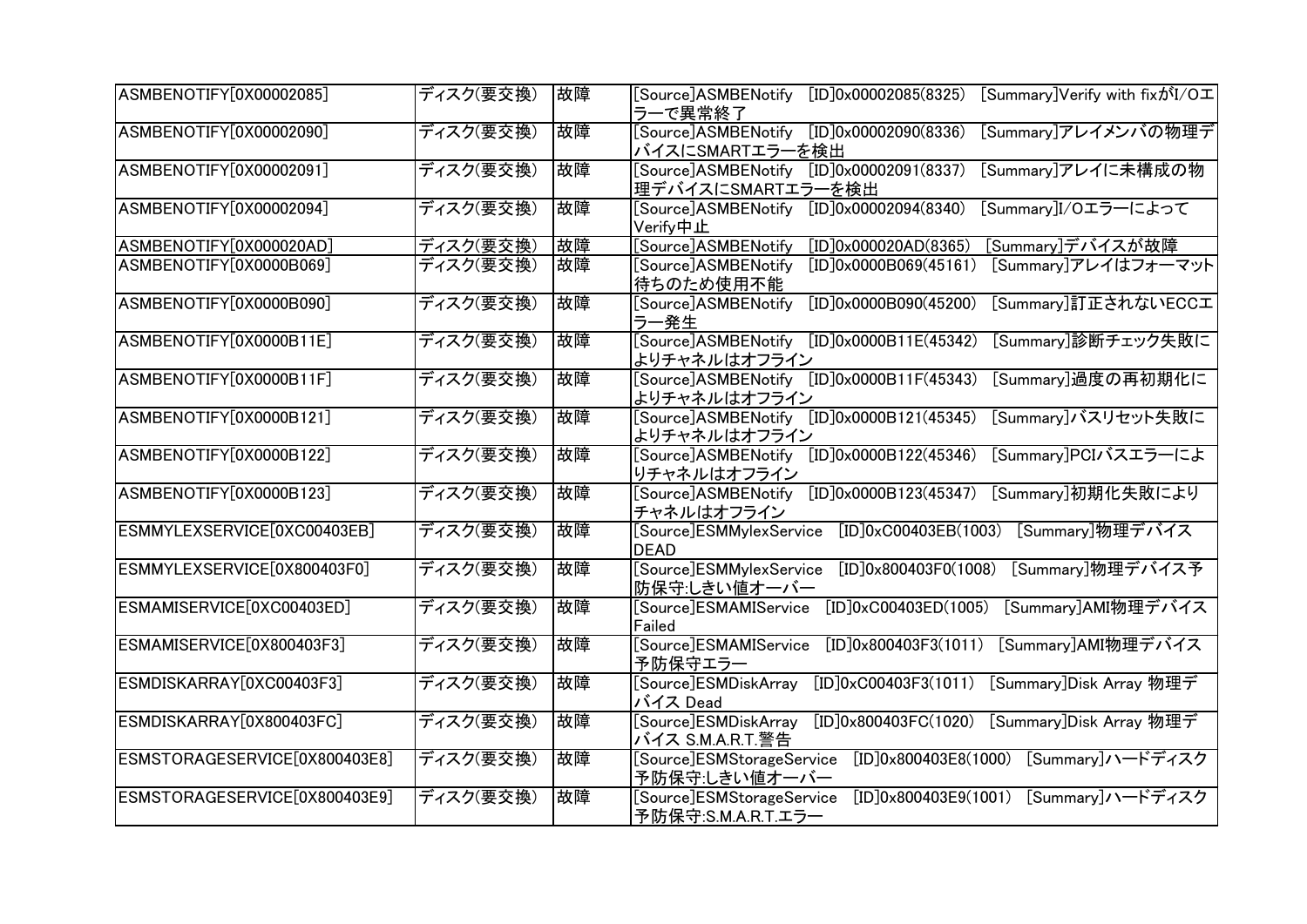| ESM MYLEX SERVICE[0XC0040200]             | ディスク(要交換) | 故障 | [Summary]物理デバイス<br>$[ID]0 \times CO040200(512)$<br>[Source]ESM Mylex Service<br><b>DEAD</b>              |
|-------------------------------------------|-----------|----|----------------------------------------------------------------------------------------------------------|
| ESM STORAGE SERVICE[0XC00423F6]           | ディスク(要交換) | 故障 | [Source]ESM Storage Service<br>$[ID]0 \times CO0423F6(9206)$<br>[Summary]ハードディス<br>ク Recovered Error数:異常 |
| ESM STORAGE SERVICE[0X800423F5]           | ディスク(要交換) | 故障 | [Summary]ハードディス<br>[ID]0x800423F5(9205)<br>[Source]ESM Storage Service<br>ク Recovered Error数:警告          |
| ESM STORAGE SERVICE[0XC00423F8]           | ディスク(要交換) | 故障 | $[ID]0 \times CO0423F8(9208)$<br>[Summary]ハードディス<br>[Source]ESM Storage Service<br>ク Not Ready数:異常       |
| ESM STORAGE SERVICE[0X800423F7]           | ディスク(要交換) | 故障 | [Summary]ハードディス<br>[ID]0x800423F7(9207)<br>[Source]ESM Storage Service<br>ク Not Ready数:警告                |
| ESM STORAGE SERVICE[0XC00423FA]           | ディスク(要交換) | 故障 | $[ID]0 \times CO0423FA(9210)$<br>[Summary]ハードディス<br>[Source]ESM Storage Service<br>ク Medium Error数:異常    |
| ESM STORAGE SERVICE[0X800423F9]           | ディスク(要交換) | 故障 | [Summary]ハードディス<br>[Source]ESM Storage Service<br>[ID]0x800423F9(9209)<br>ク Medium Error数:警告             |
| ESM STORAGE SERVICE[0XC00423FC] ディスク(要交換) |           | 故障 | [Summary]ハードディス<br>$[ID]0 \times CO0423FC(9212)$<br>[Source]ESM Storage Service<br>ク Hardware Error数:異常  |
| ESM STORAGE SERVICE[0X800423FB] ディスク(要交換) |           | 故障 | [ID]0x800423FB(9211)<br>[Summary]ハードディス<br>[Source]ESM Storage Service<br>ク Hardware Error数:警告           |
| ASMBENOTIFY[0X0000200F]                   | ディスク      | 故障 | [ID]0x0000200F(8207)<br>[Summary]物理デバイスが障害<br>[Source]ASMBENotify<br>か未接続でアレイがオフライン                      |
| ASMBENOTIFY[0X0000B057]                   | ディスク      | 故障 | [ID]0x0000B057(45143)<br>[Source]ASMBENotify<br>[Summary]アレイは使用不能                                        |
| ASMBENOTIFY[0X0000B058]                   | ディスク      | 故障 | [Summary]セカンドレベルアレ<br>[ID]0x0000B058(45144)<br>[Source]ASMBENotify<br>イは使用不能                             |
| ASMBENOTIFY[0X0000B05A]                   | ディスク      | 故障 | [ID]0x0000B05A(45146)<br>[Summary]アレイは複数ドライ<br>[Source]ASMBENotify<br>ブの故障により使用不能                        |
| ASMBENOTIFY[0X0000B05B]                   | ディスク      | 故障 | [Source]ASMBENotify [ID]0x0000B05B(45147)<br>[Summary]セカンドレベルアレ<br>イは複数ドライブの故障により使用不能                    |
| ASMBENOTIFY[0X0000B06A]                   | ディスク      | 故障 | [Summary]セカンドレベルアレ<br>[Source]ASMBENotify [ID]0x0000B06A(45162)<br>イはフォーマット待ちのため使用不能                     |
| ESMMYLEXSERVICE[0XC00403EA]               | ディスク      | 故障 | $[ID]0 \times CO0403EA(1002)$<br>[Summary]システムドライブ<br>[Source]ESMMylexService<br><b>OFFLINE</b>          |
| ESMAMISERVICE[0XC00403EA]                 | ディスク      | 故障 | [Source]ESMAMIService<br>[Summary]AMI論理デバイス<br>$[ID]0 \times CO0403EA(1002)$<br>Offline                  |
| ESMDISKARRAY[0XC00403EA]                  | ディスク      | 故障 | Source]ESMDiskArray<br>$[ID]0 \times CO0403EA(1002)$<br>[Summary]Disk Array 論理デ<br>バイス Offline           |
| ESM MYLEX SERVICE[0XC0040206]             | ディスク      | 故障 | [Source]ESM Mylex Service [ID]0xC0040206(518) [Summary]システムドライブ<br><b>OFFLINE</b>                        |
| ESMCPUPERF[0XC0000064]                    | CPU負荷     | 故障 | [Source]ESMCpuPerf<br>$[ID]0 \times C0000064(100)$<br>[Summary]システムCPU異常高負<br>荷                          |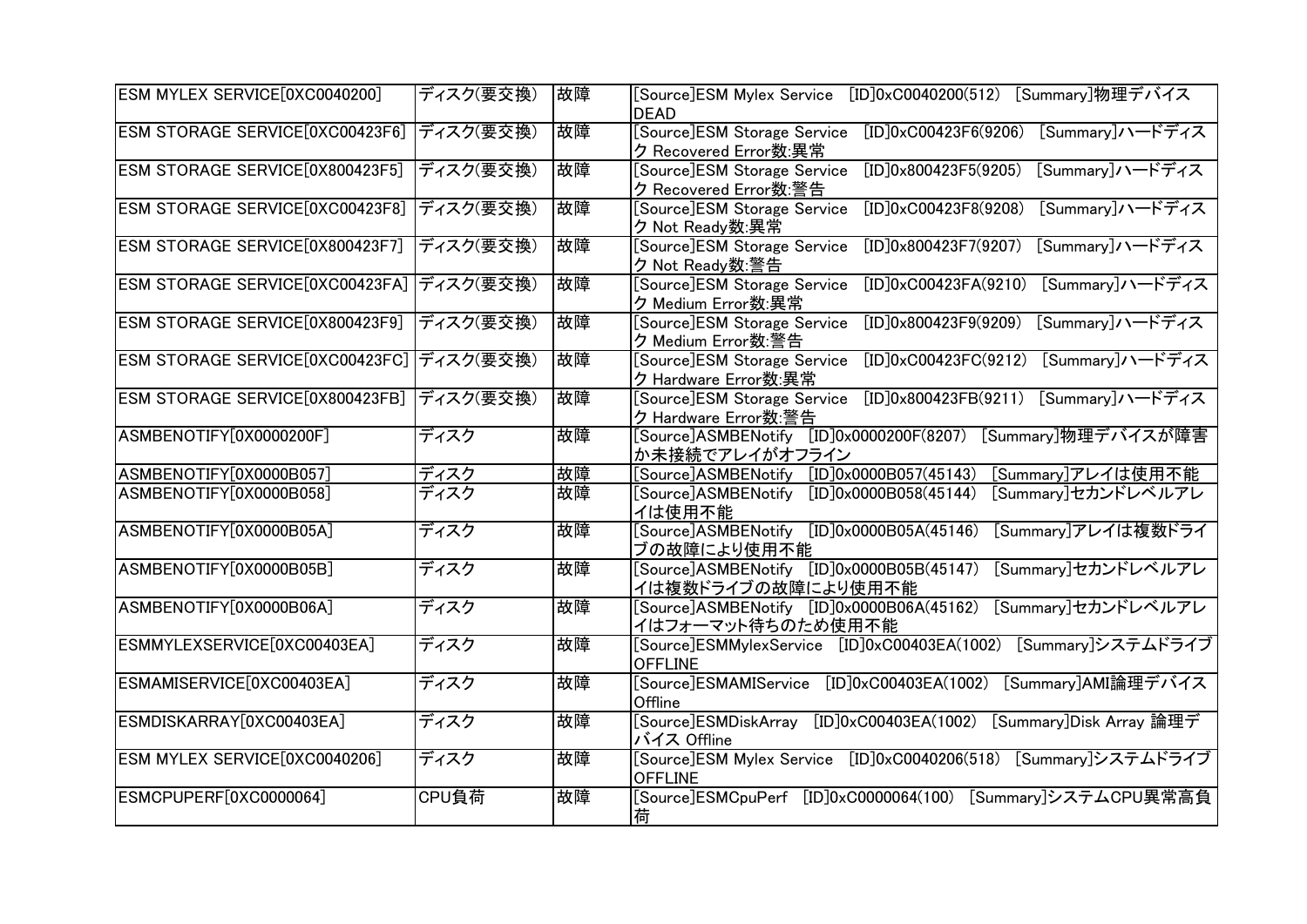| ESMCPUPERF[0X80000066]       | CPU負荷   |      | [Summary]システムCPU高負荷                                                                        |
|------------------------------|---------|------|--------------------------------------------------------------------------------------------|
| ESMCPUPERF[0XC0000068]       | CPU負荷   | 故障   | [Source]ESMCpuPerf<br>$[ID]0 \times CO 000068(104)$<br>[Summary]システムCPU異常高負<br>荷           |
| ESMCPUPERF[0X8000006A]       | CPU負荷   | -部故障 | [Source]ESMCpuPerf [ID]0x8000006A(106)<br>[Summary]システムCPU高負荷                              |
| ESMCOMMONSERVICE[0X800002BE] | メモリ縮退状態 | 故障   | [ID]0x800002BE(702)<br>[Source]ESMCommonService<br>[Summary]メモリ縮退状態                        |
| ESMCOMMONSERVICE[0X800002C6] | メモリ縮退状態 | 故障   | [Summary]メモリ縮退状態<br>[Source]ESMCommonService<br>[ID]0x800002C6(710)                        |
| ESMCOMMONSERVICE[0X80000515] | メモリ縮退   | 部故障  | [ID]0x80000515(1301)<br>[Summary]POSTメモリリ<br>[Source]ESMCommonService<br>サイズ               |
| ESMCOMMONSERVICE[0X8000051A] | メモリ縮退状態 | 故障   | Source <sup></sup> ESMCommon Service<br>[ID]0x8000051A(1306)<br>[Summary]キャッシュ縮<br>退       |
| ESMCOMMONSERVICE[0XC000051C] | メモリ縮退状態 | 故障   | [Source]ESMCommonService<br>$[ID]0 \times CO00051C(1308)$<br>[Summary]キャッシュ<br>ECC複数Bitエラー |
| ESMCOMMONSERVICE[0XC000044C] | メモリ     | 故障   | [Source]ESMCommonService<br>$[ID]0 \times CO00044C(1100)$<br>[Summary]ECC複数ビッ<br>トエラー      |
| ESMCOMMONSERVICE[0XC00008FC] | メモリ     | 故障   | [Source]ESMCommonService<br>[Summary]修正不可能<br>$[ID]0 \times CO0008FC(2300)$<br>メモリエラー      |
| ESMCOMMONSERVICE[0XC0000903] | メモリ     | 故障   | [Source]ESMCommonService<br>[Summary]修正不可能メ<br>$[ID]0 \times CO000903(2307)$<br>モリエラー      |
| ESMCOMMONSERVICE[0X80000B1C] | メモリ     |      | [Summary]修正可能メモ<br>[ID]0x80000B1C(2844)<br>リエラー多発                                          |
| ESMCOMMONSERVICE[0XC0000B18] | メモリ     | 故障   | [Source]ESMCommonService<br>[Summary]メモリパリティ<br>$[ID]0 \times CO000B18(2840)$<br>エラー       |
| ESMCOMMONSERVICE[0X800002BD] | CPU縮退状態 |      | ·部故障 [Source]ESMCommonService<br>[ID]0x800002BD(701)<br>[Summary]CPU縮退状態                   |
| ESMCOMMONSERVICE[0X800002BF] | CPU縮退状態 | ·部故障 | [Source]ESMCommonService<br>[ID]0x800002BF(703)<br>Summary]CPU縮退状態                         |
| ESMCOMMONSERVICE[0XC0000838] | CPU縮退状態 | 故障   | Source]ESMCommonService<br>$[ID]0 \times CO 000838(2104)$<br>[Summary]CPU縮退                |
| ESMCOMMONSERVICE[0XC0000451] | プロセッサ   | 故障   | [Source]ESMCommonService<br>[Summary]CPU内部工<br>$[ID]0 \times CO000451(1105)$<br>ラー         |
| ESMCOMMONSERVICE[0XC0000523] | プロセッサ   | 故障   | [Source]ESMCommonService<br>$[D]0 \times CO 000523(1315)$<br>[Summary]プロセッサ無<br>効          |
| ESMCOMMONSERVICE[0X40000837] | プロセッサ   | 故障   | [Source]ESMCommonService<br>[ID]0x40000837(2103)<br>[Summary]CPUリセット                       |
| ESMCOMMONSERVICE[0X80000B03] | プロセッサ   | 部故障  | [Source]ESMCommonService<br>[Summary]プロセッサー<br>[ID]0x80000B03(2819)<br>警告                  |
| ESMCOMMONSERVICE[0XC0000B04] | プロセッサ   | 故障   | [Source]ESMCommonService<br>[ID]0xC0000B04(2820)<br>[Summary]CPUセルフテ<br>ストエラー              |
| ESMCOMMONSERVICE[0XC0000B07] | プロセッサ   | 故障   | [Source]ESMCommonService<br>$[ID]0 \times CO000B07(2823)$<br>[Summary]CPU初期化<br>エラー        |
| ESMDSVNT[0XC0000002]         | 死活状態    | 故障   | [Source]ESMDSVNT<br>[Summary]サーバアクセス不能<br>$[ID]0 \times C00000002(2)$                      |
| ESMDSVNT[0X40000001]         | 死活状態    | 住生   | [ID]0x40000001(1)<br>Source]ESMDSVNT<br>[Summary]サーバアクセス回復                                 |
| ESMPRO/SM[0XC000000C]        | 死活状態    | 故障   | $[ID]0 \times CO000000C(12)$<br>Source]ESMPRO/SM<br>[Summary]サーバアクセス不能                     |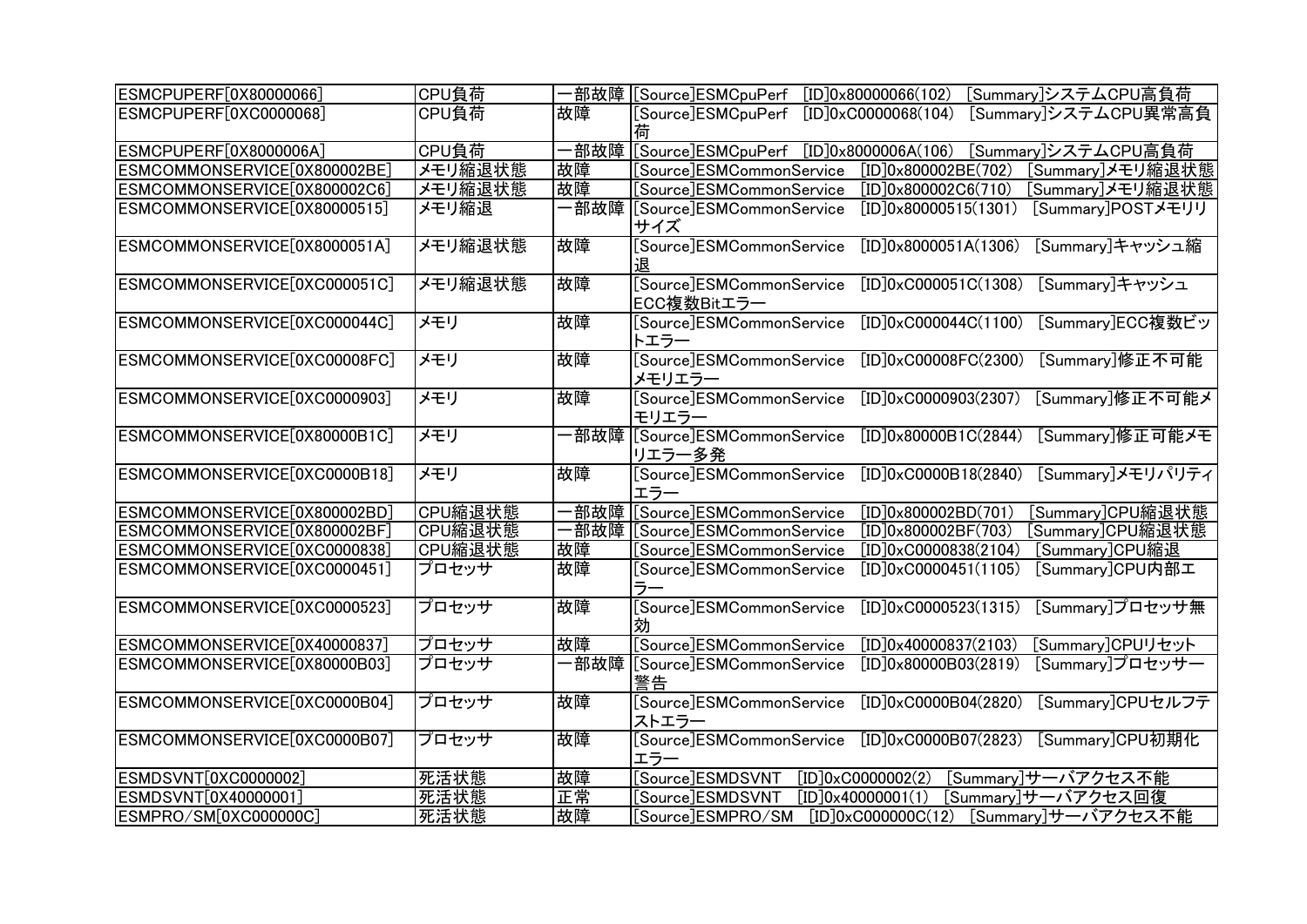| ESMPRO/SM[0X4000000B]                    | 死活状態                        | 正常  | [Source]ESMPRO/SM<br>[Summary]サーバアクセス回復<br>[ID]0x4000000B(11)                         |
|------------------------------------------|-----------------------------|-----|---------------------------------------------------------------------------------------|
| ASMBENOTIFY[0X00002013]                  | ディスク                        | 正常  | [Source]ASMBENotify<br>[ID]0x00002013(8211)<br>[Summary]リビルド正常終了                      |
| ASMBENOTIFY[0X0000B02D]                  | ディスク                        | 正常  | [Source]ASMBENotify<br>[ID]0x0000B02D(45101)<br>[Summary]アレイは正常                       |
| ESMMYLEXSERVICE[0X400403E8]              | ディスク                        | 正常  | [Summary]システムドライブ<br>[Source]ESMMylexService<br>[ID]0x400403E8(1000)<br><b>ONLINE</b> |
| ESMAMISERVICE[0X400403E8]                | ディスク                        | 正常  | [Source]ESMAMIService [ID]0x400403E8(1000)<br>[Summary]AMI論理デバイス<br>Optimal           |
| ESMDISKARRAY[0X400403E8]                 | ディスク                        | 正常  | [ID]0x400403E8(1000)<br>[Summary]Disk Array 論理デバ<br>[Source]ESMDiskArray<br>イス Online |
| ESM MYLEX SERVICE[0X40040204]            | ディスク                        | 正常  | [Source]ESM Mylex Service [ID]0x40040204(516) [Summary]システムドライブ<br><b>ONLINE</b>      |
| ESMCPUPERF[0X80000065]                   | CPU負荷                       | 部故障 | [ID]0x80000065(101)<br>[Summary]システムCPU異常高負<br>[Source]ESMCpuPerf<br>荷回復              |
| ESMCPUPERF[0X40000067]                   | CPU負荷                       | 圧常  | [Source]ESMCpuPerf<br>[ID]0x40000067(103)<br>[Summary]システムCPU高負荷回<br>復                |
| ESMCPUPERF[0X80000069]                   | CPU負荷                       |     | [ID]0x80000069(105)<br>[Summary]システムCPU異常高負<br>荷回復                                    |
| ESMCPUPERF[0X4000006B]                   | CPU負荷                       | 正常  | [ID]0x4000006B(107)<br>[Summary]システムCPU高負荷回<br>[Source]ESMCpuPerf<br>復                |
| CLUSTERPRO[0XC00008A4]                   | CLUSTERPRO(サ<br>ーバ)         | 故障  | [Summary]サーバダウン<br>[Source]CLUSTERPRO<br>$[ID]0 \times CO0008A4(2212)$                |
| <b>CLUSTERPRO X[0X40000002]</b>          | CLUSTERPRO(サ<br>ーバ)         | 故障  | [Source]CLUSTERPRO X [ID]0x40000002(2) [Summary]サーバ停止                                 |
| EXPRESSCLUSTER X <sup>[0X40000002]</sup> | CLUSTERPRO(サ<br>ーバ)         | 故障  | [Source]EXPRESSCLUSTER X [ID]0x40000002(2) [Summary]サーバ停止                             |
| CLUSTERPRO[0XC0005217]                   | CLUSTERPRO(パ<br>ブリックLAN)    | 故障  | [Summary]パブリックLAN異<br>[Source]CLUSTERPRO<br>$[ID]0 \times CO 005217(21015)$<br>常      |
| CLUSTERPRO[0XC000521B]                   | CLUSTERPRO(パ 故障<br>ブリックLAN) |     | [Source]CLUSTERPRO<br>[Summary]パブリックLAN異<br>$[ID]0 \times CO00521B(21019)$<br>常       |
| CLUSTERPRO[0XC000521C]                   | CLUSTERPRO(パ<br>ブリックLAN)    | 故障  | [Source]CLUSTERPRO<br>$[ID]0 \times CO00521C(21020)$<br>[Summary]パブリックLAN異<br>常       |
| CLUSTERPRO[0XC000521D]                   | CLUSTERPRO(パ<br>ブリックLAN)    | 故障  | [Summary]パブリックLAN異<br>[Source]CLUSTERPRO<br>$[ID]0 \times CO00521D(21021)$<br>常       |
| ESMCOMMONSERVICE[0X80000BC2]             | メモリ                         | 故障  | [Source]ESMCommonService<br>[ID]0x80000BC2(3010)<br>[Summary]メモリ使用量<br>警告             |
| ESMCOMMONSERVICE[0XC0000BC0]             | メモリ                         | 故障  | [Source]ESMCommonService<br>$[ID]0 \times CO000BC0(3008)$<br>[Summary]メモリ使用量<br>異常    |
| ESMCOMMONSERVICE[0X80000BC1]             | メモリ                         | 正常  | [Source]ESMCommonService<br>[ID]0x80000BC1(3009)<br>[Summary]メモリ使用量<br>異常回復           |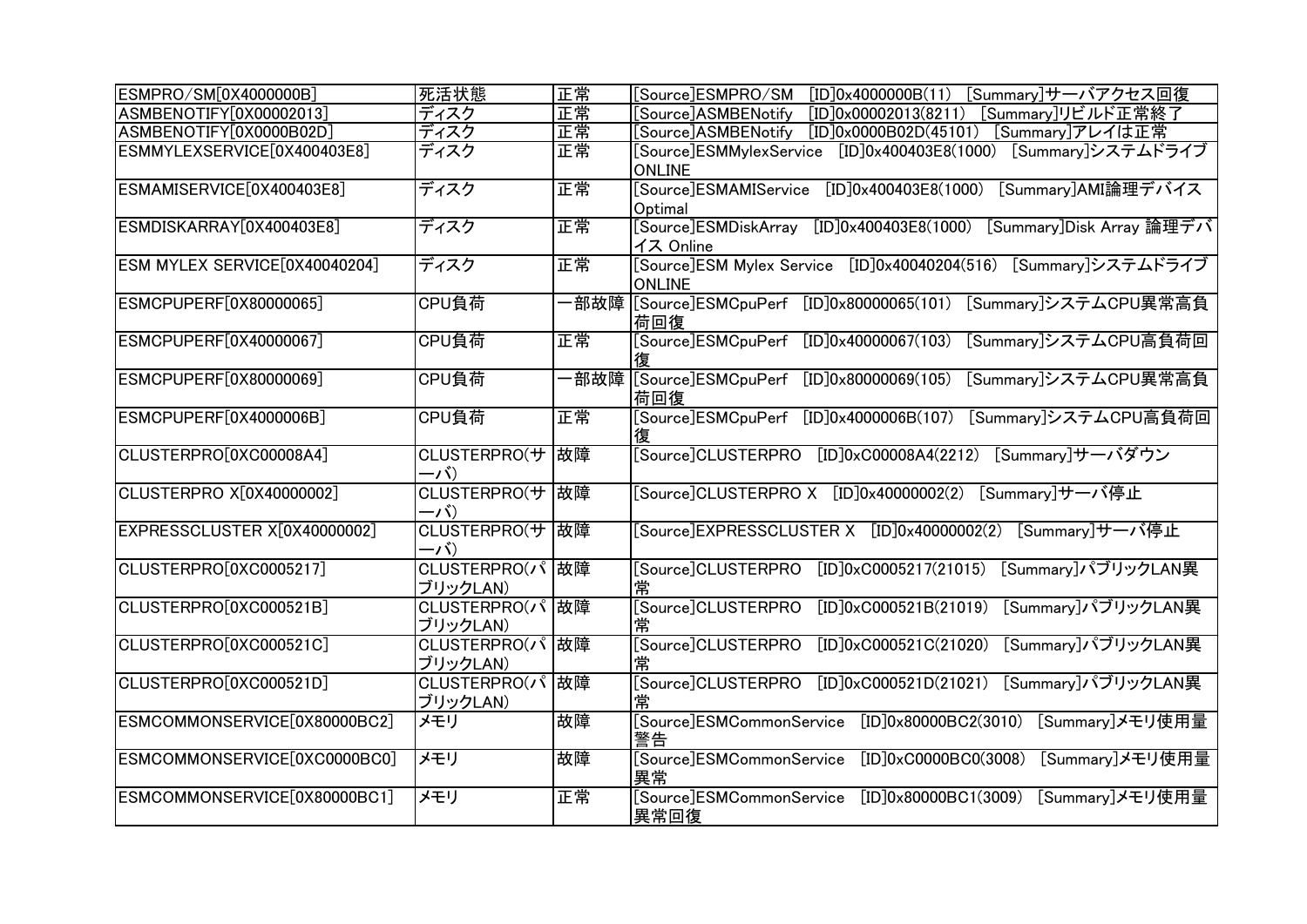| ESMCOMMONSERVICE[0X40000BC3] | メモリ      | 正常  | [Source]ESMCommonService<br>回復           | [Summary]メモリ使用量<br>[ID]0x40000BC3(3011)          |
|------------------------------|----------|-----|------------------------------------------|--------------------------------------------------|
| ESMCOMMONSERVICE[0XC0000454] | プロセッサ    | 故障  | [Source]ESMCommonService                 | $\boxed{ID}$ 0xC0000454(1108)<br>[Summary]CPU熱暴走 |
| ESMCOMMONSERVICE[0X40000949] | プロセッサ    | 要診断 | [Source]ESMCommonService<br>復            | [ID]0x40000949(2377)<br>[Summary]CPU熱暴走回         |
| ESMCOMMONSERVICE[0XC0000066] | 温度       | 故障  | [Source]ESMCommonService<br>異常低温         | [Summary]システム温度<br>$[ID]0 \times C0000066(102)$  |
| ESMCOMMONSERVICE[0XC0000070] | 温度       | 故障  | [Source]ESMCommonService<br>異常低温         | $[ID]0 \times C00000070(112)$<br>[Summary]システム温度 |
| ESMCOMMONSERVICE[0XC0000064] | 温度       | 故障  | [Source]ESMCommonService<br>異常高温         | [Summary]システム温度<br>$[ID]0 \times CO000064(100)$  |
| ESMCOMMONSERVICE[0XC000093E] | 温度       | 故障  | [Source]ESMCommonService                 | [Summary]温度異常<br>$[ID]0 \times CO00093E(2366)$   |
| ESMCOMMONSERVICE[0XC0000072] | 温度       | 故障  | [Source]ESMCommonService<br>異常高温         | $[ID]0 \times CO000072(114)$<br>[Summarv]システム温度  |
| ESMCOMMONSERVICE[0XC0000915] | 電源       | 故障  | [Source]ESMCommonService                 | $[ID]0 \times C0000915(2325)$<br>[Summary]電源縮退   |
| ESMCOMMONSERVICE[0XC00001FD] | 電圧       | 故障  | [Source]ESMCommonService                 | [Summary]電圧異常<br>$[ID]0 \times CO0001FD(509)$    |
| ESMCOMMONSERVICE[0XC00001FF] | 電圧       | 故障  | [Source]ESMCommonService                 | [Summary]電圧異常<br>[ID]0xC00001FF(511)             |
| ESMCOMMONSERVICE[0XC0000203] | 電圧       | 故障  | [Source]ESMCommonService                 | [Summary]電圧異常<br>$[ID]0 \times CO 000203(515)$   |
| ESMCOMMONSERVICE[0XC0000205] | 電圧       | 故障  | [Source]ESMCommonService                 | [Summary]電圧異常<br>$[ID]0 \times CO000205(517)$    |
| ESMCOMMONSERVICE[0XC0000932] | 電圧       | 故障  | [Source]ESMCommonService                 | [Summary]電圧異常<br>$[ID]0 \times C0000932(2354)$   |
| ESMCOMMONSERVICE[0XC00000D0] | ファン(回転数) | 故障  | [Source]ESMCommonService                 | $[ID]0 \times CO00000D0(208)$<br>[Summary]ファン異常  |
|                              | 冷却装置     | 故障  |                                          |                                                  |
| ESMCOMMONSERVICE[0XC00000D2] | ファン(回転数) | 故障  | [Source]ESMCommonService                 | [Summary]ファン異常<br>[ID]0xC00000D2(210)            |
|                              | 冷却装置     | 故障  |                                          |                                                  |
| ESMCOMMONSERVICE[0XC00000D6] | ファン(回転数) | 故障  | [Source]ESMCommonService                 | $[ID]0 \times CO0000006(214)$<br>[Summary]ファン異常  |
|                              | 冷却装置     | 故障  |                                          |                                                  |
| ESMCOMMONSERVICE[0XC00000D8] | ファン(回転数) | 故障  | [Source]ESMCommonService                 | $[ID]0 \times CO0000D8(216)$<br>[Summary]ファン異常   |
|                              | 冷却装置     | 故障  |                                          |                                                  |
| ESMCOMMONSERVICE[0XC0000A8C] | 冷却装置     | 故障  | [Source]ESMCommonService<br>液漏れ異常        | [Summary]水冷ユニット<br>$[ID]0 \times CO000A8C(2700)$ |
| ESMCOMMONSERVICE[0XC00000C8] | ファン(回転数) | 故障  | [Source]ESMCommonService                 | $[ID]0 \times CO00000C8(200)$<br>[Summary]ファン異常  |
| ESMCOMMONSERVICE[0X8000006B] | 温度       |     | ·部故障  [Source]ESMCommonService<br>低温異常回復 | [ID]0x8000006B(107)<br>[Summary]システム温度           |
| ESMCOMMONSERVICE[0X8000006A] | 温度       |     |                                          | [ID]0x8000006A(106)<br>[Summary]システム温度           |
|                              |          |     | 高温異常回復                                   |                                                  |
| ESMCOMMONSERVICE[0X800001FE] | 電圧       | 部故障 | [Source]ESMCommonService                 | [ID]0x800001FE(510)<br>[Summary]電圧異常回復           |
| ESMCOMMONSERVICE[0X80000204] | 電圧       | 部故障 | [Source]ESMCommonService                 | [ID]0x80000204(516)<br>[Summary]電圧異常回復           |
| ESMCOMMONSERVICE[0X40000BAD] | 電圧       | 要診断 | [Source]ESMCommonService                 | [ID]0x40000BAD(2989)<br>[Summary]電圧回復            |
| ESMCOMMONSERVICE[0X800000D1] | ファン(回転数) |     |                                          | [ID]0x800000D1(209)<br>[Summary]ファン異常回復          |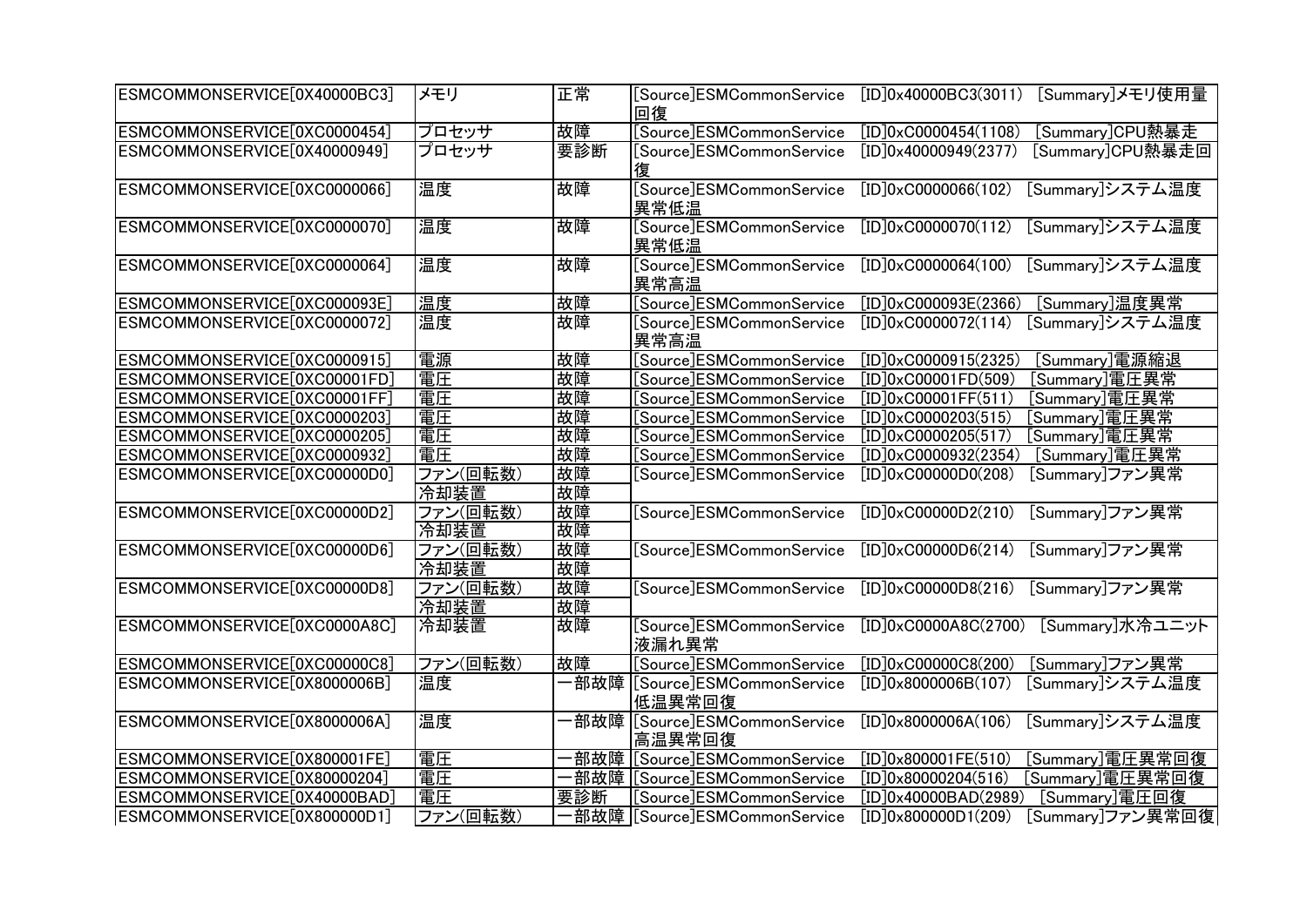|                              | 冷却装置                              | 部故障 |                                                                             |
|------------------------------|-----------------------------------|-----|-----------------------------------------------------------------------------|
| ESMCOMMONSERVICE[0X800000D7] | ファン(回転数)                          |     | 部故障 [Source]ESMCommonService<br>[ID]0x800000D7(215)<br>[Summary]ファン異常回復     |
|                              | 冷却装置                              | 部故障 |                                                                             |
| ESMCOMMONSERVICE[0X400002C3] | ファン(回転数)                          | 要診断 | [Summary]冷却装置縮退<br>[Source]ESMCommonService<br>[ID]0x400002C3(707)          |
|                              |                                   |     | 状態                                                                          |
| ESMCOMMONSERVICE[0X400000CD] | ファン(回転数)                          | 要診断 | [Source]ESMCommonService [ID]0x400000CD(205) [Summary]ファン異常回                |
|                              |                                   |     | 復                                                                           |
| RAIDSRV[0X80000192]          | URU(論理ドライブ) 一部故障  [Source]raidsrv |     | [ID]0x80000192(402)<br>[Summary]論理ドライブ縮退                                    |
| RAIDSRV[0XC0000130]          | URU(物理デバイ                         |     | ·部故障  [Source]raidsrv<br>$[ID]0 \times C0000130(304)$<br>[Summary]物理デバイス故障  |
|                              | ス)                                |     |                                                                             |
| RAIDSRV[0X80000131]          | URU(物理デバイ                         |     | [Summary]S.M.A.R.T.エラー<br>[ID]0x80000131(305)                               |
|                              | ス)                                |     |                                                                             |
| RAIDSRV[0XC0000193]          | URU(論理ドライブ) 故障                    |     | [Source]raidsrv<br>$[ID]0 \times C0000193(403)$<br>[Summary]論理ドライブオフライン     |
| RAIDSRV[0X40000191]          | URU(論理ドライブ)圧常                     |     | [Summary]論理ドライブオンライン<br>[Source]raidsrv<br>[ID]0x40000191(401)              |
| ILO[0X800003EE]              | プロセッサ                             |     | ·部故障 Source[iLO]<br>[Summary]プロセッサー監視イベントトラッ<br>[ID]0x800003EE(1006)        |
| ILO[0XC00003F7]              | 温度                                | 故障  | Source[iLO]<br>$[ID]0 \times CO0003F7(1015)$<br>[Summary]PCIe Disk温度異常      |
| ILO[0X8000178A]              | 温度                                |     | ·部故障 Source[iLO]<br>[Summary]サーバーの回復<br>[ID]0x8000178A(6026)                |
| ILO[0X80001790]              | 電源モジュール                           |     | ·部故障  Source[iLO]<br>[ID]0x80001790(6032)<br>[Summary]電源の冗長性喪失              |
| ILO[0X80001792]              | 電源モジュール                           |     | 部故障 Source[iLO]<br>[ID]0x80001792(6034)<br>[Summary]パワーサプライの抜去              |
| ILO[0XC0001793]              | ファン(回転数)                          | 故障  | Source[iLO]<br>$[ID]0 \times CO001793(6035)$<br>[Summary]ファン劣化              |
| ILO[0XC0001794]              | ファン(回転数)                          | 故障  | Source[iLO]<br>$[ID]0 \times CO 001794(6036)$<br>[Summary]ファン異常             |
| ILO[0X80001795]              | ファン(回転数)                          |     | -部故障 Source[iLO]<br>[ID]0x80001795(6037)<br>[Summary]ファンの冗長性喪失              |
| ILO[0X80001797]              | ファン(回転数)                          |     | 部故障 Source[iLO]<br>[ID]0x80001797(6039)<br>[Summary]ファンの抜去                  |
| ILO[0XC0001798]              | 温度                                | 故障  | [Summary]温度異常<br>$[ID]0 \times CO001798(6040)$<br>Source[iLO]               |
| ILO[0XC0001799]              | 温度                                | 故障  | [Summary]温度ステータス劣化<br>Source[iLO]<br>$[ID]0 \times CO001799(6041)$          |
| ILO[0XC00017A1]              | 電源モジュール                           | 故障  | Source[iLO]<br>[ID]0xC00017A1(6049)<br>[Summary]パワーサプライ劣化                   |
| ILO[0XC00017A2]              | 電源モジュール                           | 故障  | [ID]0xC00017A2(6050)<br>[Summary]パワーサプライ異常<br>Source[iLO]                   |
| ILO[0X800017B0]              | メモリ                               |     | ·部故障 Source[iLO]<br>[ID]0x800017B0(6064)<br>[Summary]回復不可能なメモリエラー訂正         |
|                              |                                   |     | ーメモリモジュールを交換してください                                                          |
| ILO[0XC00017B5]              | 電源モジュール                           | 故障  | [Summary]パワーサプライのAC電源喪失<br>Source[iLO]<br>$[ID]0 \times CO0017B5(6069)$     |
| ILO[0X800017B6]              | 電池                                |     | ·部故障 Source[iLO]<br>[ID]0x800017B6(6070)<br>[Summary]バッテリ一異常                |
| ILO[0X800017B7]              | 電池                                |     | 部故障 Source[iLO]<br>[ID]0x800017B7(6071)<br>[Summary]バッテリー抜去                 |
| ILO[0XC00017B9]              | FRU状態                             | 故障  | [Summary]FRUデバイス読み込みエラー<br>Source[iLO]<br>$[ID]0 \times CO0017B9(6073)$     |
| ILO[0XC00017BC]              | メモリ                               | 故障  | Source[iLO]<br>[Summary]NVDIMMエラー - バックアップ<br>$[ID]0 \times CO0017BC(6076)$ |
|                              |                                   |     | エラー                                                                         |
| ILO[0XC00017BD]              | メモリ                               | 故障  | Source[iLO]<br>$[ID]0 \times CO0017BD(6077)$<br>[Summary]NVDIMMエラー - リストアエ  |
| ILO[0XC00017BE]              | メモリ                               | 故障  | Source[iLO]<br>$[ID]0 \times CO0017BE(6078)$<br>[Summary]NVDIMMエラー - 修復不可能  |
|                              |                                   |     | メモリエラー                                                                      |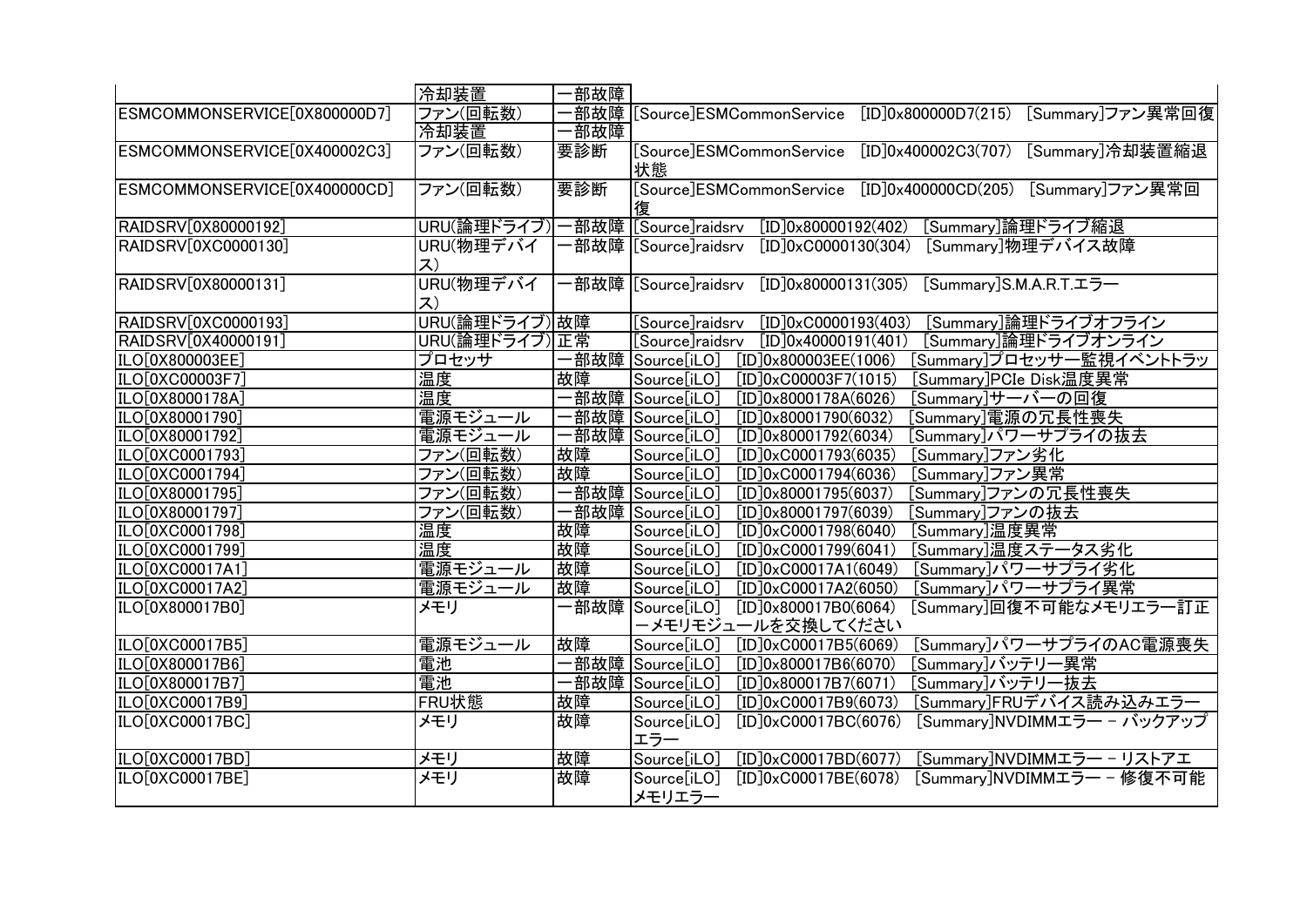| ILO[0XC00017BF]              | メモリ      | 故障 | $[ID]0 \times CO0017BF(6079)$<br>[Summary]NVDIMMエラー - バックアップ<br>Source[iLO]<br>電源エラー            |
|------------------------------|----------|----|-------------------------------------------------------------------------------------------------|
| ILO[0XC00017C0]              | メモリ      | 故障 | Source[iLO] [ID]0xC00017C0(6080)<br>[Summary]NVDIMMエラー - NVDIMMコン<br>トローラーエラー                   |
| ILO[0XC00017C1]              | メモリ      | 故障 | $[ID]0 \times CO0017C1(6081)$<br>[Summary]NVDIMMエラー - 消去エラー<br>Source[iLO]                      |
| ILO[0XC00017C2]              | メモリ      | 故障 | $[ID]0 \times CO0017C2(6082)$<br>[Summary]NVDIMMエラー ― ARM状態工<br>Source[iLO]                     |
| ILO[0X800017C3]              | メモリ      |    | ·部故障  Source[iLO]<br>[ID]0x800017C3(6083)<br>Summary]NVDIMMエラー                                  |
| ILO[0XC00017C4]              | メモリ      | 故障 | [Summary]NVDIMMエラー - サニタイゼー<br>$[ID]0 \times CO0017C4(6084)$<br>Source[iLO]<br>ションエラー           |
| ILO[0XC00017C5]              | メモリ      | 故障 | $[ID]0 \times CO0017C5(6085)$<br>[Summary]NVDIMMエラー - コントロー<br>Source[iLO]<br>ラーファームウェアエラー      |
| ILO[0XC00017C6]              | メモリ      | 故障 | $[ID]0 \times CO0017C6(6086)$<br>[Summary]インタリーブONでのNVDIMMエ<br>Source[iLO]                      |
| ILO[0XC00017C7]              | メモリ      | 故障 | $[ID]0 \times CO0017C7(6087)$<br>[Summary]NVDIMMエラー<br>Source[iLO]                              |
| ILO[0XC00017C8]              | メモリ      |    | -部故障  Source[iLO]<br>[Summary]NVDIMMエラー - コントロー<br>$[ID]0 \times CO0017C8(6088)$<br>ラーイベント通知エラー |
| ILO[0XC00017C9]              | メモリ      | 故障 | $[ID]0 \times CO0017C9(6089)$<br>Source[iLO]<br>[Summary]NVDIMMエラー ― 永続性喪失                      |
| ILO[0X800017CB]              | メモリ      | 故障 | [ID]0x800017CB(6091)<br>[Summary]NVDIMMライフサイクル警告<br>Source[iLO]                                 |
| ILO[0X800017CC]              | メモリ      |    | 一部故障  Source[iLO]<br>[Summary]論理NVDIMMエラー発生<br>[ID]0x800017CC(6092)                             |
| ILO[0XC00017CD]              | メモリ      | 故障 | [Summary]NVDIMM構成エラー発生<br>[ID]0xC00017CD(6093)<br>Source[iLO]                                   |
| ILO <sub>[0</sub> X800017CE] | メモリ      |    | 一部故障  Source[iLO]<br>[ID]0x800017CE(6094)<br>[Summary]NVDIMMバッテリー未充電 -<br>待機あり                  |
| ILO[0X800017CF]              | メモリ      |    | 一部故障  Source[iLO]<br>[ID]0x800017CF(6095)<br>[Summary]NVDIMMバッテリー未充電 - 待 <br>機なし                |
| ILO[0X800017D0]              | メモリ      |    | 一部故障  Source[iLO]<br>[ID]0x800017D0(6096)<br>[Summary]回復不可能なメモリエラー                              |
| ILO[0XC00017D1]              | メモリ      | 故障 | [Summary]永続的なメモリアドレス範囲ス<br>Source[iLO]<br>$[ID]0 \times CO0017D1(6097)$<br>クラブエラーの検出            |
| ILO[0XC0001F5D]              | ファン(回転数) | 故障 | Source[iLO]<br>$[ID]0 \times CO001F5D(8029)$<br>[Summary]ファンのステータス変化検出                          |
| ILO[0XC0001F5E]              | 温度       | 故障 | $[ID]0 \times CO001F5E(8030)$<br>[Summary]温度のステータス変化検出<br>Source[iLO]                           |
| ILO[0XC0001F5F]              | 電源モジュール  | 故障 | [Summary]パワーサプライのステータス変<br>$[ID]0 \times CO001F5F(8031)$<br>Source[iLO]<br>化検出                  |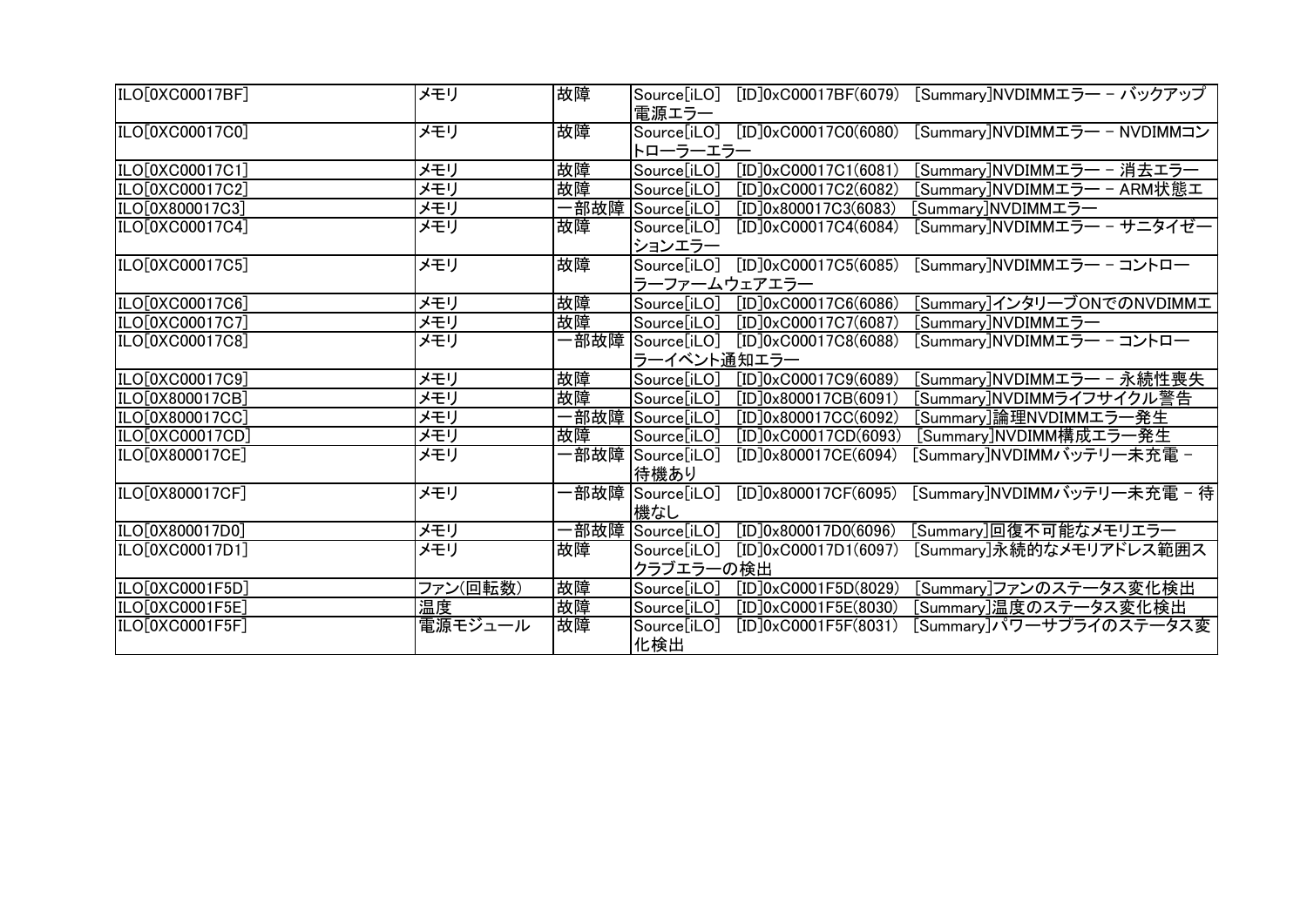### 通報元:VMwareProvider VMware (vCenter Server) 連携機能で検出するイベントと個別ステータス

| イベントID                                                             | 個別ステータス     | 状態   | イベントメッセージ                                                     |
|--------------------------------------------------------------------|-------------|------|---------------------------------------------------------------|
| VM on VMS in DC is powered on                                      | 電源状態        | 正常   | VM on VMS in DC is powered on                                 |
| VM on VMS in DC is powered off                                     | 電源状態        | 不明   | VM on VMS in DC is powered off                                |
| VM on VMS in DC is suspended                                       | 電源状態        | 不明   | VM on VMS in DC is suspended                                  |
| Alarm Virtual Machine Heartbeat on VM changed from gray            | ハートビート状態    | 正常   | Alarm Virtual Machine Heartbeat on VM changed from gray to    |
| to green                                                           |             |      | green                                                         |
| Alarm Virtual Machine Heartbeat on VM changed from gray            | ハートビート状態    | 故障   | Alarm Virtual Machine Heartbeat on VM changed from gray to    |
| to red                                                             |             |      | red                                                           |
| Alarm Virtual Machine Heartbeat on VM changed from green ハートビート状態  |             | 故障   | Alarm Virtual Machine Heartbeat on VM changed from green      |
| to red                                                             |             |      | to red                                                        |
| Alarm Virtual Machine Heartbeat on VM changed from green ハートビート状態  |             | 不明   | Alarm Virtual Machine Heartbeat on VM changed from green      |
| to gray                                                            |             |      | to gray                                                       |
| Alarm Virtual Machine Heartbeat on VM changed from red to ハートビート状態 |             | 正常   | Alarm Virtual Machine Heartbeat on VM changed from red to     |
| green                                                              |             |      | green                                                         |
| Alarm Virtual Machine Heartbeat on VM changed from red to ハートビート状態 |             | 不明   | Alarm Virtual Machine Heartbeat on VM changed from red to     |
| gray                                                               |             |      | grav                                                          |
| VM on VMS in DC is crashed                                         | ハートビート状態 故障 |      | VM on VMS in DC is crashed                                    |
| Alarm Virtual Machine CPU Usage on VM changed from gray CPU使用率     |             | 正常   | Alarm Virtual Machine CPU Usage on VM changed from gray       |
| to green                                                           |             |      | to green                                                      |
| Alarm Virtual Machine CPU Usage on VM changed from gray  CPU使用率    |             |      | -部故障  Alarm Virtual Machine CPU Usage on VM changed from gray |
| to yellow                                                          |             |      | to yellow                                                     |
| Alarm Virtual Machine CPU Usage on VM changed from gray CPU使用率     |             | 故障   | Alarm Virtual Machine CPU Usage on VM changed from gray       |
| to red                                                             |             |      | to red                                                        |
| Alarm Virtual Machine CPU Usage on VM changed from                 | CPU使用率      | 不明   | Alarm Virtual Machine CPU Usage on VM changed from green      |
| green to gray                                                      |             |      | to gray                                                       |
| Alarm Virtual Machine CPU Usage on VM changed from                 | CPU使用率      | ·部故障 | Alarm Virtual Machine CPU Usage on VM changed from green      |
| green to yellow                                                    |             |      | to yellow                                                     |
| Alarm Virtual Machine CPU Usage on VM changed from                 | CPU使用率      | 故障   | Alarm Virtual Machine CPU Usage on VM changed from green      |
| green to red                                                       |             |      | to red                                                        |
| Alarm Virtual Machine CPU Usage on VM changed from                 | CPU使用率      | 不明   | Alarm Virtual Machine CPU Usage on VM changed from            |
| yellow to gray                                                     |             |      | yellow to gray                                                |
| Alarm Virtual Machine CPU Usage on VM changed from                 | CPU使用率      | 正常   | Alarm Virtual Machine CPU Usage on VM changed from            |
| yellow to green                                                    |             |      | yellow to green                                               |
| Alarm Virtual Machine CPU Usage on VM changed from                 | CPU使用率      | 故障   | Alarm Virtual Machine CPU Usage on VM changed from            |
| yellow to red                                                      |             |      | yellow to red                                                 |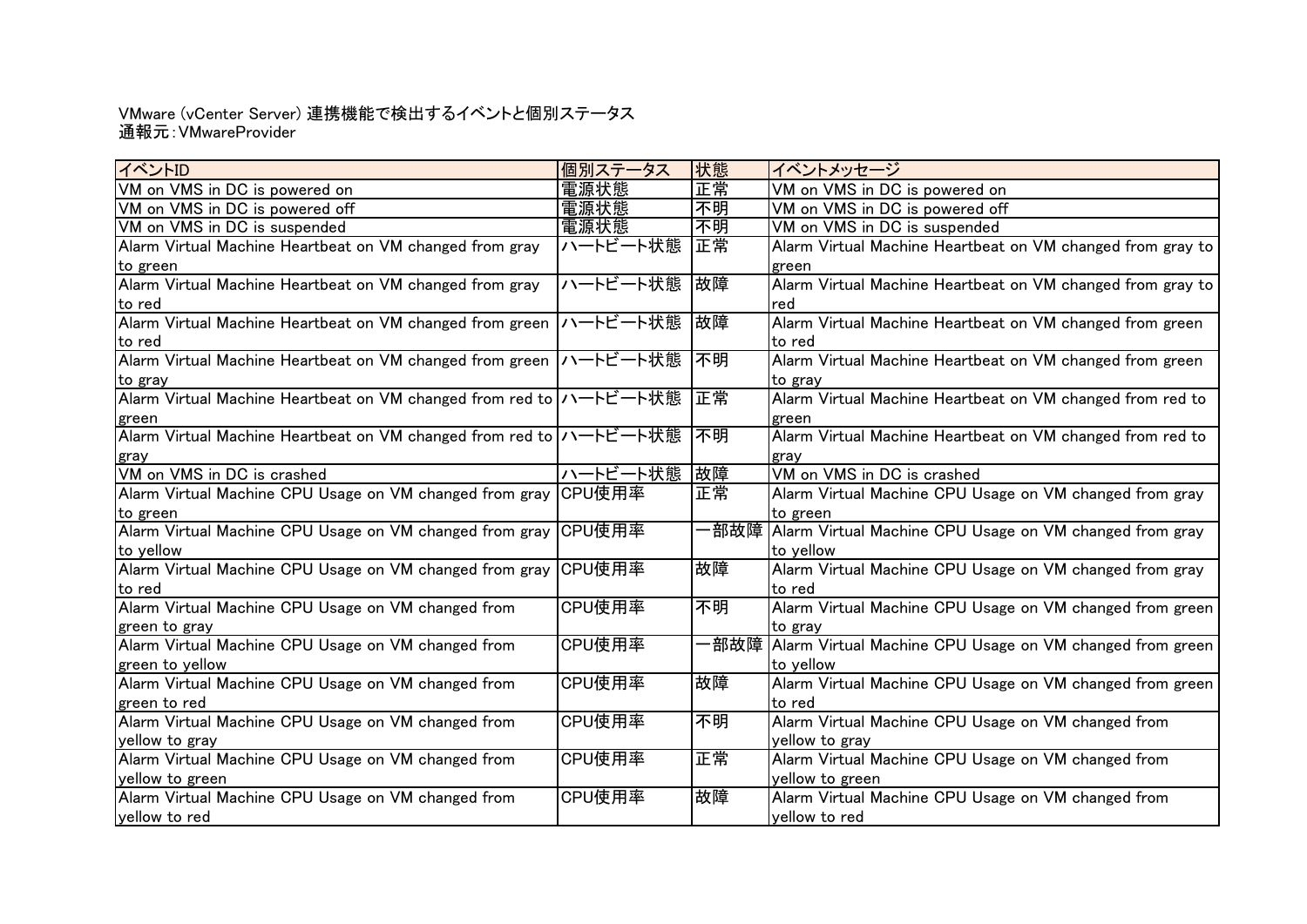| CPU使用率                                                        | 不明                                                                                                    | Alarm Virtual Machine CPU Usage on VM changed from red   |
|---------------------------------------------------------------|-------------------------------------------------------------------------------------------------------|----------------------------------------------------------|
|                                                               |                                                                                                       | to gray                                                  |
|                                                               |                                                                                                       | Alarm Virtual Machine CPU Usage on VM changed from red   |
|                                                               |                                                                                                       | to green                                                 |
|                                                               |                                                                                                       | Alarm Virtual Machine CPU Usage on VM changed from red   |
|                                                               |                                                                                                       | to yellow                                                |
|                                                               |                                                                                                       | Alarm Virtual Machine Memory Usage on VM changed from    |
|                                                               |                                                                                                       | gray to green                                            |
| メモリ使用率                                                        | ·部故障                                                                                                  | Alarm Virtual Machine Memory Usage on VM changed from    |
|                                                               |                                                                                                       | gray to yellow                                           |
| メモリ使用率                                                        | 故障                                                                                                    | Alarm Virtual Machine Memory Usage on VM changed from    |
|                                                               |                                                                                                       | gray to red                                              |
| メモリ使用率                                                        | 不明                                                                                                    | Alarm Virtual Machine Memory Usage on VM changed from    |
|                                                               |                                                                                                       | green to gray                                            |
| メモリ使用率                                                        | -部故障                                                                                                  | Alarm Virtual Machine Memory Usage on VM changed from    |
|                                                               |                                                                                                       | green to yellow                                          |
| メモリ使用率                                                        | 故障                                                                                                    | Alarm Virtual Machine Memory Usage on VM changed from    |
|                                                               |                                                                                                       | green to red                                             |
| メモリ使用率                                                        | 不明                                                                                                    | Alarm Virtual Machine Memory Usage on VM changed from    |
|                                                               |                                                                                                       | yellow to gray                                           |
|                                                               | 正常                                                                                                    | Alarm Virtual Machine Memory Usage on VM changed from    |
|                                                               |                                                                                                       | yellow to green                                          |
| メモリ使用率                                                        | 故障                                                                                                    | Alarm Virtual Machine Memory Usage on VM changed from    |
|                                                               |                                                                                                       | yellow to red                                            |
| メモリ使用率                                                        | 不明                                                                                                    | Alarm Virtual Machine Memory Usage on VM changed from    |
|                                                               |                                                                                                       | red to gray                                              |
| メモリ使用率                                                        | 正常                                                                                                    | Alarm Virtual Machine Memory Usage on VM changed from    |
|                                                               |                                                                                                       | red to green                                             |
| メモリ使用率                                                        | -部故障                                                                                                  | Alarm Virtual Machine Memory Usage on VM changed from    |
|                                                               |                                                                                                       | red to yellow                                            |
| 接続状態                                                          | 正常                                                                                                    | Alarm Host connection state on VMS changed from gray to  |
|                                                               |                                                                                                       | green                                                    |
| 接続状態                                                          | 故障                                                                                                    | Alarm Host connection state on VMS changed from gray to  |
|                                                               |                                                                                                       | red                                                      |
|                                                               | 不明                                                                                                    | Alarm Host connection state on VMS changed from green to |
|                                                               |                                                                                                       | gray                                                     |
| Alarm Host connection state on VMS changed from green to 接続状態 | 故障                                                                                                    | Alarm Host connection state on VMS changed from green to |
|                                                               |                                                                                                       |                                                          |
|                                                               | CPU使用率<br>CPU使用率<br>メモリ使用率<br>メモリ使用率<br>Alarm Host connection state on VMS changed from green to 接続状態 | 正常<br>·部故障<br>正常                                         |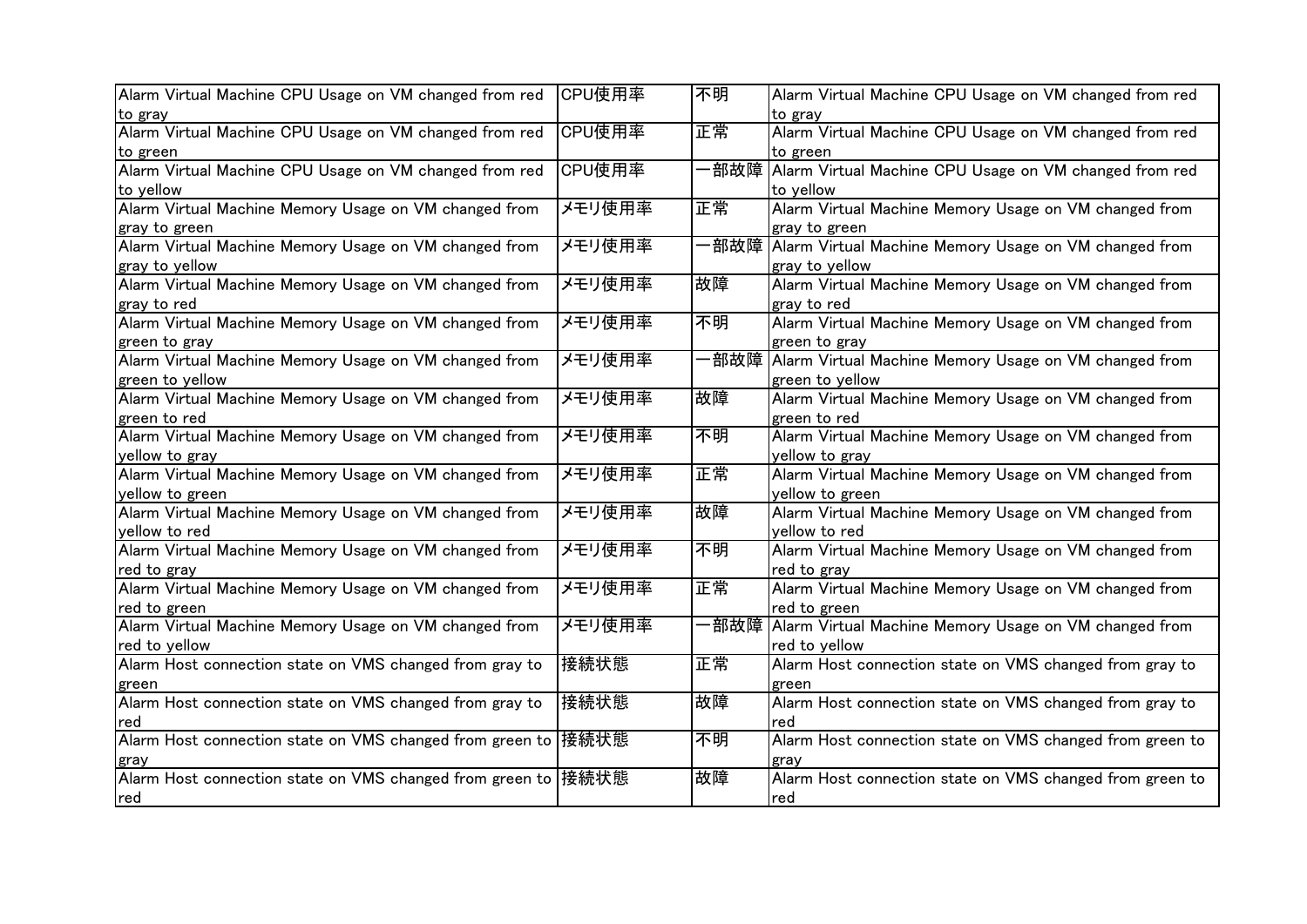| Alarm Host connection state on VMS changed from red to         | 接続状態   | 不明   | Alarm Host connection state on VMS changed from red to      |
|----------------------------------------------------------------|--------|------|-------------------------------------------------------------|
| gray                                                           |        |      | gray                                                        |
| Alarm Host connection state on VMS changed from red to         | 接続状態   | 正常   | Alarm Host connection state on VMS changed from red to      |
| green                                                          |        |      | green                                                       |
| Alarm Host CPU Usage on VMS changed from gray to green         | CPU使用率 | 正常   | Alarm Host CPU Usage on VMS changed from gray to green      |
| Alarm Host CPU Usage on VMS changed from gray to yellow CPU使用率 |        |      | 部故障 Alarm Host CPU Usage on VMS changed from gray to yellow |
| Alarm Host CPU Usage on VMS changed from gray to red           | CPU使用率 | 故障   | Alarm Host CPU Usage on VMS changed from gray to red        |
| Alarm Host CPU Usage on VMS changed from green to gray         | CPU使用率 | 不明   | Alarm Host CPU Usage on VMS changed from green to gray      |
| Alarm Host CPU Usage on VMS changed from green to              | CPU使用率 | ·部故障 | Alarm Host CPU Usage on VMS changed from green to yellow    |
| vellow                                                         |        |      |                                                             |
| Alarm Host CPU Usage on VMS changed from green to red          | CPU使用率 | 故障   | Alarm Host CPU Usage on VMS changed from green to red       |
| Alarm Host CPU Usage on VMS changed from yellow to gray        | CPU使用率 | 不明   | Alarm Host CPU Usage on VMS changed from yellow to gray     |
| Alarm Host CPU Usage on VMS changed from yellow to             | CPU使用率 | 正常   | Alarm Host CPU Usage on VMS changed from yellow to green    |
| green                                                          |        |      |                                                             |
| Alarm Host CPU Usage on VMS changed from yellow to red         | CPU使用率 | 故障   | Alarm Host CPU Usage on VMS changed from yellow to red      |
| Alarm Host CPU Usage on VMS changed from red to gray           | CPU使用率 | 不明   | Alarm Host CPU Usage on VMS changed from red to gray        |
| Alarm Host CPU Usage on VMS changed from red to green          | CPU使用率 | 正常   | Alarm Host CPU Usage on VMS changed from red to green       |
| Alarm Host CPU Usage on VMS changed from red to yellow         | CPU使用率 | ·部故障 | Alarm Host CPU Usage on VMS changed from red to yellow      |
| Alarm Host Memory Usage on VMS changed from gray to            | メモリ使用率 | 正常   | Alarm Host Memory Usage on VMS changed from gray to         |
| green                                                          |        |      | green                                                       |
| Alarm Host Memory Usage on VMS changed from gray to            | メモリ使用率 |      | -部故障  Alarm Host Memory Usage on VMS changed from gray to   |
| yellow                                                         |        |      | yellow                                                      |
| Alarm Host Memory Usage on VMS changed from gray to            | メモリ使用率 | 故障   | Alarm Host Memory Usage on VMS changed from gray to red     |
| red                                                            |        |      |                                                             |
| Alarm Host Memory Usage on VMS changed from green to           | メモリ使用率 | 不明   | Alarm Host Memory Usage on VMS changed from green to        |
| gray                                                           |        |      | gray                                                        |
| Alarm Host Memory Usage on VMS changed from green to           | メモリ使用率 | −部故障 | Alarm Host Memory Usage on VMS changed from green to        |
| vellow                                                         |        |      | yellow                                                      |
| Alarm Host Memory Usage on VMS changed from green to           | メモリ使用率 | 故障   | Alarm Host Memory Usage on VMS changed from green to        |
| red                                                            |        |      | Ired                                                        |
| Alarm Host Memory Usage on VMS changed from yellow to          | メモリ使用率 | 不明   | Alarm Host Memory Usage on VMS changed from yellow to       |
| gray                                                           |        |      | gray                                                        |
| Alarm Host Memory Usage on VMS changed from yellow to          | メモリ使用率 | 正常   | Alarm Host Memory Usage on VMS changed from yellow to       |
| green                                                          |        |      | green                                                       |
| Alarm Host Memory Usage on VMS changed from yellow to          | メモリ使用率 | 故障   | Alarm Host Memory Usage on VMS changed from yellow to       |
| red                                                            |        |      | red                                                         |
| Alarm Host Memory Usage on VMS changed from red to             | メモリ使用率 | 不明   | Alarm Host Memory Usage on VMS changed from red to gray     |
|                                                                |        |      |                                                             |
| gray                                                           |        |      |                                                             |